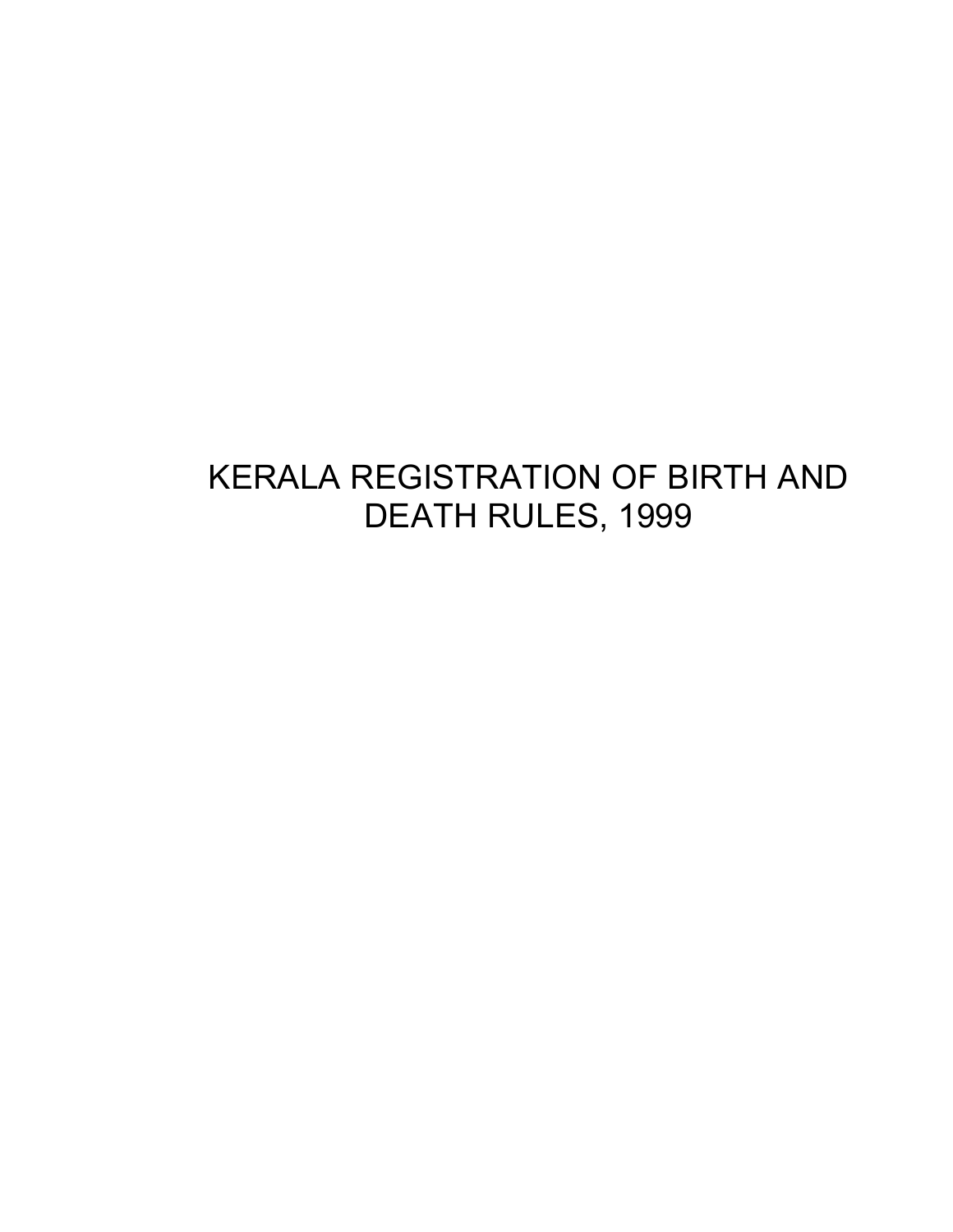

### **KERALA GAZETTE**

### **EXTRAORDINARY**

### **PUBLISHED BY AUTHORITY**

**18th February 2000**

**Vol. XLV Thiruvananthapuram,**

**Friday,**

 **No. 316**

**29th Magha 1921** 

#### GOVERNMENT OF KERALA

#### **Local Administration (C) Department**

### NOTIFICATION

G.O. (P) 8/2000/LSGD. *Dated, Thiruvananthapuram, 6th January, 2000.*

**S. R. O. No. 150/2000.—**In exercise of the powers conferred by Section 30 of the Registration of Births and Deaths Act, 1969 (Central Act 18 of 1969) and in super session of the Kerala Registration of Births and Deaths Rules, 1970, the Government of Kerala with the approval of the Central Government, hereby make the following rules, namely:—

#### RULES

1. *Short tide and commencement.*— (1) These rules may be called the Kerala Registration of Births and Deaths Rules, 1999.

(2) They shall come into force on the 1st day of January, 2000.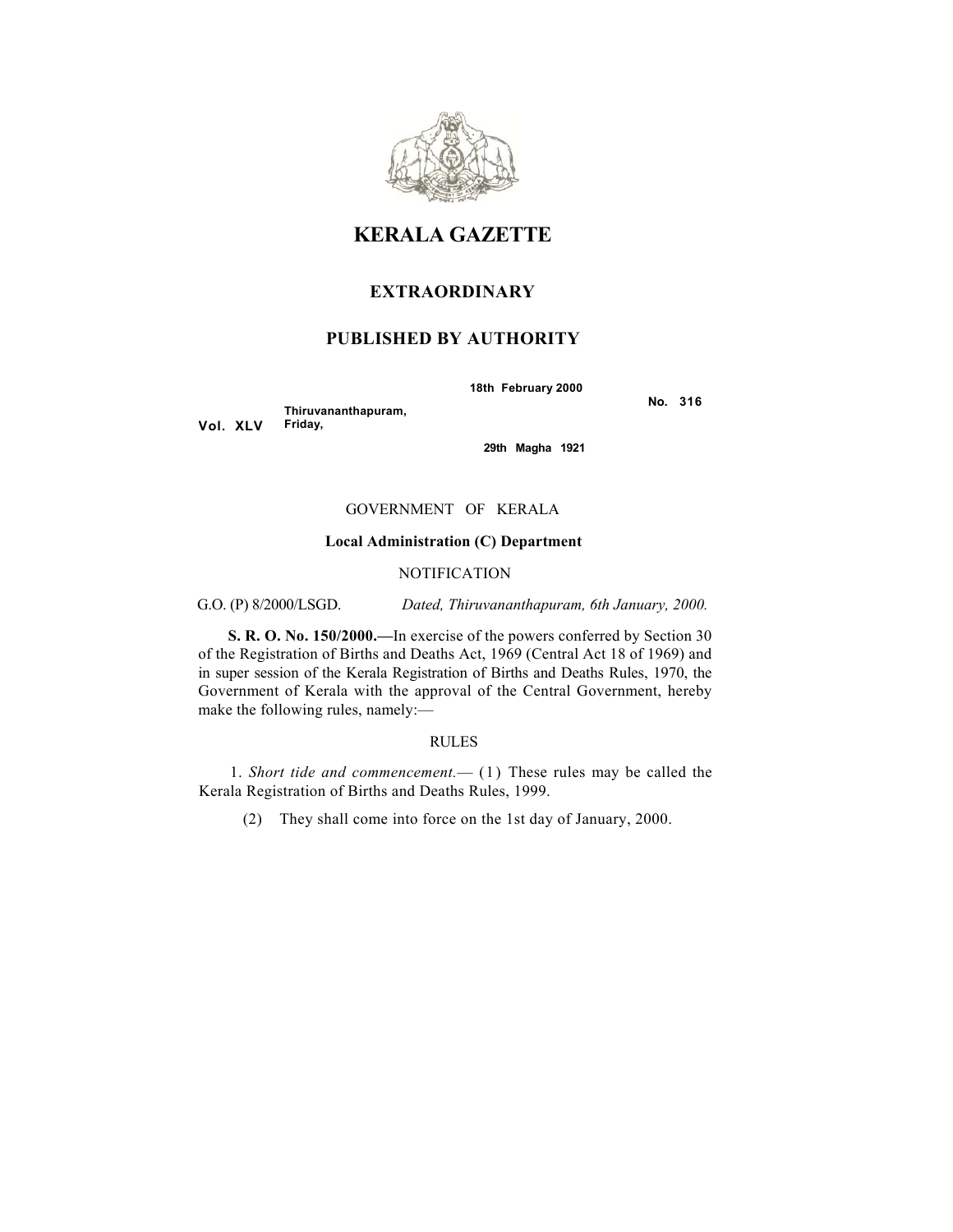- 2. *Definitions.-*—In these rules, unless the context otherwise requires,—
	- (a) "Act" means the Registration of Births and Deaths Act, 1969;
	- (b) "Form" means a Form appended to these rules; and
	- (c) "Section" means a section of the Act.

3. *Period of gestation.*—The period of gestation for the purposes of clause (g) of sub-section (i) of section 2 shall be twenty-eight weeks.

4. *Submission of report under section 4* (4)-The report under sub-section (4) of section 4 shall be prepared in the prescribed format appended to these Rules and shall be submitted along with the statistical report referred to in sub section (2) of section 19, to the State Government by the Chief Registrar for every year by the 31st July of the year following the year to which the report relates.

5. *Form, etc. for giving information of births and deaths.*—(I) The information required to be given to the Registrar under section 8 or section 9, as the case may be, shall be in Form No's. 1, 2 and 3 for the Registration of a birth, death and still birth respectively (hereinafter to be collectively called the reporting forms). Information if given orally, shall be entered by the Registrar in the appropriate reporting forms and the signature/thump impression of the informant obtained.

(2) The part of the reporting forms containing legal information shall be called the 'Legal Part<sup>'</sup> and the part containing statistical information shall be called the 'Statistical Part'.

(3) The information referred to in sub-rule (1) shall be given within twenty-one days from the date of birth, death and still birth.

.

6. *Birth or death in a vehicle.*—(1) In respect of a birth or death in a moving vehicle, the person in charge of the vehicle shall give or cause to be given the information under sub-section (1) of section 8 at the first place of halt.

*Explanation.*—For the purpose of this rule the term "vehicle" means conveyance of any kind used on land, air or water and includes an aircraft, a boat, a ship, a railway carriage, a motor-car, a motor cycle, a cart, a tonga and a rickshaw.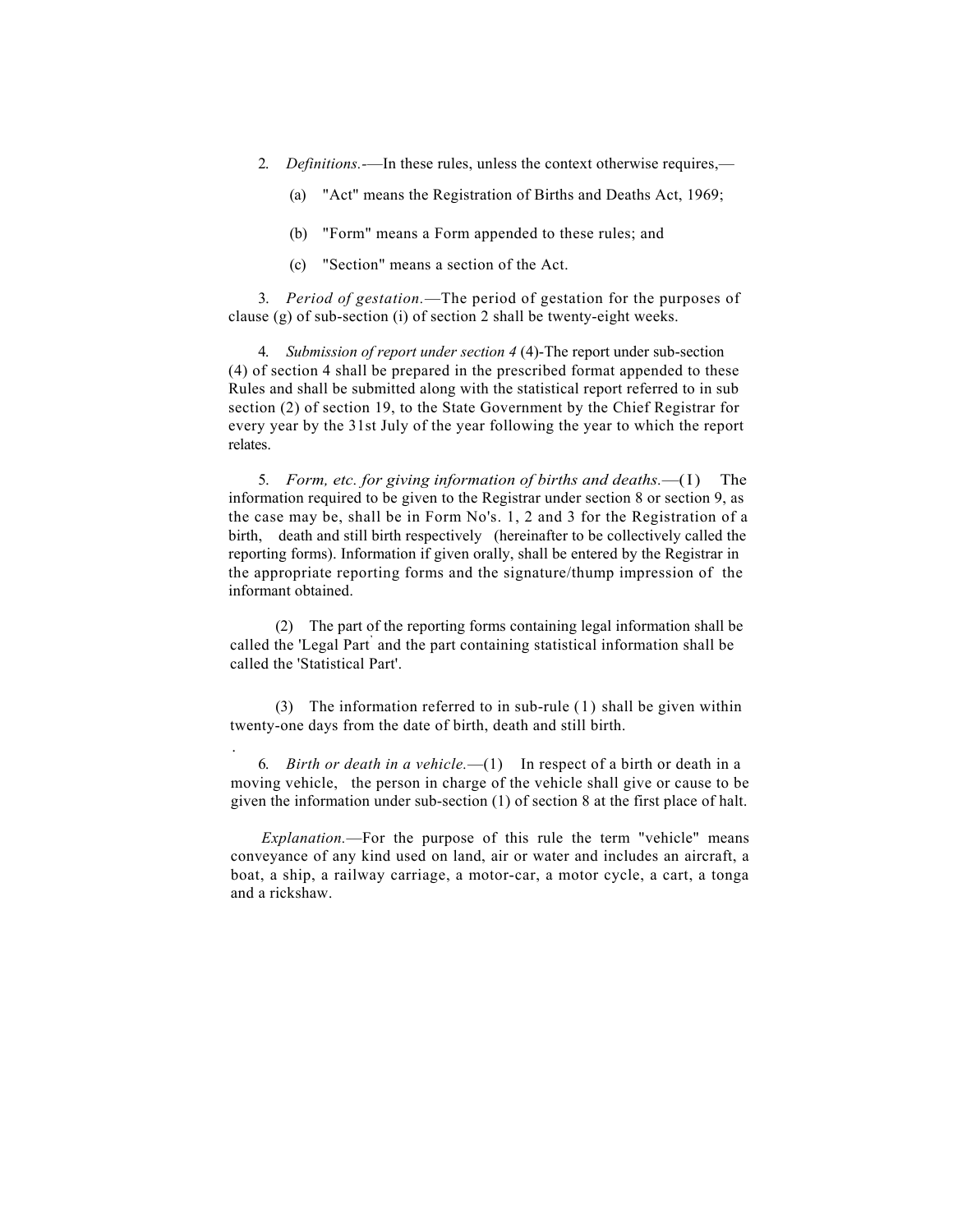(2) In the case of deaths not falling under clauses (a) to (e) of sub-section (1) of section 8 in which an inquest is held, the officer who conducts the inquest shall give or cause to be given the information under sub-section (1) of section 8.

7. *Form of certificate under section 10 (3).—* The certificate as to the cause of death required under sub-section (3) of section 10 shall be issued in Form No. 4 or 4A and the Registrar shall, after making necessary entries in the register of births and deaths, forward all such certificates to the Chief Registrar or the officer specified by him in this behalf by the 10th of the month immediately following the month to which the certificates relate.

8. *Extracts of registration entries to be given under section 12.—*(1) The extracts of particulars from the register relating to births or deaths to be given to an informant under section 12 shall be in Form No. 5 or Form No. 6, as the case may be.

(2) In the case of domiciliary events of births and deaths referred to in clause (a) of sub-section  $(1)$  of section 8 which are reported direct to the Registrar of Births and Deaths, the head of the house or house hold as the case may be, or, in his absence, the nearest relative of the head present in the house may collect the extracts of birth or death from the Registrar within thirty days of its reporting.

(3) In the case of domiciliary events of births and deaths referred to in clause (a) of sub-section (1) of section 8 which are reported by persons specified by the State Government under sub-section (2) of the said section, the person so specified shall transmit the extracts received from the Registrar of Births and Deaths to the concerned head of the house or household as the case may be, or, in his absence, the nearest relative of the head present in the house within thirty days of its issue by the Registrar.

(4) In the case of institutional events of births and deaths referred to in clauses (b) to (e) of sub-section  $(1)$  of section 8, the nearest relative of the new born or deceased may collect the extract from the officer or person in charge of the institution concerned within thirty days of the occurrence of the event of birth or death.

(5) If the extract of birth or death is not collected by the concerned person as referred to in sub-rules (2) to (4) within the period stipulated therein, the Registrar or the officer or person in charge of the concerned institution as referred to in sub-rule (4) shall transmit the same to the concerned family by post within fifteen days of the expiry of the aforesaid period.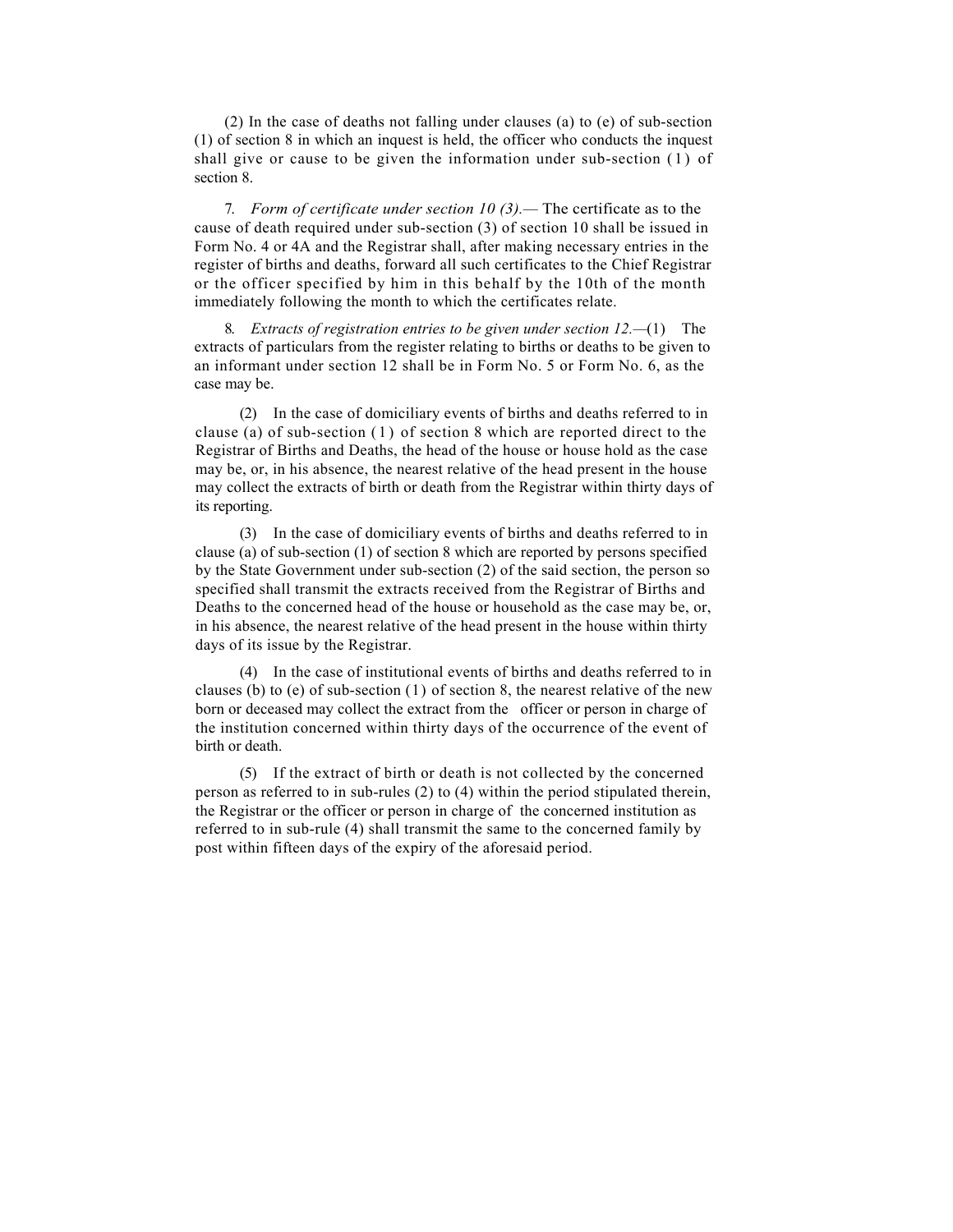9. *Authority for delayed registration and fee payable there for—*(1) Any birth or death of which information is given to the Registrar after the expiry of the period specified in rule 5, but within thirty days of its occurrence, shall be registered on payment of a late fee of rupees two.

(2) Any birth or death of which information is given to the registrar after thirty days but within one year of its occurrence, shall be registered only with the written permission of the officer prescribed in this behalf and on payment of a late fee of rupees five.

(3) Any birth or death which has not been registered within one year of , its occurrence, shall be registered only on an order of a magistrate of the first class or a Presidency Magistrate and on Payment of a late fee of rupees ten.

10. *Period for the purpose of* section 14.—(1*)* Where the birth of any child had been registered without a name, the parent or guardian of such child shall, within 12 months from the date of registration of the birth of child, give information regarding the name of the child to the Registrar in writing:

Provided that if the information is given after the aforesaid period of 12 months which shall be reckoned, subject to the provisions of sub-section (4) of section 23, the Registrar shall enter the name in the relevant column of the concerned form in the birth register on payment of a late fee of rupees five.

(2) The parent or the guardian, as the case may be, shall also present to the Registrar the copy of the extract given to him under section 12 or a certified extract issued to him under section 17 and on such presentation the Registrar shall make the necessary endorsement relating to the name of the child.

11. *Correction or cancellation of entry in the register of births and deaths.—*(1) If it is reported to the Registrar that a clerical or formal error has been made in the register or if such error is otherwise noticed by him the Registrar shall enquire into the matter and if he is satisfied that any such error has been made, he shall correct the error (by correcting or canceling the entry) as provided in section 15 and shall send an extract of the entry showing the error and how it has been corrected to the State Government or the officer specified by it in this behalf.

(2) If any person asserts that any entry in the register of births and deaths is erroneous in substance, the Registrar may correct the entry in the manner prescribed under section 15 upon production by that person a declaration setting forth the nature of the error and true facts of the case made by two credible persons having knowledge of the facts of the case.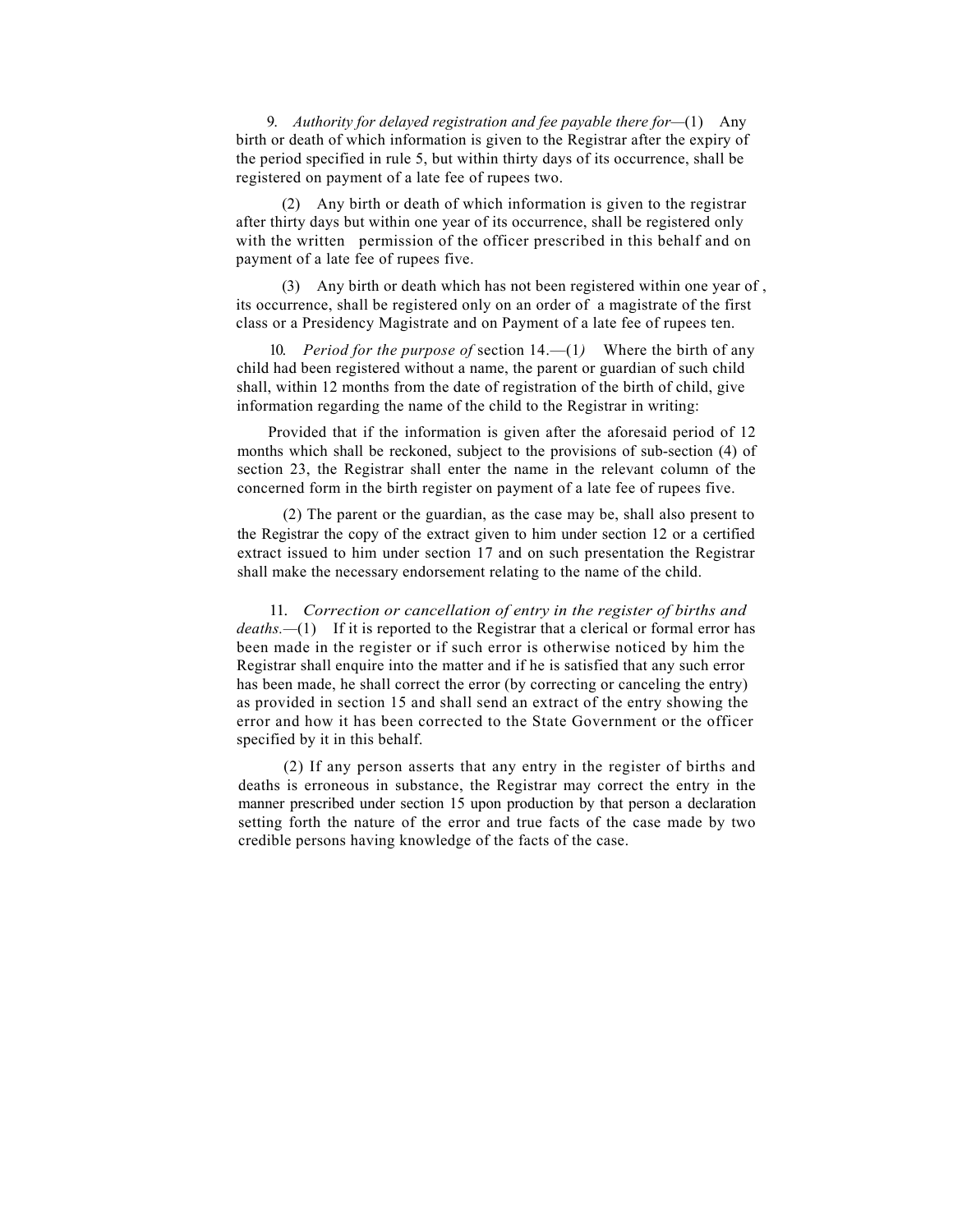(3) Notwithstanding anything contained in sub-rule (1) and sub-rule (2) the Registrar shall make report of any correction of the kind referred to therein giving necessary details to the State Government or the officer specified in this behalf.

(4) If it is proved to the satisfaction of the Registrar that any entry in the register of births and deaths has been fraudulently or improperly made, he shall make a report giving necessary details to the officer authorised by the Chief Registrar by general or special order in this behalf under section 25 and on hearing from him take necessary action in the matter.

(5) In every case in which an entry is corrected or cancelled under this rule, intimation thereof should be sent to the permanent address of the person who has given information under section 8 or section 9.

12. *Form of register under section 16.*—The legal part of the Form Nos. 1, 2 and 3 shall constitute the birth register, death register and still birth register (Form Nos. 7, 8 and 9) respectively.

13. *Fees and postal charges payable under section 17.-*—(1) The fees payable for a search to be made, an extract or a non-availability certificate to be issued under section 17, shall be as follow :

|     |                                                                             | Rs.  |
|-----|-----------------------------------------------------------------------------|------|
| (a) | Search for a single entry in the first<br>year for which the search is made | 2.00 |
| (b) | for every additional year for which<br>the search is continued              | 2.00 |
| (c) | for granting extract relating to each<br>birth or death                     | 5.00 |
| (d) | for granting non-availability certificate<br>of birth or death              |      |

(2) Any such extract in regard to a birth or death shall be issued by the Registrar or the officer authorised by the State Government in this behalf in Form No. 5 or, as the case may be, in Form No. 6 and shall be certified in the manner provided for in section 76 of the Indian Evidence Act, 1872 (1 of 1872).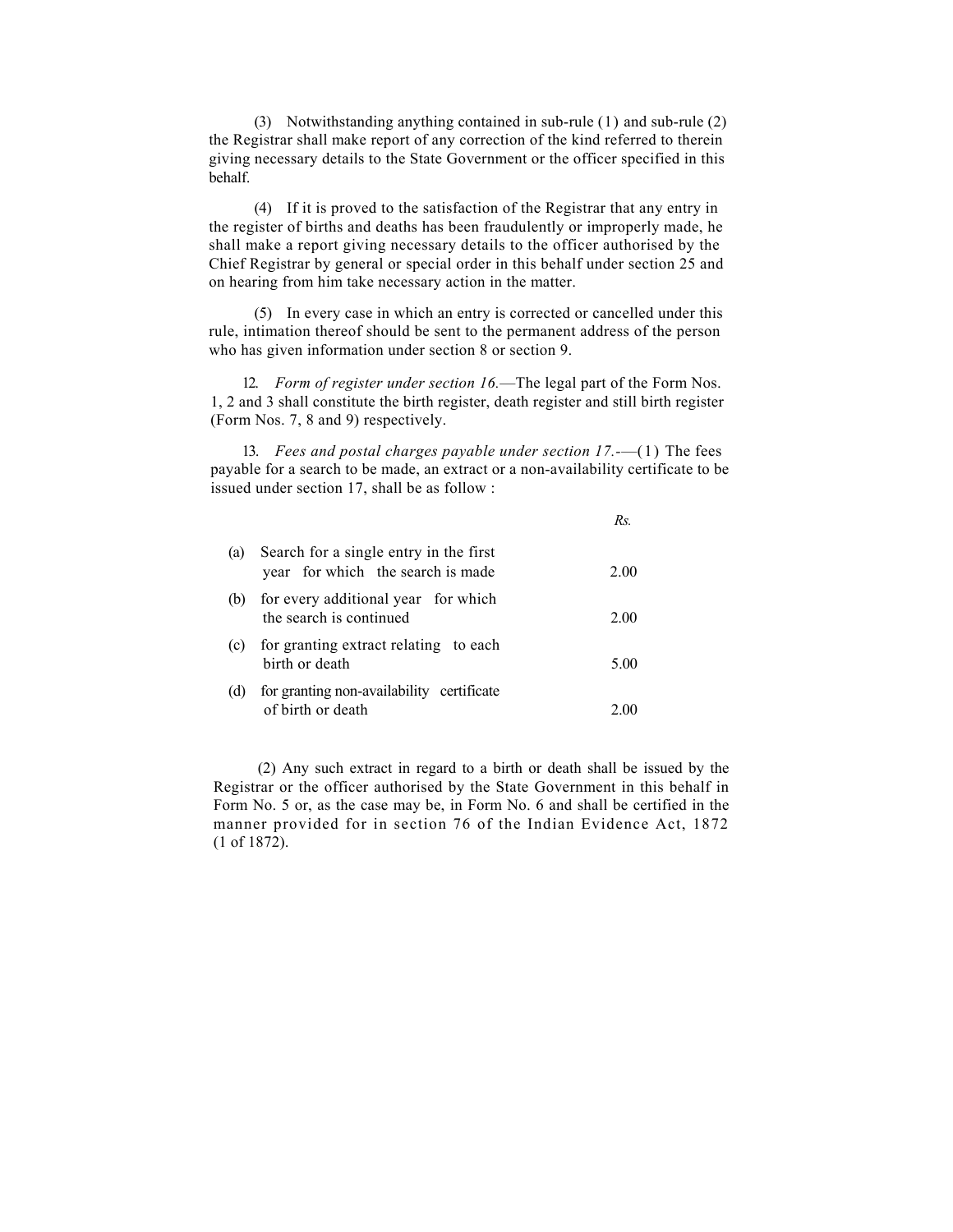(3) If any particular event of birth or death is not found registered the Registrar shall issue a non-availability certificate in Form No. 10.

(4) Any such extracts or non-availability certificate may be furnished to the person asking for it or sent to him by post on payment of the postal charges therefore.

14. *Interval and forms of periodical returns under section* 19(1).— (I) Every Registrar shall after completing the process of registration send all the Statistical Parts of the reporting forms relating to each month along with a Summary Monthly Report in Form No. 11 for births, Form No. 12 for deaths and Form No. 13 for still births to the Chief Registrar or the officer specified by him on or before the 5th of the following month.

(2) The officer so specified shall forward all such statistical parts of the reporting forms received by him to the Chief Registrar not later than the 10th of the month.

15. *Statistical report under section 19 (2)*—The statistical report under sub-section (2) of section 19 shall contain the tables in the prescribed formats appended to these rules and shall be compiled for each year before the 31st July of the year immediately following and shall be published as soon as may be thereafter but in any case not later than five months from that date.

16. *Conditions for compounding offences*—(1) Any offence punishable under section 23 may, either before or after the institution of criminal proceedings under this Act, be compounded by an officer authorised by the Chief Registrar by a general or special order in this behalf, if the officer so authorised is satisfied that the offence was committed through inadvertence or oversight or for the first time.

(2) Any such offence may be compounded on payment of such sum, not exceeding rupees fifty for offences under sub-sections (1), (2) and (3) and rupees ten for offences under sub-section (4) of section 23 as the said officer may think fit.

17. *Registers and other records under section* 30(2)(k).-—(1) The birth register, death register and still birth register shall be records of permanent importance and shall not be destroyed.

(2) The court orders and orders of the specified authorities granting permission for delayed registration received under section 13 by the Registrar, shall form an integral part of the birth register, death register and still birth register and shall not be destroyed.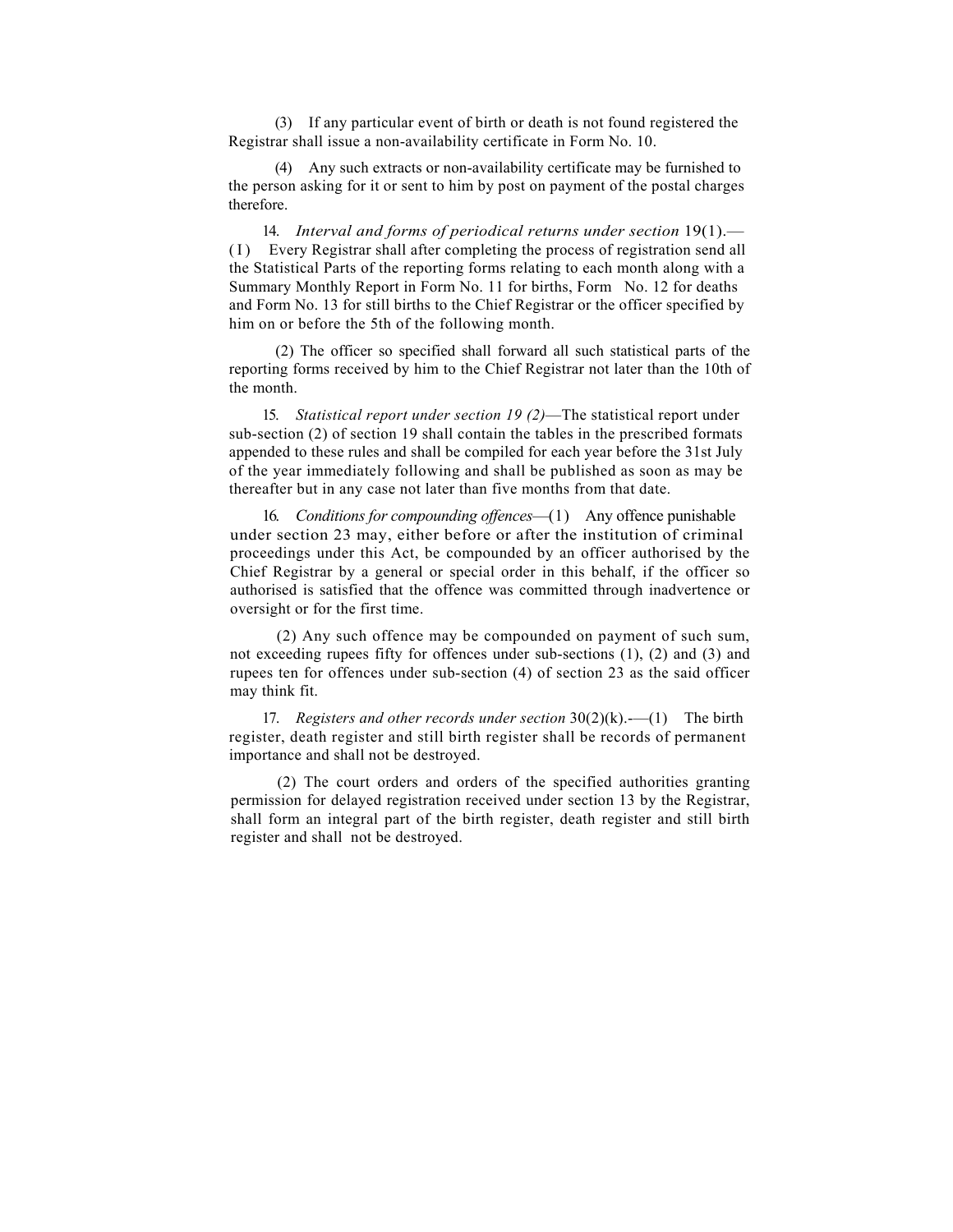(3) The certificate as to the cause of death furnished under sub-section (3) of the section 10 shall be retained for a period of at least 5 years by the Chief Registrar or the officer specified by him in this behalf.

(4) Every birth register, death register and still birth register shall be retained by the Registrar in his office permanently.

#### FORMAT OF THE REPORT ON THE WORKING OF THE ACT

### *(See Rule 4)*

- 1. Brief description of the State, its boundaries and revenue Districts.
- 2. Changes in Administrative Areas.
- 3. Explanation about the differences in Areas.
- 4. Changes in Registration Area-Extension
- 5. Administrative set up of the registration machinery at various levels.
- 6. General response of the public towards this Act.
- 7. Notification of births and deaths.
- 8. Progress in the medical certification of cause of death.
- 9. Maintenance of Records.
- 10. Search of births and deaths register for issue of certificates.
- 11. Delayed, registrations.
- 12. Prosecutions and compounding of offences.
- 13. Difficulties encountered in implementation of the Act.
	- (i) Administrative
	- (ii) Others
- 14. .Orders and Instructions issued under the Act,
- 15. General remarks.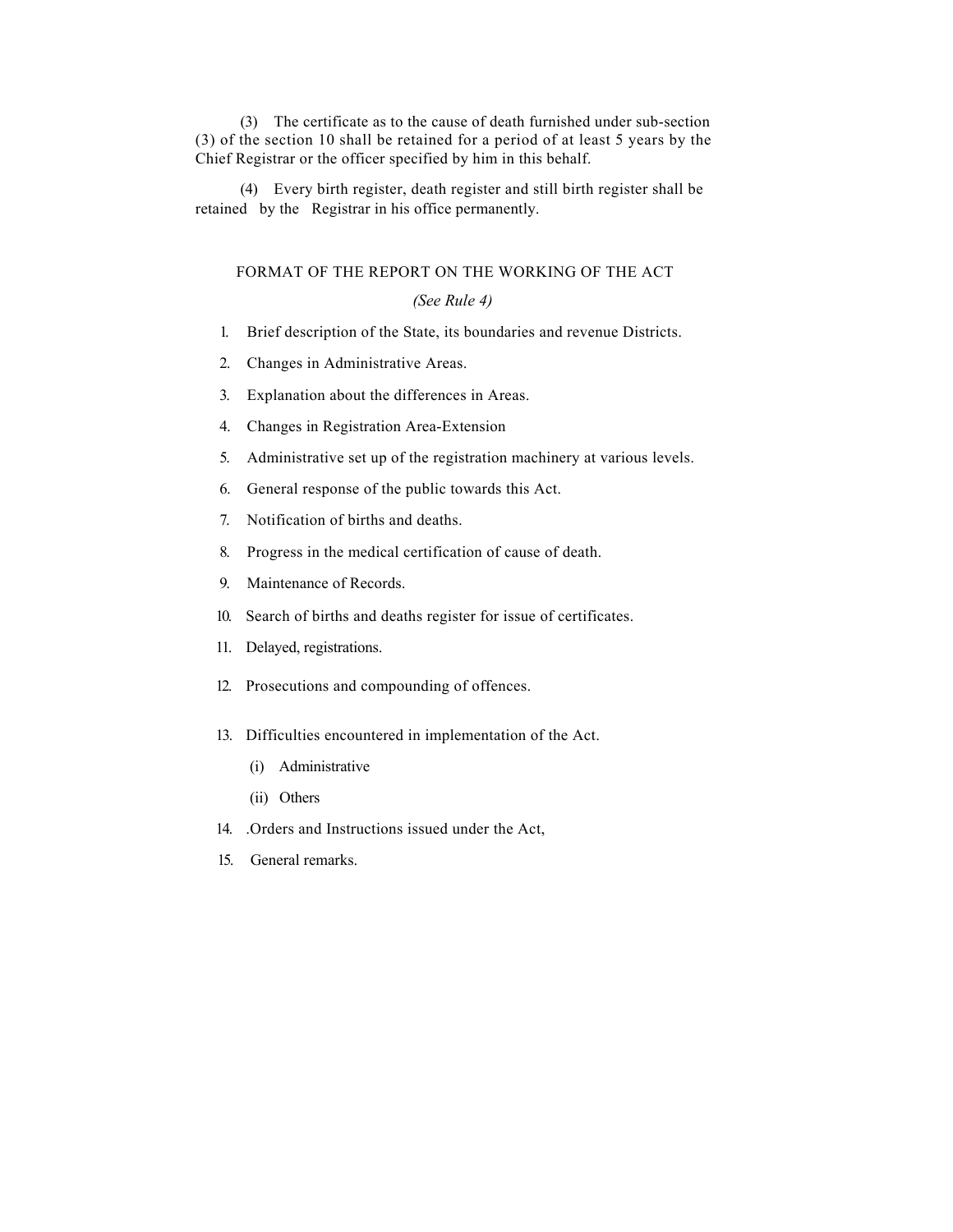FORM No 1 BIRTH REPORT Legal information *Thin part to be added o the Birth Register To be filed by the informant*  I. Date of Birth (Enter the exact day. month and year the child was born eg l-1-2000 2 Sex (Enter "male" or "female", do not use abbreviation) 3 Name of the child, if any (If not named, leave blank] 4 Name of the father. (Full name as usually written) 5 Name of the mother (Full name as usually written) 6 Place of birth (Tick the appropriate entry I or 3 below and give the name of the Hospital/institution or the address of the house where the birth took place) 1 Hospital/ Name institution 2 House Address 7 Informant's name (1) Address (2) Counter signature and seal of the authorities concerned (in the case of hospitals/Institutions) *(After completing ail columns I to 20. informant will put date and signature here:)* Signature or left thumb mark of the informant *To be filled by the Registrar*  Registration No . Registration Date

Registration Unit

Town/Village District Remarks (if any)

Name and Signature of the Registrar

#### BIRTH REPORT

### Statistical information

*This part to be deluded and sent for statistical processing To be filled by the informant*

- 8 Town or Village of Residence of the mother (Place where the mother usually lives. This can be different from the place where the delivery occurred The house address is not required lo be entered ) (a) Name of Town/Village
- (b) Is it a town or village (Tick the appropriate entry below) */* 1 Town *2* Village
- (c) Name of District
- (d) Name of State
- 9 Religion of the Family (Tick the appropriate entry below)<br>I Hindu 2 Muslim 3 Christian
- 4 Any other religion
- (write name of the religion) 10 Father's level of education (Enter the completed level of education e u If studied up to class VII but passed only class VI. write class VI)
- 11 Mother's level of education; (Enter the completed level of education eg If studied up to class VII but passed only class VI, write class VI)
- 12 Father's occupation (If no occupation write 'Nil')
- 13 Mother's occupation (If no occupation write 'Nil')

Name District. Tahsil. Town.'Village<sup>1</sup> Registration Unit

Code No Registration No: Registration Date<sup>1</sup> Date of Birth Sex 1 Male 2. Female Place of Birth. I Hospital/Institution 2 House

Name and Signature of the Registrar

In the case of multiple births, fill in a separate form for each child and write 'Twin birth' or Triple birth' No.1

box below left

*To be filled* by *the informant* 14 Age of the mother (m completed years) al the time of marriage (If married more than once, age at first marriage may be entered) 15 Age of the mother (in completed years) at the time of this birth 16 Number of children born alive to the mother so far including this child [Number of children born alive lo include also those from earlier marriage(s). if any] 17 Type of attention at delivery (Tick the appropriate entry below) 1 Institutional—Government *2* Institutional—Private or Non-Government 3 Doctor, Nurse or Trained midwife 4. Traditional Birth Attendant 5 Relatives or others IS Method of Delivery {Tick the appropriate entry below) I Natural 2. Caesarean 4 Forceps/Vacuum 19. Birth weight (in kgs.) (if available) 20. Duration of pregnancy (in weeks) *(Column to be filled are over,. Now put signature at left)*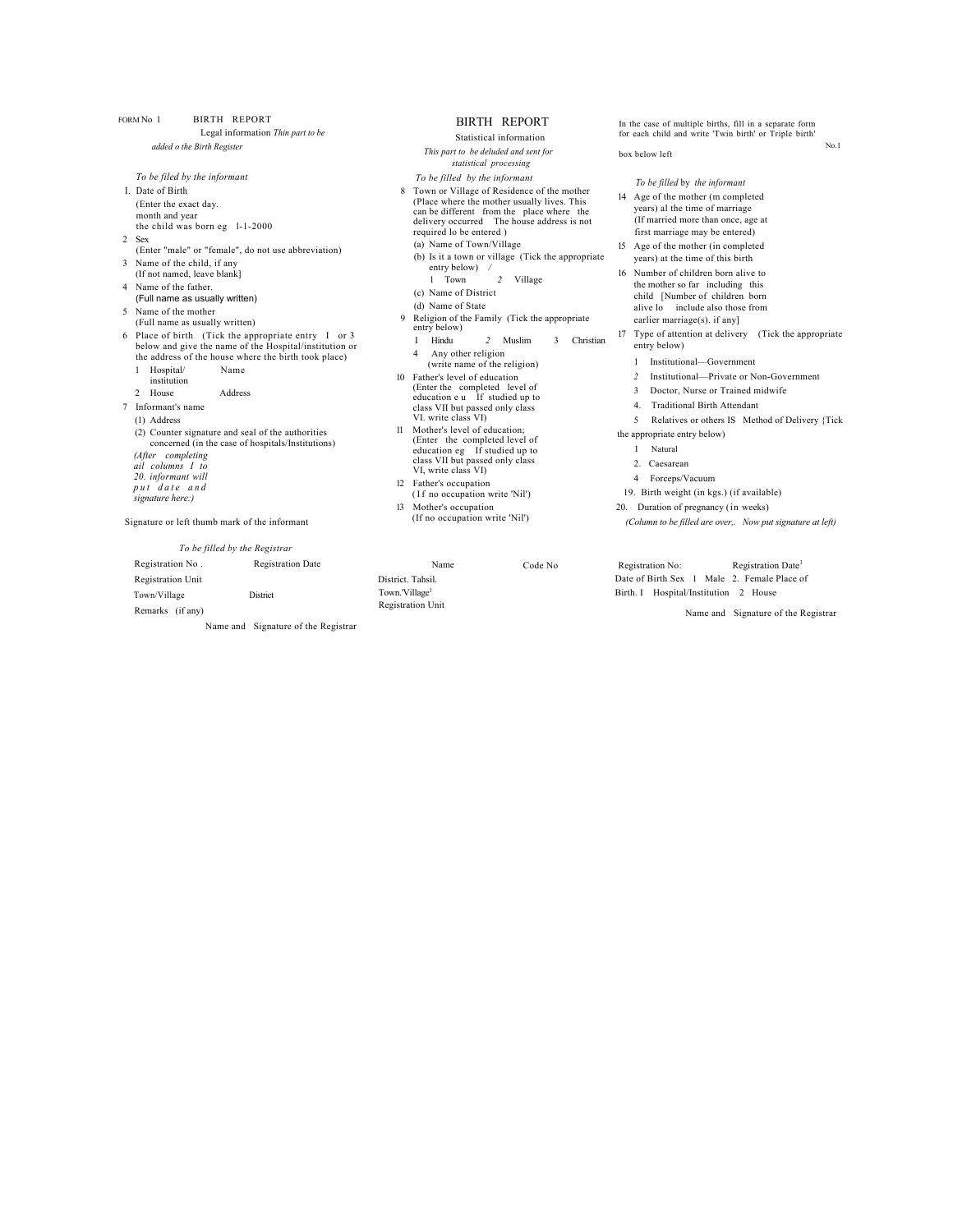#### FORM No. 2 **DEATH REPORT** Legal information

- *This part to be added to the Death Register*
- *To be filled by the informant*
- Date of Death (Enter the exact day, month and year the death look place eg 1-1-2000)
- 2. Name of the Deceased (Full name as usually written) (a) Permanent address of the deceased (b) Name of father/Husband
- 3 Sex of the deceased.
- (Enter "'male" or "female'', do not use abbreviation) A Age of the deceased (If (he deceased was over I year<br>of age, give age m completed years If the deceased<br>was below 1 year of age, give age in months, and if<br>below I month give age in completed number of days. and if below one day, in hours)
- 5 Place of death (Tick the appropriate entry 1 , 2 or 3 below and give the name of the Hospital/Institution or the address of the house where the death look place If other place, give location)
	- 1 Hospital/ . Name,
	- institution'

#### 2 House Address.

#### 3 Other Place

- 6. Informant's name.
	- 1 Address.
	- 2 Counter signature and seal *of* the authorities concerned (in the case of hospitals/Institution) *(After completing all columns I to*  /7, *informant will put date and*
	- *signature here.)*

Signature or left thumb mark of the informant

#### **DEATH REPORT** Statistical information

*This part to he detached and send for statistical processing To he filled by the informant*

- *7* Town or Village of Residence of the deceased (Place where the deceased actually lived This can be different from the place where the death occurred. The house address is not required to be entered.)
	- (a) Name of TownA'iliage<sup>1</sup>
	- (b) Is it a town or village (Tick the appropriate entry below)
		- 1 Town 2 Village
	- (c) Name of District:
	- |d) Name of State
- 8 Religion (Tick the appropriate entry below)
- 1 .Hindu 2. Muslim 3 Christian
	- 4. Any other religion (write name of the religion)
	-
- 9 Occupation of the deceased (If no occupation write 'Nil')
- 10 Type of medical attention received before death. (Tick the appropriate entry below)
	- 1 Institutional

*3* No medical attention

- 2 Medical attention other than institution arecanut in any form (including pan masala)-for how many years'
	- 17.If used to habitually drink alcohol-for how many years'"

*To be filled by the informant*

I. Yes 2 No

or not)

I Yes

years?

14.If used to habitually smoke-for how many years?

11.Was the cause of death medically certified'<sup>1</sup> (Tick the appropriate entry below)

12.Name of Disease or Actual Cause of Death (For all deaths irrespective of whether medically certified

13.In case this is a female death, did the Death occur while pregnant, at the time of delivery or within d weeks after the end of pregnancy

2.No

(Tick the appropriate entry below)

15. If used to habitually chew tobacco in any form-for how many

16.If used to habitually chew

*to be filled are over.- Now put signature at left*

*To be filled by the Registrar*

|                           |                          | $1000$ respects by encontractive and $\frac{1}{2000}$ |                                                               |
|---------------------------|--------------------------|-------------------------------------------------------|---------------------------------------------------------------|
| Registration              | Name                     | Registration No:                                      | <b>Registration Date</b>                                      |
|                           | District                 | Date of Death                                         | Male 2. Female<br>Sex :                                       |
| Date District             | Tahsil:                  | Age                                                   | Years/months/davs/hours                                       |
|                           | Town/Village             |                                                       | Place of Death 1. Hospital/Institution 1. House 3 Other Place |
| ignature of the Registrar | <b>Registration Unit</b> |                                                       | Name and Signature of the Registrar                           |
|                           |                          |                                                       |                                                               |

#### *To he filled by the Registrar*  Registration No Registration Unit Town/Village Remarks Date District (if any) Name and Signature of the Registrar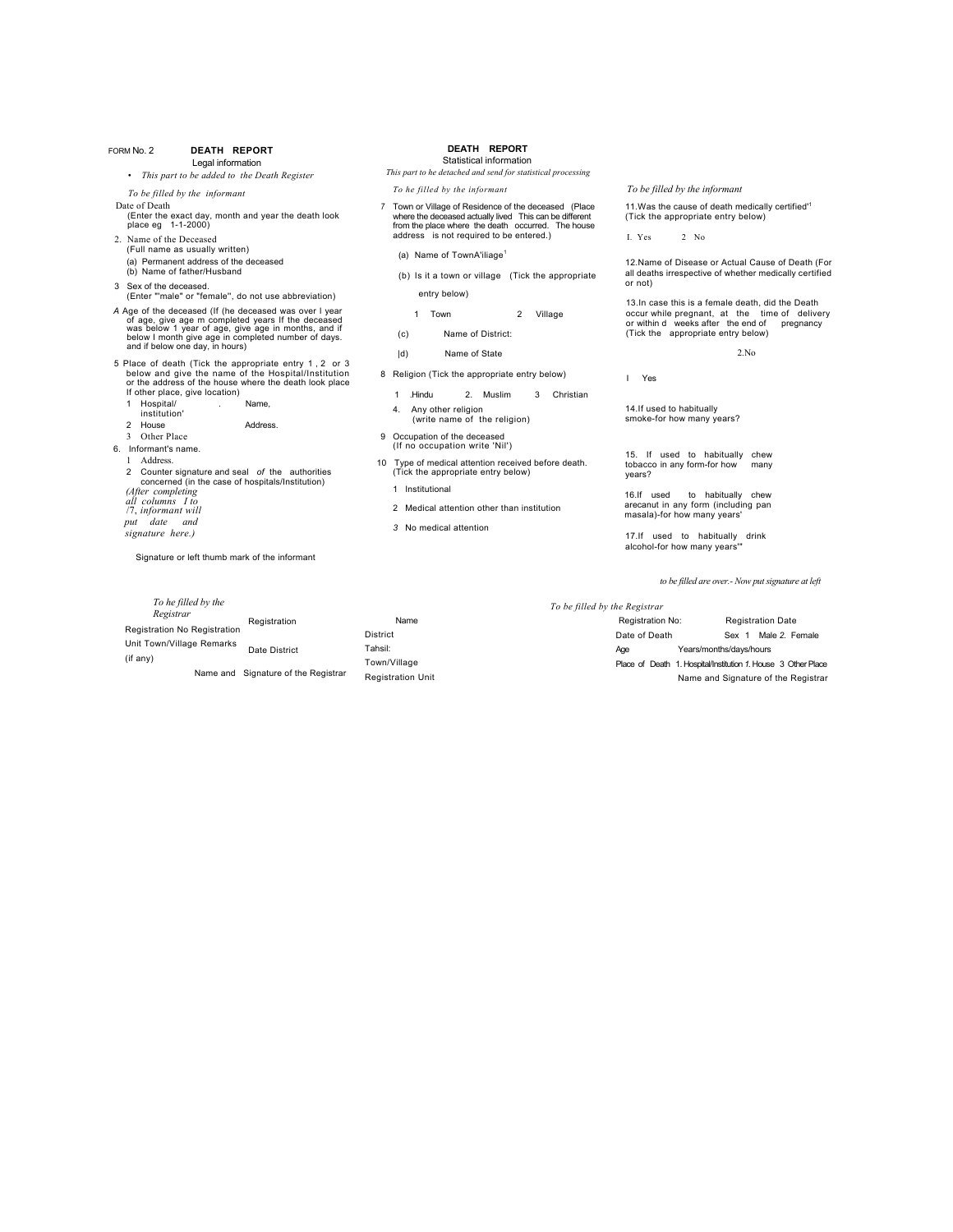| <b>STILL BIRTH REPORT</b><br>FORM No 3<br>Legal in formal ion This part to                                                                                                                                                                                                                                                                                                                                                                                                                                                                                                                                                                                                                                                                                                                                                                  |                                                |                                                                                                                                                                                                                                                                                                                                                                                                                                                                                                                                                                                                                                                                                                                                                                                                                                                   | In the case of multiple births. FOHM No. Hit in a separate                                                                                                                                  |
|---------------------------------------------------------------------------------------------------------------------------------------------------------------------------------------------------------------------------------------------------------------------------------------------------------------------------------------------------------------------------------------------------------------------------------------------------------------------------------------------------------------------------------------------------------------------------------------------------------------------------------------------------------------------------------------------------------------------------------------------------------------------------------------------------------------------------------------------|------------------------------------------------|---------------------------------------------------------------------------------------------------------------------------------------------------------------------------------------------------------------------------------------------------------------------------------------------------------------------------------------------------------------------------------------------------------------------------------------------------------------------------------------------------------------------------------------------------------------------------------------------------------------------------------------------------------------------------------------------------------------------------------------------------------------------------------------------------------------------------------------------------|---------------------------------------------------------------------------------------------------------------------------------------------------------------------------------------------|
| be added to 'he Still Birth Register                                                                                                                                                                                                                                                                                                                                                                                                                                                                                                                                                                                                                                                                                                                                                                                                        |                                                | Statistical information                                                                                                                                                                                                                                                                                                                                                                                                                                                                                                                                                                                                                                                                                                                                                                                                                           | birth' etc as the case This part lo be detached and sent<br>fur statistical processing may be,' in the remarks column<br>m the box below left.<br>Form No 3                                 |
| To be filled by the informant 1 Dale of<br>Birth (Enter the exact day, month and<br>vear e.g $1-1-2000$ )<br>2. Sex (Enter "male" or "female",<br>(Do not use abbreviation)<br>3. Name of the father<br>(Full name as usually written) $t$<br>Name of the mother<br>(Full name as usually written)<br>5. Place of birth (Tick the appropriate entry below and<br>give the name of the Hospital/Institution or the address<br>of the house where the birth took place)<br>(1) Hospital/<br>Name:<br>institution<br>$(2)$ House<br>Address<br>6 Informant's name<br>$(1)$ Address:<br>(2) Countersignature and seal of the authorities<br>concerned (in the case of Hospitals/Institutions)<br>(After completing<br>all columns I to<br>12, informant mil<br>put dale and<br>signature here)<br>Signature or left thumb mark of the informant |                                                | To be filled by the informant<br>(a) Name of Town/Village<br>(b) Is it a town or village. (Tick the appropriate entry below)<br>1. Town<br>2. Village<br>(c) Name of District.<br>(d) Name of Stale<br>Age of (he mother (in completed years) at<br>the time of this birth;<br>Mother's level of education<br>(Enter the completed level of education e g.<br>If studied upto class VII but passed only class VI,<br>write class VI)<br>Type of attention at delivery (Tick the appropriate entry below)<br>Institutional-Government<br>1<br>Institutional----Private or Non-Government<br>2<br>Doctor, Nurse or Trained midwife<br>3<br><b>Traditional Birth Attendant</b><br>4<br>Relatives or others<br>5.<br>Duration of pregnancy (in weeks)<br>Cause of foetal death (If known)<br>(Column to be fifed are over. Now put signature al left) | Town or Village of Residence of the mother (Place where the mother usually lives This can be<br>from the place where the delivery occurred The house address is not required to be entered) |
| To be filled by the Registrar                                                                                                                                                                                                                                                                                                                                                                                                                                                                                                                                                                                                                                                                                                                                                                                                               |                                                | To be filled by the Registrar                                                                                                                                                                                                                                                                                                                                                                                                                                                                                                                                                                                                                                                                                                                                                                                                                     |                                                                                                                                                                                             |
| <b>Registration Date</b>                                                                                                                                                                                                                                                                                                                                                                                                                                                                                                                                                                                                                                                                                                                                                                                                                    | Name                                           | Code No                                                                                                                                                                                                                                                                                                                                                                                                                                                                                                                                                                                                                                                                                                                                                                                                                                           | Registration No:                                                                                                                                                                            |
| Registration No<br><b>Registration Unit</b><br>Town/Village.                                                                                                                                                                                                                                                                                                                                                                                                                                                                                                                                                                                                                                                                                                                                                                                | <b>District</b><br>Tahsil<br>$TQ$ Town/Village |                                                                                                                                                                                                                                                                                                                                                                                                                                                                                                                                                                                                                                                                                                                                                                                                                                                   | Registration Date.<br>Date of Birth<br>Sex (I) Male (2) Female Place of Birth (!)<br>Hospital/institution (2) House                                                                         |

Remarks (if any)

Name and Signature of the Registrar

Town/Village Registration Unit. Hospital/institution (2) House

Name and Signature of the Registrar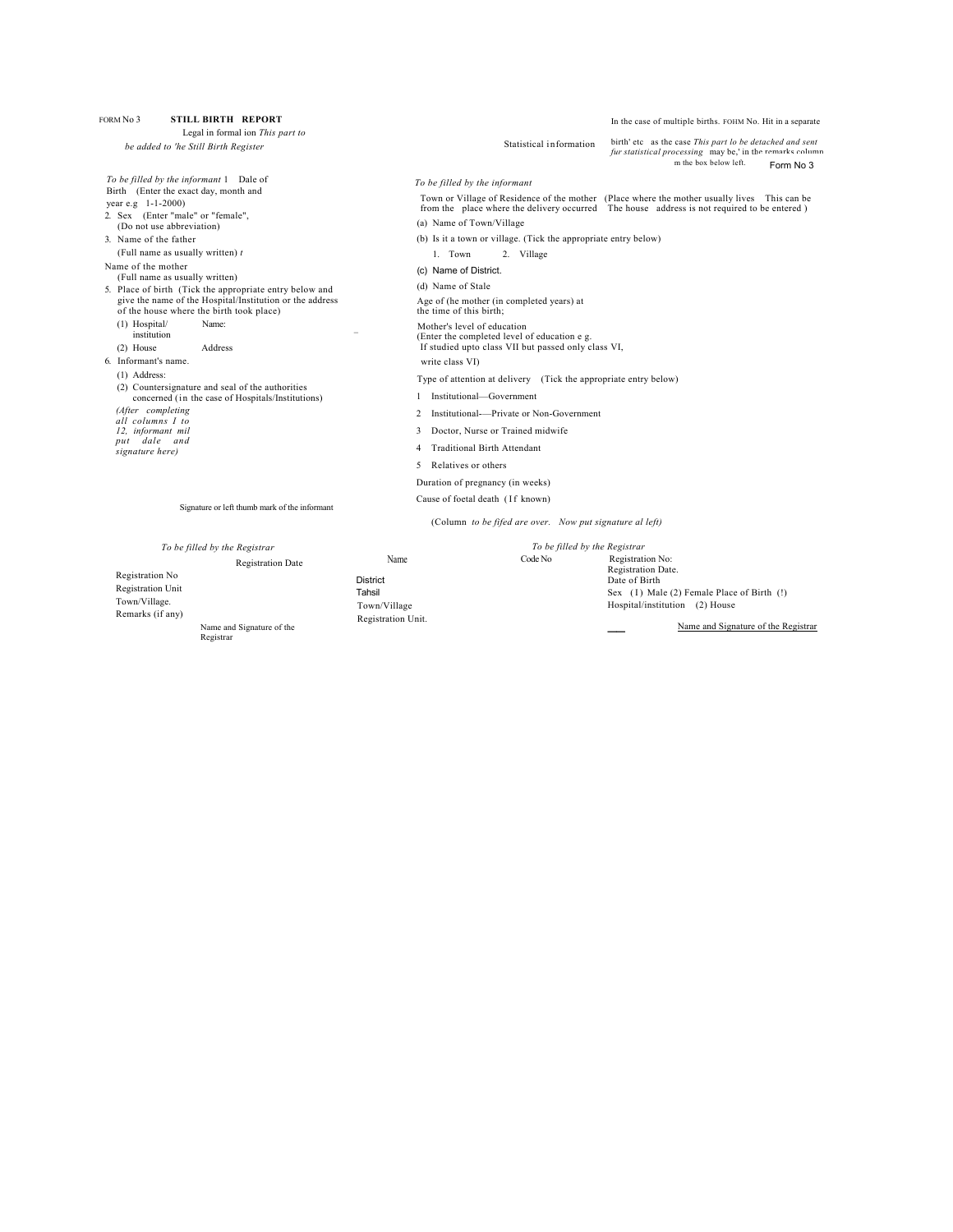#### FORM No 4 *(See* Rule 7) MEDICAL CERTIFICATE OF CAUSE OF DEATH (Hospital in-patients. Not to be used for still births) To be sent to Registrar along with Form No 2 (Death Report)

Name of the Hospital .........

|                                                                                                                                                                                                                                |                                      | 1 hereby certify that the person whose particulars are given below died in the hospital in Ward No |                                                                              | $at$                                      | AM.PM                                   |
|--------------------------------------------------------------------------------------------------------------------------------------------------------------------------------------------------------------------------------|--------------------------------------|----------------------------------------------------------------------------------------------------|------------------------------------------------------------------------------|-------------------------------------------|-----------------------------------------|
| NAME OF DECEASED                                                                                                                                                                                                               |                                      |                                                                                                    |                                                                              |                                           | For use of<br><b>Statistical Office</b> |
| Sex                                                                                                                                                                                                                            |                                      | Age at Death                                                                                       |                                                                              |                                           |                                         |
|                                                                                                                                                                                                                                | If one year or more, age in<br>Years | If less than line year,<br>age in Months                                                           | If less than one month age<br>in Days                                        | If less than one<br>day, age in Hours     |                                         |
| Male<br>2. Female                                                                                                                                                                                                              |                                      |                                                                                                    |                                                                              |                                           |                                         |
| <b>CAUSE OF DEATH</b><br>1 Immediate cause<br>State the disease, injury or complication which caused death,<br>not the mode of dying such as heart failure, asthenia, etc.                                                     |                                      |                                                                                                    | $(a)$<br>due to (or as a consequences of<br>due to (or as a consequences of) | Internal between on<br>set & death approx |                                         |
| Antecedent cause Morbid conditions, if any, giving rise to the<br>above cause, slating underlying conditions last<br>If Other significant conditions to the death but not related to the<br>disease or conditions causing it - |                                      |                                                                                                    |                                                                              |                                           |                                         |
|                                                                                                                                                                                                                                |                                      |                                                                                                    |                                                                              |                                           |                                         |
|                                                                                                                                                                                                                                |                                      |                                                                                                    |                                                                              |                                           |                                         |
|                                                                                                                                                                                                                                |                                      |                                                                                                    |                                                                              |                                           |                                         |
| Mannei of Death                                                                                                                                                                                                                |                                      |                                                                                                    |                                                                              |                                           |                                         |
| (I) Natural (2) Accident (3) Suicide<br>(5) Pending investigation                                                                                                                                                              | (4) Homicide                         |                                                                                                    |                                                                              |                                           |                                         |

How did the injury occur<sup>1</sup>

If deceased was a female, was pregnancy the death associated with<sup>?</sup> (1) Yes (2) No. If yes, was there a delivery? (I) Yes (2) No

Name and signature of the Medical Attendant certifying the cause of death Date of verification ..

SEE REVERSE FOR INSTRUCTIONS

(To be detached and handed over to the reialive of the deceased)

Certified that Shri/Smt./Kum ............................ the state end of the maximum maximum. .SAV/Dof Shri . ' .... R/O was admitted to

Doctor................................................. (Medical Supdt. Name of Hospital)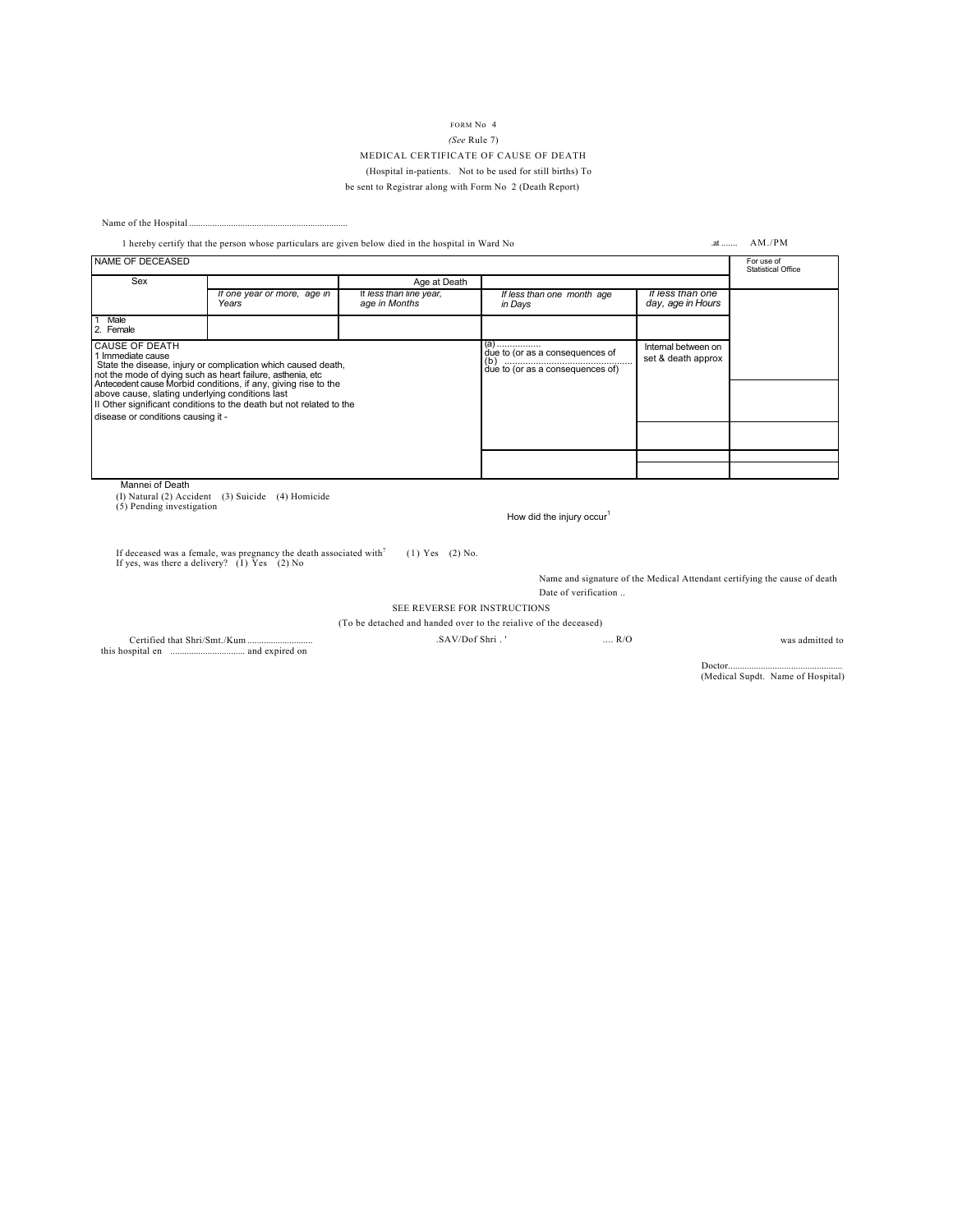#### MEDICAL CERTIFICATE OF CAUSE OF DEATH

Directions for completing the form

*Name of deceased—TQ* be given in full.. Do not use initials. If deceased is an infant, not yet named at time of death, write. 'Son of (S/o) or 'Daughter of (D/0), followed by names of mother and father.

*Age.—If* the deceased was over I year of age, give age in completed years. If the deceased was below I year of age, give age in months and if below month give age in completed number of days, and if below one day, in hours.

*Cause of Death.—This* part of the form should always be completed by the attending physician personally.

The certificate of cause of death is divided into two parts, I and II. Part I is again divided into three parts, lines (a) (b) (c). If a single morbid condition completely explains the deaths, then this will be written on line (a) of Part I, and nothing more need be written in the rest of Part I or in Part II, or. example, smallpox, lobar pneumonia, cardiac beriberi, are sufficient cause of death and usually nothing more is needed.

Often, however, a number of morbid, conditions will have been present at death, and the doctor must then complete the certificate in the proper manner so that the correct underlying cause will be tabulated. First, enter in Part. I (a) the immediate cause of death. This does not mean the-mode of dying, e.g., heart failure, respiratory failure, etc. These terms should not appear on the certificate at all since they are modes of dying and not causes of death. Next consider whether the immediate cause is a complication or delayed result of some other cause. If so, enter the antecedent cause in Part i, line (b). Sometimes there will be three stages in the course of events leading to death. If so, line (c) will be completed. The under-lying cause to be tabulated is always written last in Part I.

Morbid conditions or injuries may be present which were not directly related to the train of events causing death but which contributed in some Way to the fatal outcome. Sometimes the doctor finds it difficult to decide, especially for infant, deaths, which of-several independent conditions was the primary cause = of death; but only one cause can be tabulated, so the doctor must decide. If the other diseases are not effects of the underlying cause, they are entered in Part II.

Do not write two or more conditions on a single line. Please write the names of the diseases (in full) in the certificates as legibly as possible to avoid the risk of their being misread.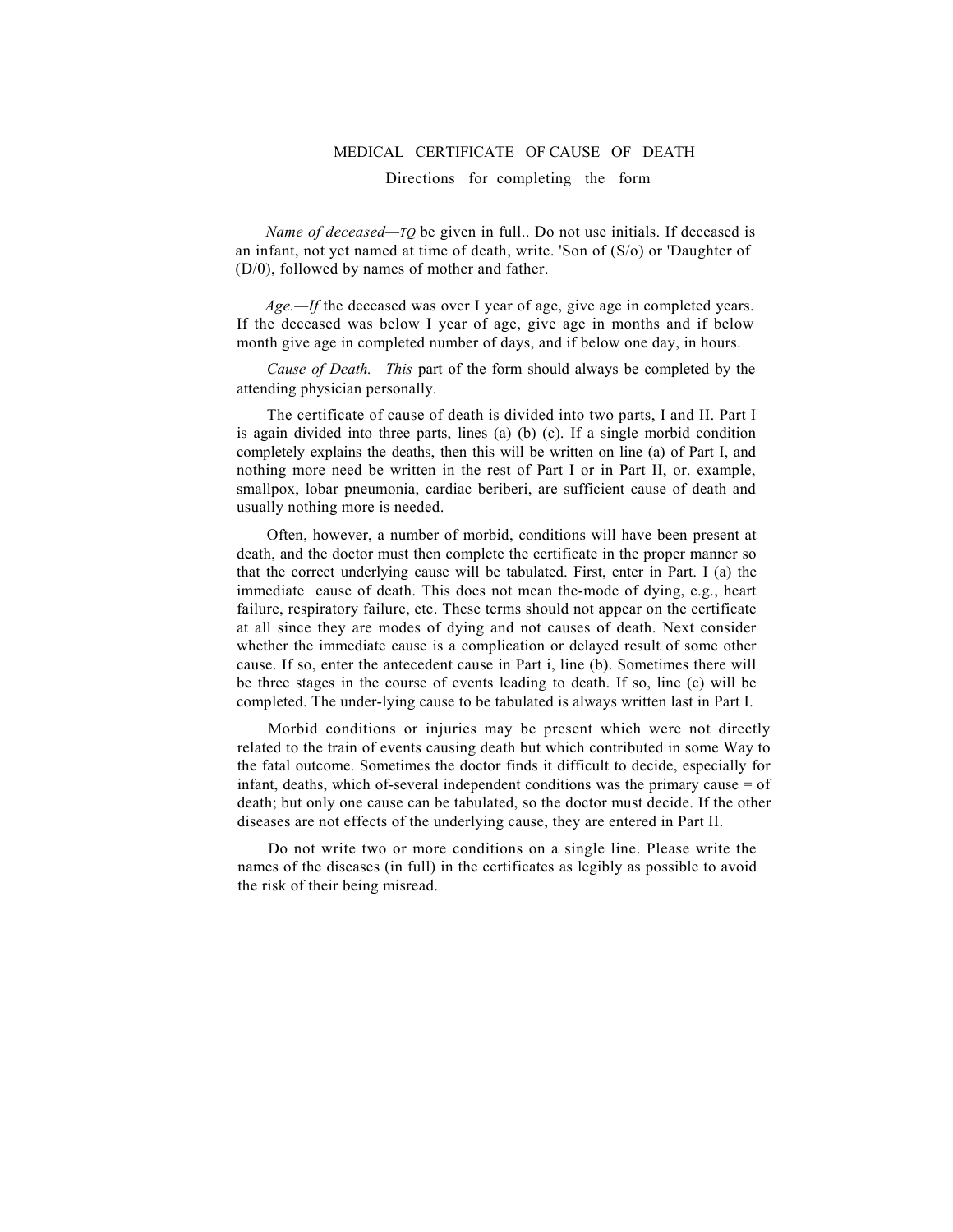*Onset.*—Complete the column for interval between onset and death whenever-possible, even if very approximately, e.g., "from birth' "several years".

*Accidental or voilent deaths.—Both* the external cause and the nature of the injury are needed and should be stated. The doctor or hospital should always be able to describe the injury, stating the part of the body injured, and should give the external cause in full when this- is shown. Example: (a) Hypostatic pneumonia; (b) Fracture of neck of femur, (c) Fall from ladder at home.

*Maternal deaths.*—Be sure to answer the questions on pregnancy and delivery. This information is needed for ail women of child-bearing age, even though the pregnancy may have had nothing to do with the death.

*Old age or senility.*—Old age (or senility) should be not given as a cause of death if a more specific cause in known. If old age was a contributory factor, it should be entered in Part II. Example; (a) Chronic bronchitis, H old age.

*Completeness of information.—A* complete case history is not wanted, but, if the information is available, enough details should be given to enable the underlying cause to be properly classified.

*Example.*—Anaemia—Give type of anaemia, if known. Neoplasms indicate whether benign or malignant, and site, with site of primary neoplasm. whenever possible, Heart disease—Describe the condition specifically, if congestive heart failure, chronic on pulmonale, etc., are mentioned, given the antecedent conditions. Tetanus—Describe the antecedent injury, if known. Operation—State the condition for which the operation was performed, Dysentry—Specify whether bacillary, amoebic, etc., if know. Complications of pregnancy or delivery—Describe the complication specifically Tuberculosis-Give organs affected.

*Symptomatic statement.—Convulsions,* diarrhoea, fever, ascites, jaundice, debility etc., are symptoms which may be due to any one of a number of different conditions. Sometimes nothing more is know, but whenever possible, give the disease which caused the symptom.

*Manner of Death.*—Deaths not due to external cause should be identified as 'Natural'. If the cause of death is known, but it is not known whether it was the result of an accident suicide or homicide and is subject to further investigation, the cause of death should invariably be filled in and the manner of death should be shown as 'Pending investigation'.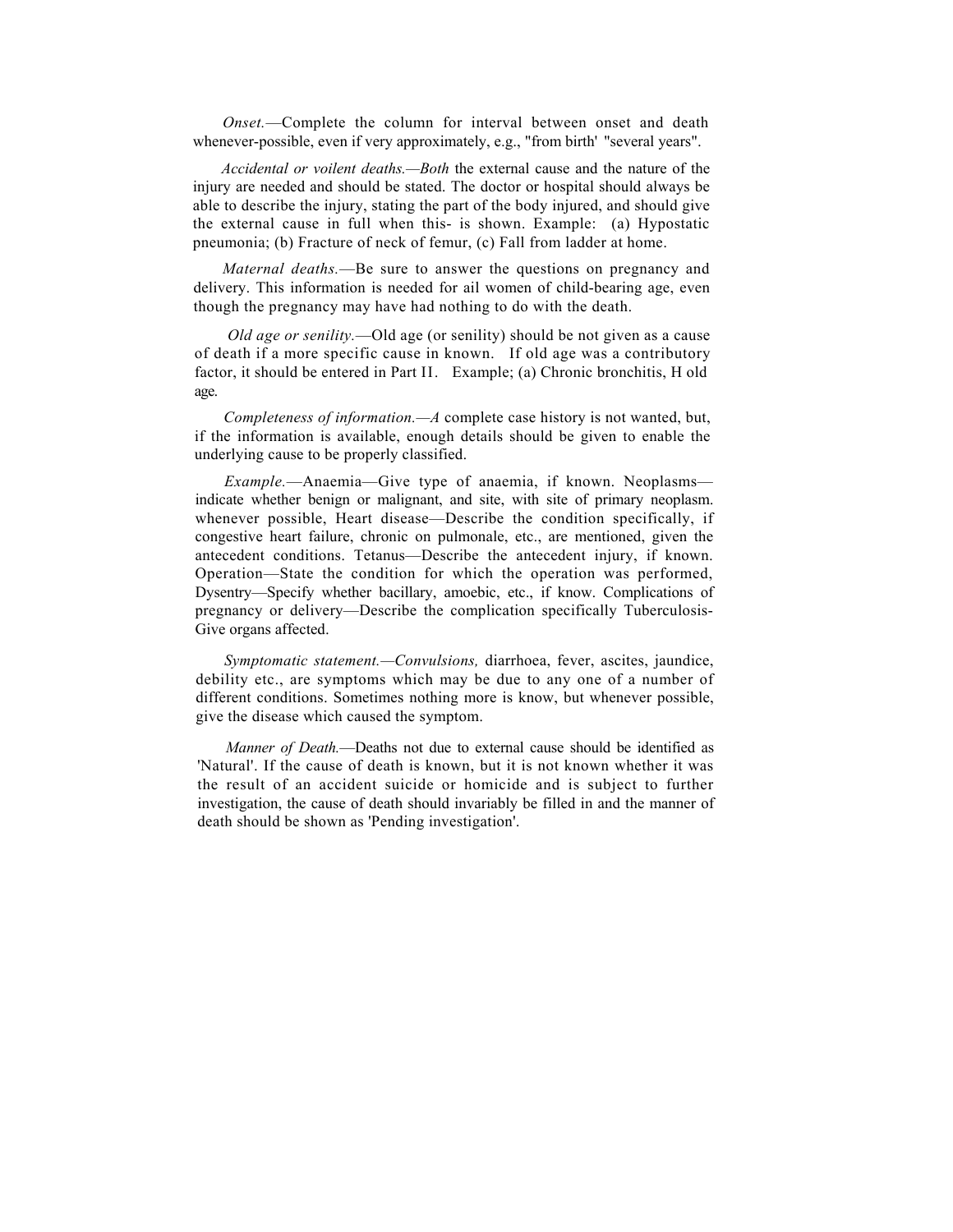#### FORM No. 4A *(See Rule 7)* MEDICAL CERTIFICATE OF CAUSE OF DEATH (For non-institutional deaths. Not to be used for still births) To be sent to Registrar along with Form No. 2 (Death Report)

! hereby certify that the deceased Shri/Smt./Km................................. of/daughter of.................................................. resident of.................... .......... son of/wife was under mv treatment from.... .at............A.M./P.M. ....to........... and he/she died on. NAME OF DECEASED % For use of Statistical Office Sex Age at Death Age in completed Years If less than 1 year age in Months If less than one month age in Days. If less than one day age in Hours 1. Male 2. Femal CAUSE OF DEATH Interval between on set & death approx I Immediate cause State the disease, injury (a).... Due to (or as a consequence of ) or co lion which caused death, not the mode of dying such as heart asthenia, etc. Antecedent cause Morbid conditions, if any, giving to the above (b) due to (or as a ......... consequence of) Cause, stating underlying conditions last II Other significant conditions contributing to the death but not related to t or conditions causing it (c)………………………………………

If deceased was a female, was pregnancy the death associated with'.' I. Yes 2. No If yes, was there a delivery?  $1 \text{ Yes} \quad 2$ . No

> Name and signature of the Medical Practitioner Certifying the cause of death Date of Certification.......

#### SEE REVERSE FOR INSTRUCTIONS

| (To be detached and handed over to the relative of the deceased) |                                                |  |
|------------------------------------------------------------------|------------------------------------------------|--|
|                                                                  |                                                |  |
|                                                                  |                                                |  |
|                                                                  |                                                |  |
|                                                                  |                                                |  |
|                                                                  | Signature and address of Medical Practitioner/ |  |

Medical attendant with Registration No.

.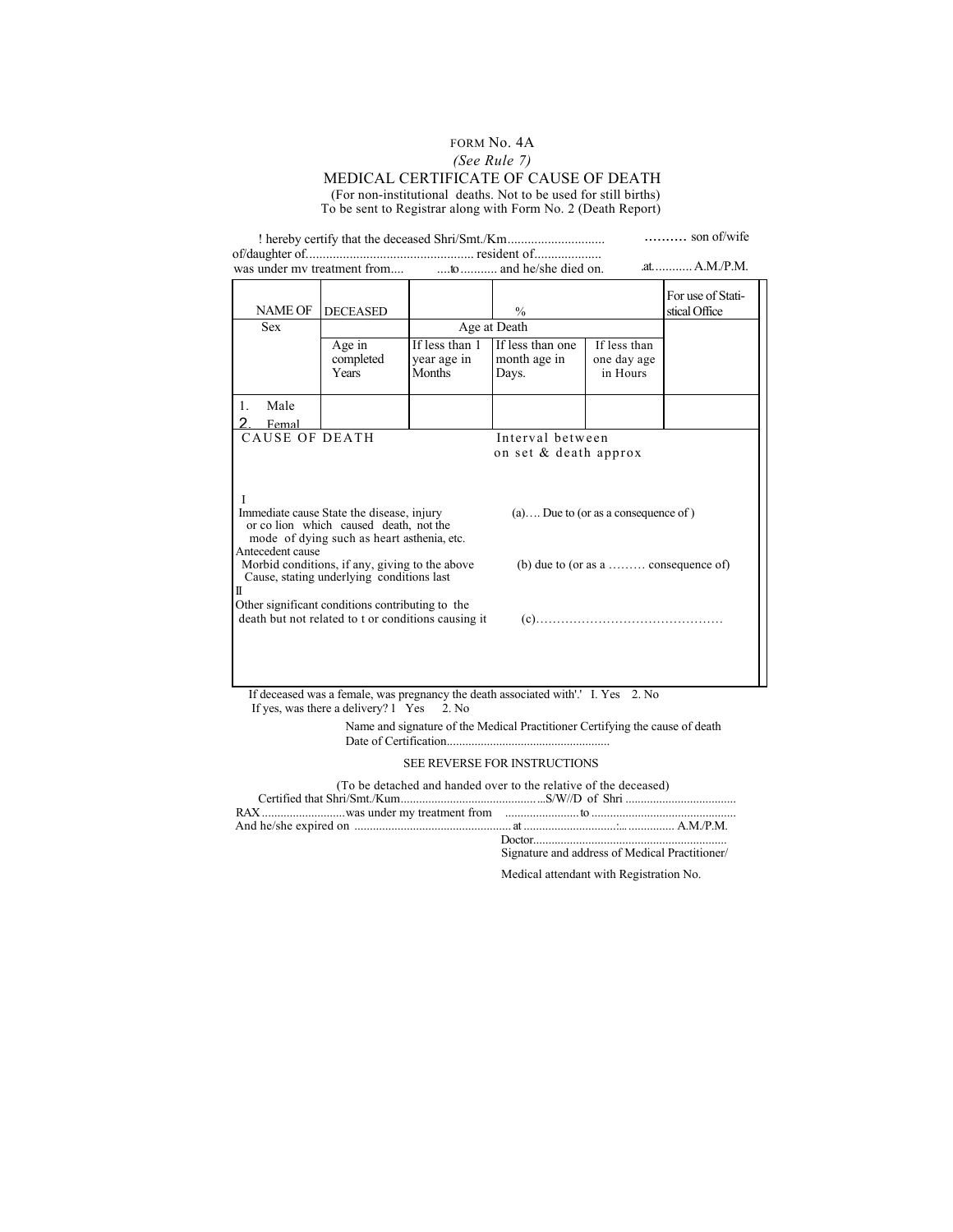#### MEDICAL CERTIFICATE. OF CAUSE OF DEATH

#### **Directions for completing the form**

*Name of deceased—To* be given in full. Do not use initials. If deceased is an infant, not yet named at time of death write. Son of (S/o) or 'Daughter of (D/o), followed by names of mother and father.

*Age.—If* the deceased was over 1 year of age, give age in completed years. If the deceased was below I year .of age, give age in months and if below 1 month give age in completed number of days, and if below one day, in hours.

*Cause of Death.—This* part of the form should always be completed by the attending physician personally.

The certificate of cause of *death* is divided into two parts, I and II. Part I is again divided into three parts, lines (a) (b) (c). If a single morbid condition completely explains the deaths, then this will be written on line (a) of Part 1, and nothing more need be written, in the rest of Part I or in Part II, or example, smallpox, lobar pneumonia, cardiac beriberi, are sufficient cause of death and usually nothing more is needed.

Often, however, a number of moribid conditions will have been present at death, and the doctor must then complete the certificate in the proper manner so that the correct underlying cause will be tabulated. First enter in Part I (a) the immediate cause of death. This does not mean the mode of dying, e.g., heart failure, respiratory failure, etc. These terms should not appear on the certificate at all since they are modes of dying and not causes of death. Next consider whether the immediate cause is a complication or delayed result of some other cause. If so enter the antecedent cause in Part I, line (b). Sometimes there will be three stages in the course of events leading to death. If so, line (c) will be completed. The underlying cause to be tabulated is always written last in Part I.

Morbid conditions or injuries may be present which were not directly related to the train of events causing death but which contributed in some way to the fatal outcome. Sometimes the doctor finds it difficult to decide, especially for infant deaths, which of several independent conditions was the primary cause of death; but only one cause can be tabulated, so the doctor must decide. If the other diseases are not effects of the underlyhing cause, they are entered in Part II.

Do not write two or more conditions on a single line. Please write the names of the diseases (in full) in the certificates as legibly as possible to avoid the risk of their being misread.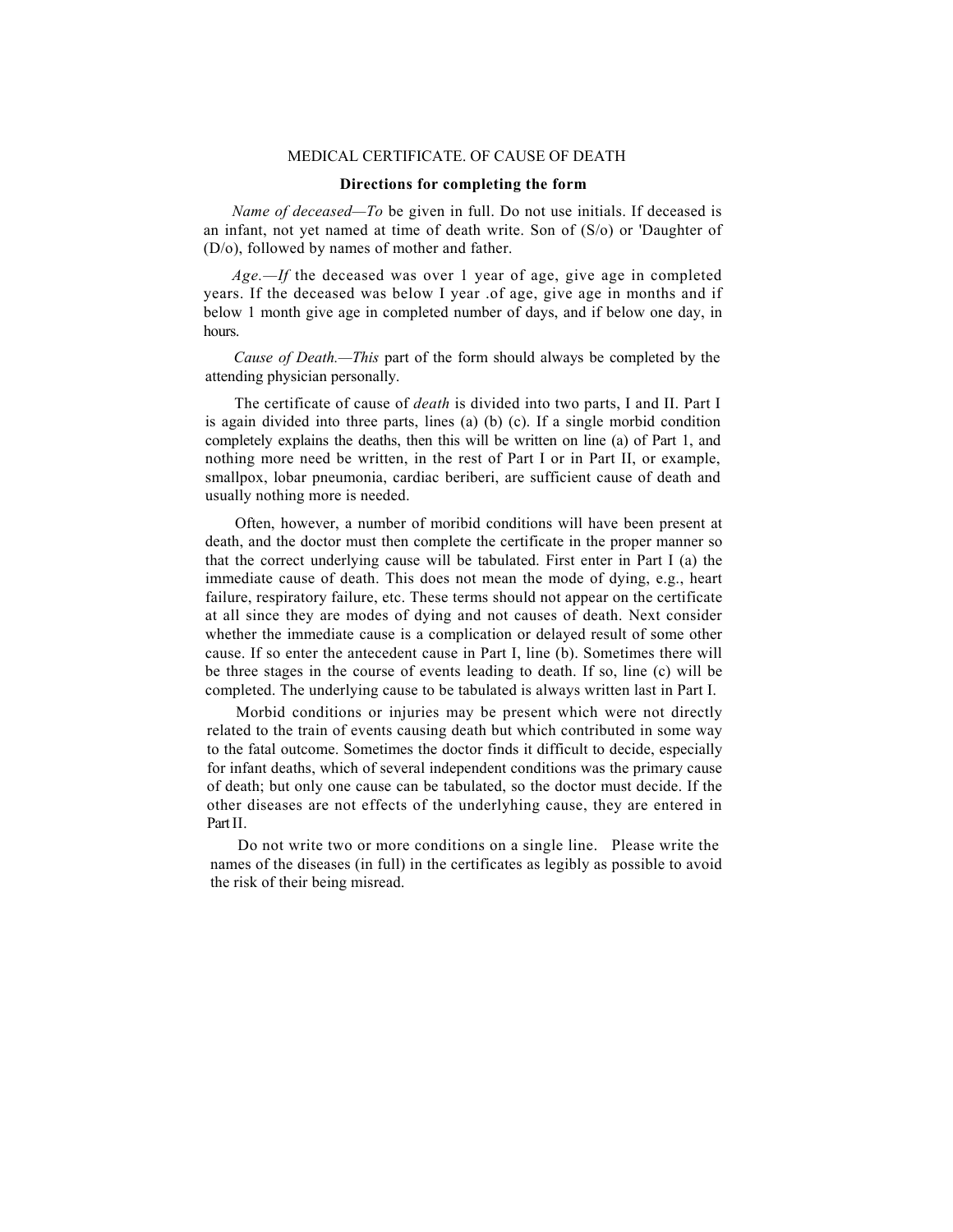*Onset.*—Complete the column for interval between onset and death whenever possible, even if very approximately, e.g., "from birth" "several years^'.

*Accidental or violent deaths.*—Both the external cause and the nature of the injury are needed and should be stated. The doctor or hospital should always be able to describe the injury, stating the part of the body injured, and should give the external cause in full when this is shown. Example : (a) Hypostatic pneumonia; (b) Fracture of neck of femur, (c) Fall from ladder at home.

*Maternal deaths.—&s* sure to answer the questions on pregnancy and delivery. This information is needed for all women of child -bearing age, even though the pregnancy may have had nothing to do with the death.

*Old age or senility.—Old* age (or senility) should be not given as a cause of death if a more specific cause is known. If old age was a contributory factor, it should be entered in Part II. Example : (a) Chronic bronchitis, II old age.

*Completeness of information.*—A complete case history is not wanted, but, if the information is available, enough details should be given to enable the underlying cause to be properly classified,

*Example.—* Anaemic—Give type of anaemia, if known, Neoplasms—Indicate whether benign or malignant, and site, with site of primary neoplasm, whenever possible, Heart disease—Describe the condition specifically; if congestive heart failure, chronic on pulmonale, etc., are mentioned, give the antecedent conditions. Tetanus—Describe the antecedent injury, if known. Operation— State the condition for which the operation was performed. Dysentry—Specify whether bacillary, amoebic, etc., if know. Complications of pregnancy or delivery-Described the complication specifically Tuberculosis—Give organs affected

*Symptomatic Statement.—Convulsions,* diarrhoea, fever, ascitaes, jaundice, debility etc, are symptoms which may be due to any one of a number of different conditions. Sometimes nothing more is know, but whenever possible, give the disease which caused the symptom.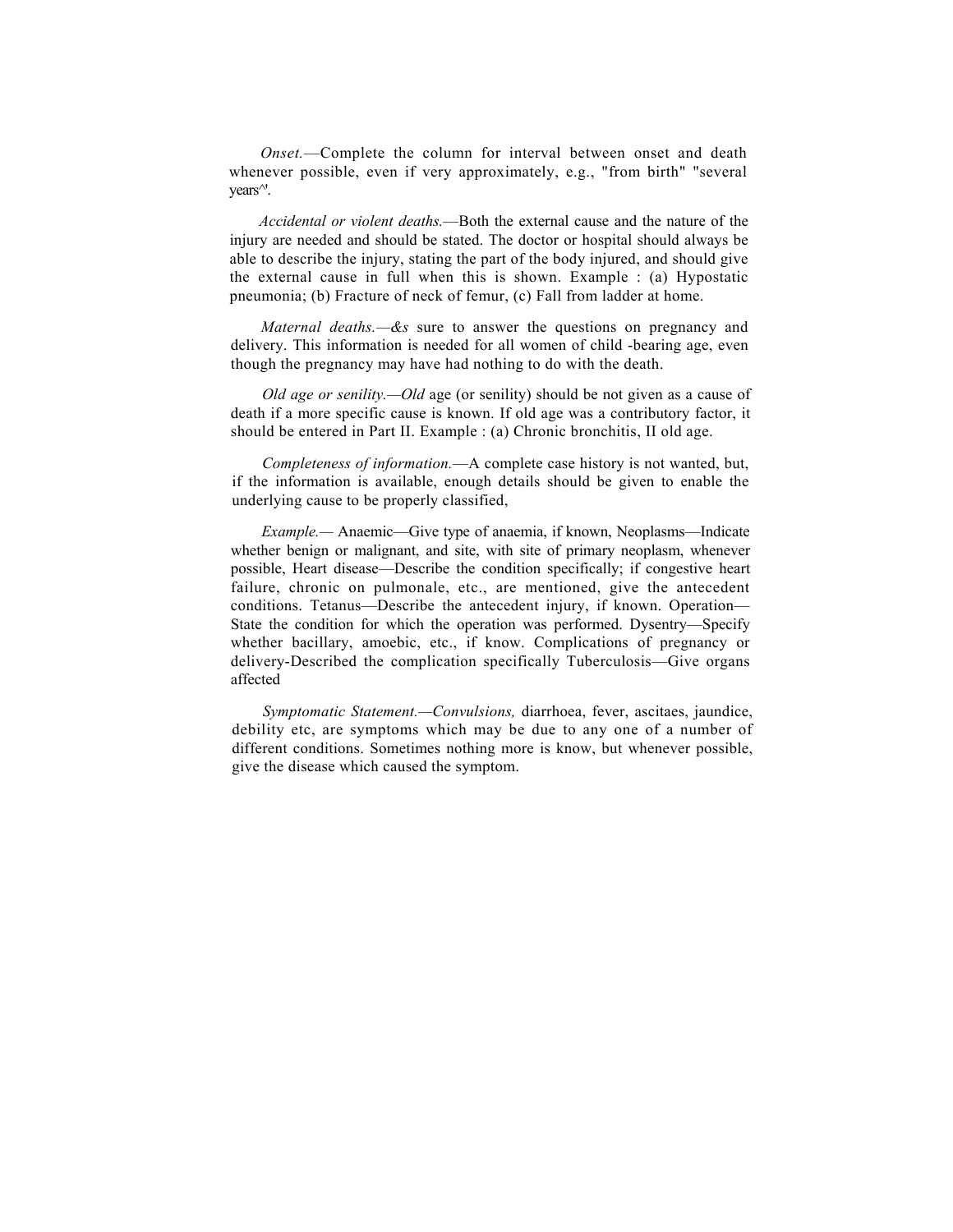*(See* Rule 8)

### **BIRTH CERTIFICATE**

*(Issued under Section 12/17)*

This is to certify that the following information has been taken from the original record of birth which is the register for *(Local Area)............................* of Tahsil...................................... of District............................................................. of State................. .............................................

Date ................... ................. Signature of issuing authority Seal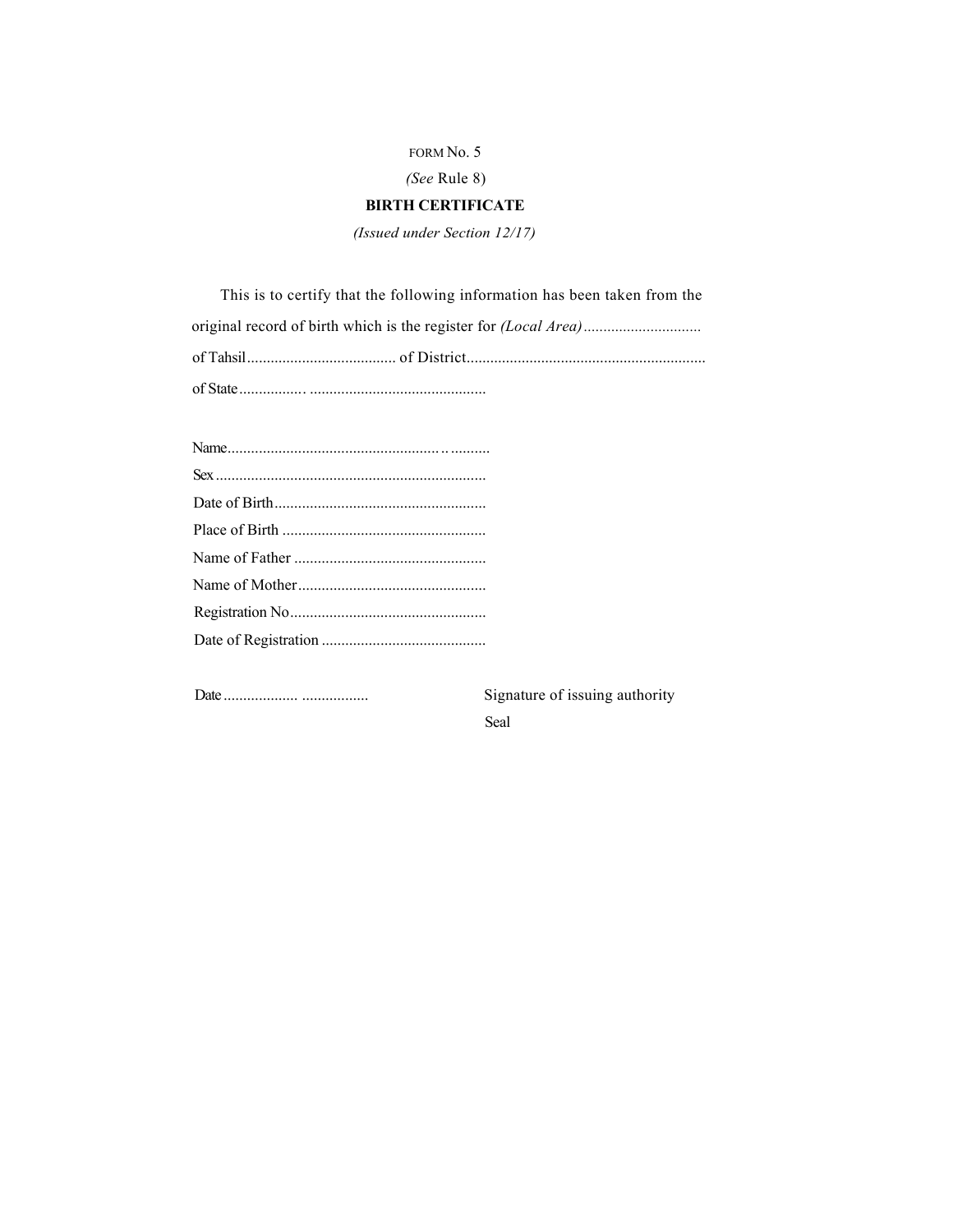### *(See Rule 8)*

#### **DEATH CERTIFICATE** *(Issued under Section 12/17)*

This is to certify that the following information has been taken from the original record of death which is the register for *(Local Area)...................................* of Tahsil.......................................of District ........... ......................................... :...., of State ................................................................

Date...................................... Signature of issuing authority Seal

No disclosure shall be made of particulars regarding the cause of death as entered in the Register. *See* proviso to Section 17 (1).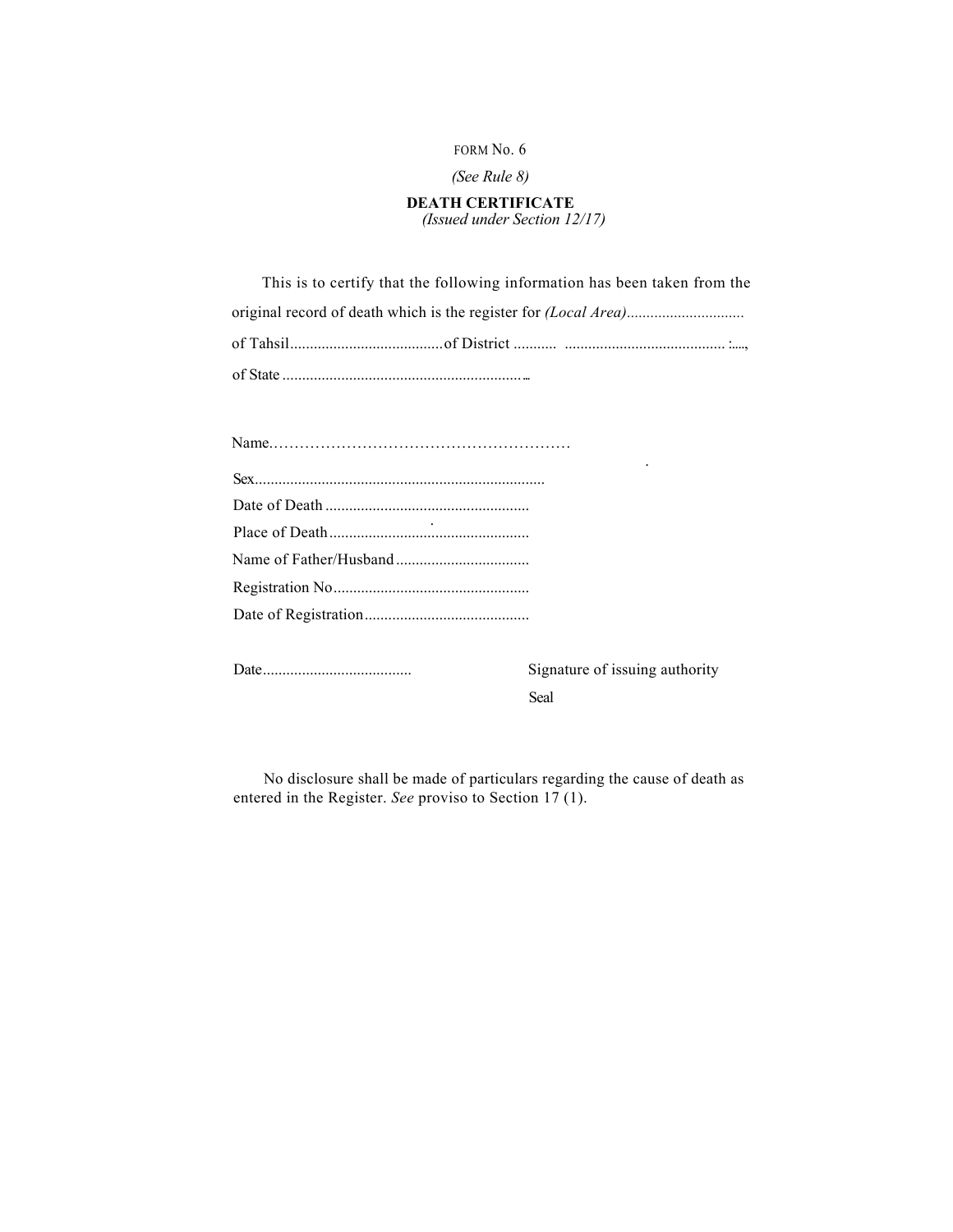### *(See Rule 12)*

### BIRTH REGISTER

## **BIRTH REPORT**

Legal Information

*This part to be added to the Birth Register*

*To be filled by the informant*

- *\.* Date of Birth : (Enter the exact (day, month and year the child was horn e.g. 1-1-2000)
- 2.- Sex : (Enter "Male" or "female". do not use abbreviation)
- 3. Name of the child, if any : (If not named, leave blank)
- 4. Name of the father : (Full name as usually written)
- 5. Name of the mother : (Full name as usually written)
- 6. Place of birth ; (Tick the appropriate entry 1 or 2 below and give the name of the Hospital/Institution or the address of the house where the birth took place)
	- (1). Hospital/ Institution Name ;

(2) House Address

Informant's, name :

Address .

*(After completing all columns I to 20, informant will put dale and signature here).* Date;

Signature or let) thumb mark of the informant

*To be filled by the Registrar*

Registration No. ; Registration Unit : Town/Village : Remarks (if any):

District ;

Registration Date

Name and Signature of the Registrar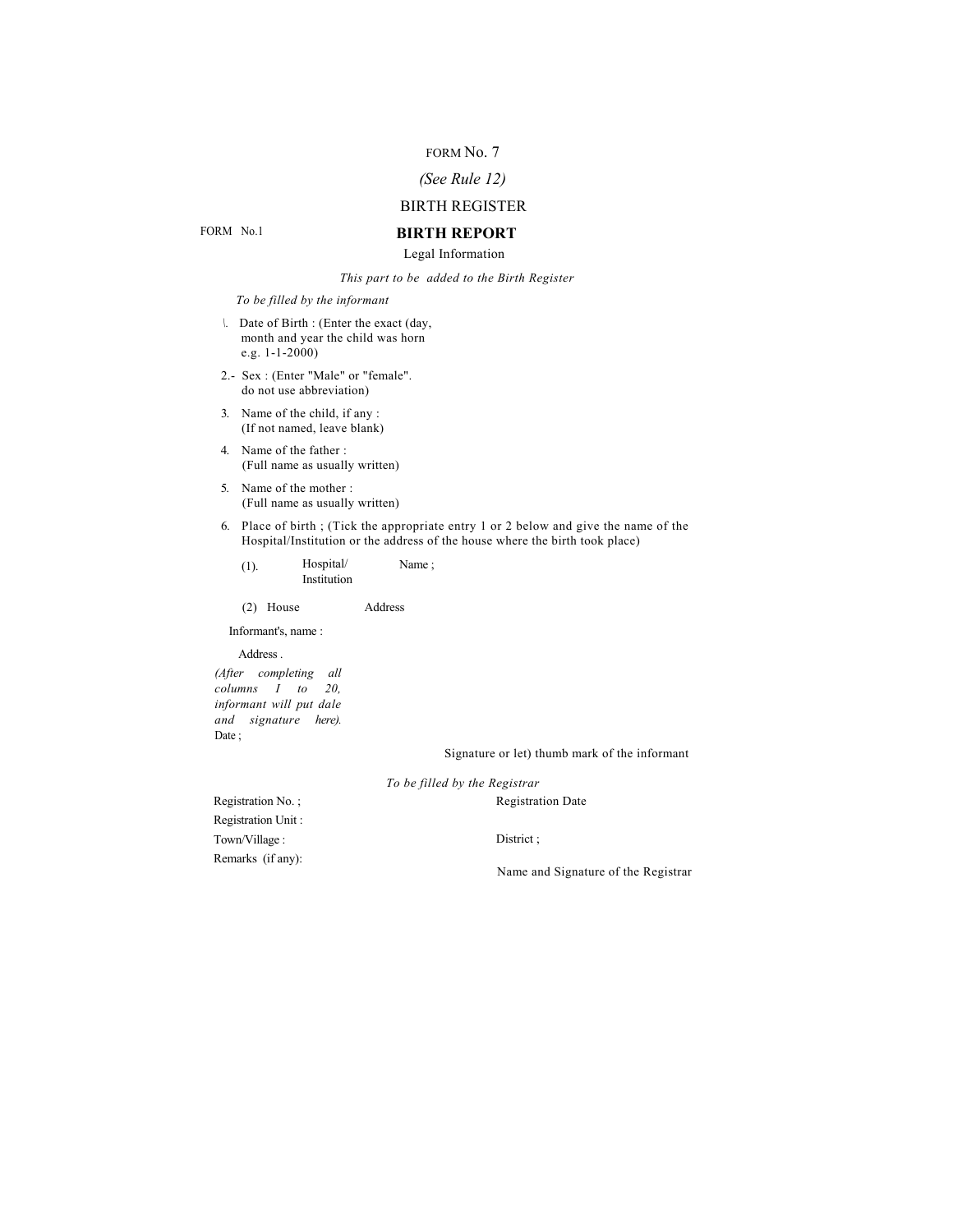### *(See Rule 12)*

### DEATH REGISTER **DEATH REPORT**

#### **Legal Information**

*This part to be added to the Death Register*

*To be filled by the informant*

*\.* Date of Death : (Enter the exact day. month and year the death took place e.g. 1-1-2000)

2. Name of the Deceased : (Full name as usually written)

3. Sex of the deceased : (Enter "Male" or "Female", do not use abbreviation)

4. Age of the deceased : (if the deceased was over 1 year of age. give age in completed years. If the deceased was below 1 year of age. give age in months, and if below I month give age in completed number of days, and if below one day, in hours)

5. Place of death ; (Tick the appropriate entry 1, 2 or 3 below and give the name of the Hospital/Institution or the address of the house where the death took place. If other place, give location)

- **(I)** Hospital/ Institution Name
- (2) House Address

(3) Other Place Informant's name : Address ;

*(After completing all columns I to 17. informant will put date and signature hers)*

Date Signature or left thumb mark of the informant

*To be filled by the Registrar*

Registration Date :

Registration No. : Registration Unit : Town/Village : Remarks (if any):

District :

Name and Signature of the Registrar

FORM No. 2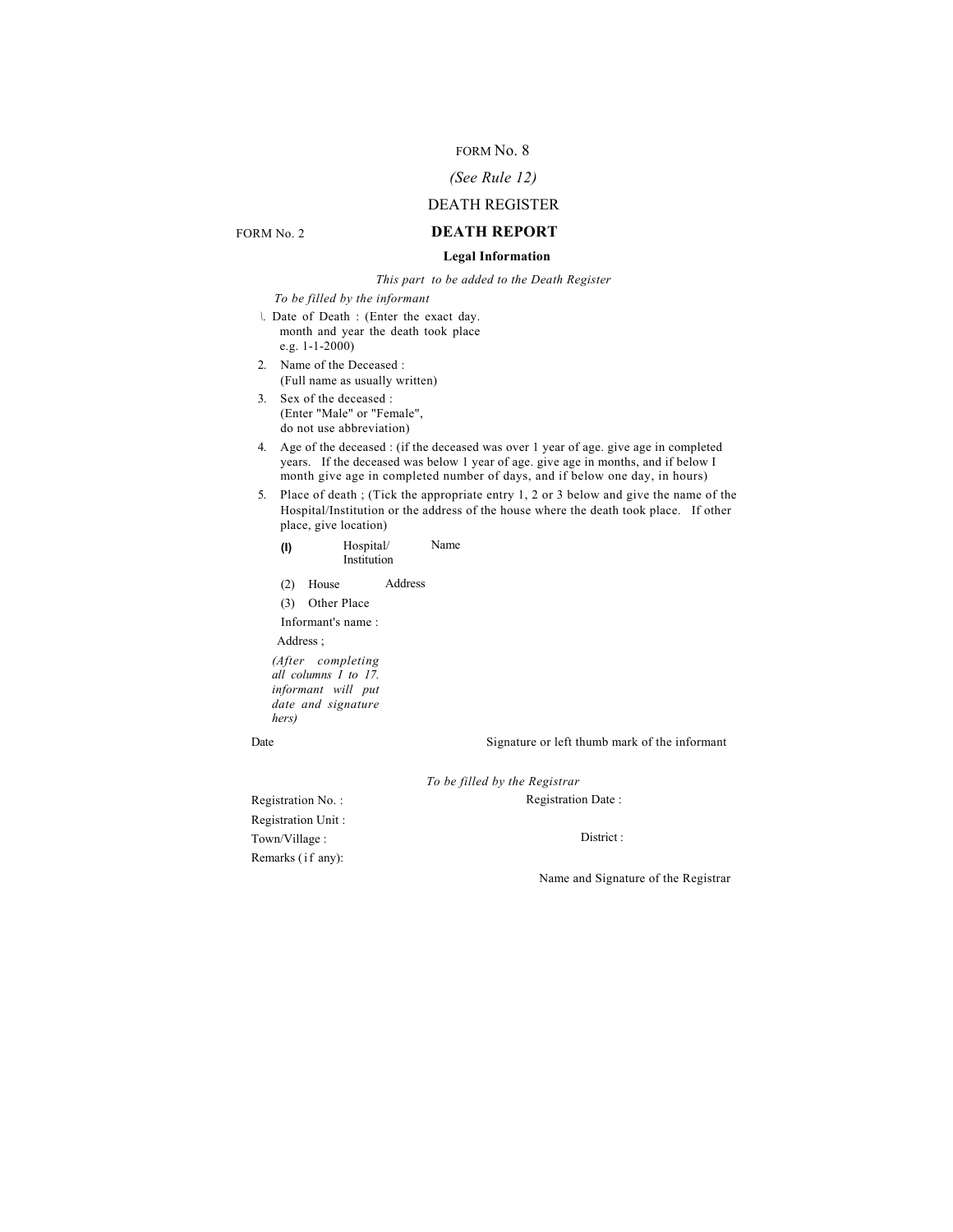### STILL BIRTH REGISTER

### ORM No **3 STILL BIRTH REPORT**

Legal Information *This par! to be* 

*added to the Still Birth Register*

|                                                                                          | To be filled by the informant                                                                                                                                                       |
|------------------------------------------------------------------------------------------|-------------------------------------------------------------------------------------------------------------------------------------------------------------------------------------|
| Date of Birth : (linter the exact day,<br>I.<br>month and year eg. 1-1-2000)             |                                                                                                                                                                                     |
| 2. Sex ; (Enter "Male" or "Female"<br>do not use abbreviation)<br>3. Name of the father: |                                                                                                                                                                                     |
| (Kill name as usually written)<br>4. Name of the mother:                                 |                                                                                                                                                                                     |
| (Full name as usually written)                                                           |                                                                                                                                                                                     |
| Hospital/<br>(1)                                                                         | 5. Place of birth: (Tick the appropriate entry below and give the name of the Hospital/<br>Institution or the address of the house where the birth took place)<br>Name: Institution |
| $(2)$ House ;                                                                            | Address:                                                                                                                                                                            |
| Informant's name:<br>6.                                                                  |                                                                                                                                                                                     |
| Address:                                                                                 |                                                                                                                                                                                     |
| (After completing all<br>columns 1 to 12.                                                |                                                                                                                                                                                     |
| informant<br>will put<br>date and signature<br>here)                                     |                                                                                                                                                                                     |
| Date:                                                                                    | Signature or left thumb mark of the informant                                                                                                                                       |
|                                                                                          |                                                                                                                                                                                     |
| To be filled by the Registrar Registration No.:                                          |                                                                                                                                                                                     |
| Registration Pale:                                                                       |                                                                                                                                                                                     |
| Registration Unit:                                                                       |                                                                                                                                                                                     |
|                                                                                          | District:                                                                                                                                                                           |
| Town/Village:                                                                            |                                                                                                                                                                                     |
| Remarks: (if any)                                                                        | Name and Signature of the Registrar                                                                                                                                                 |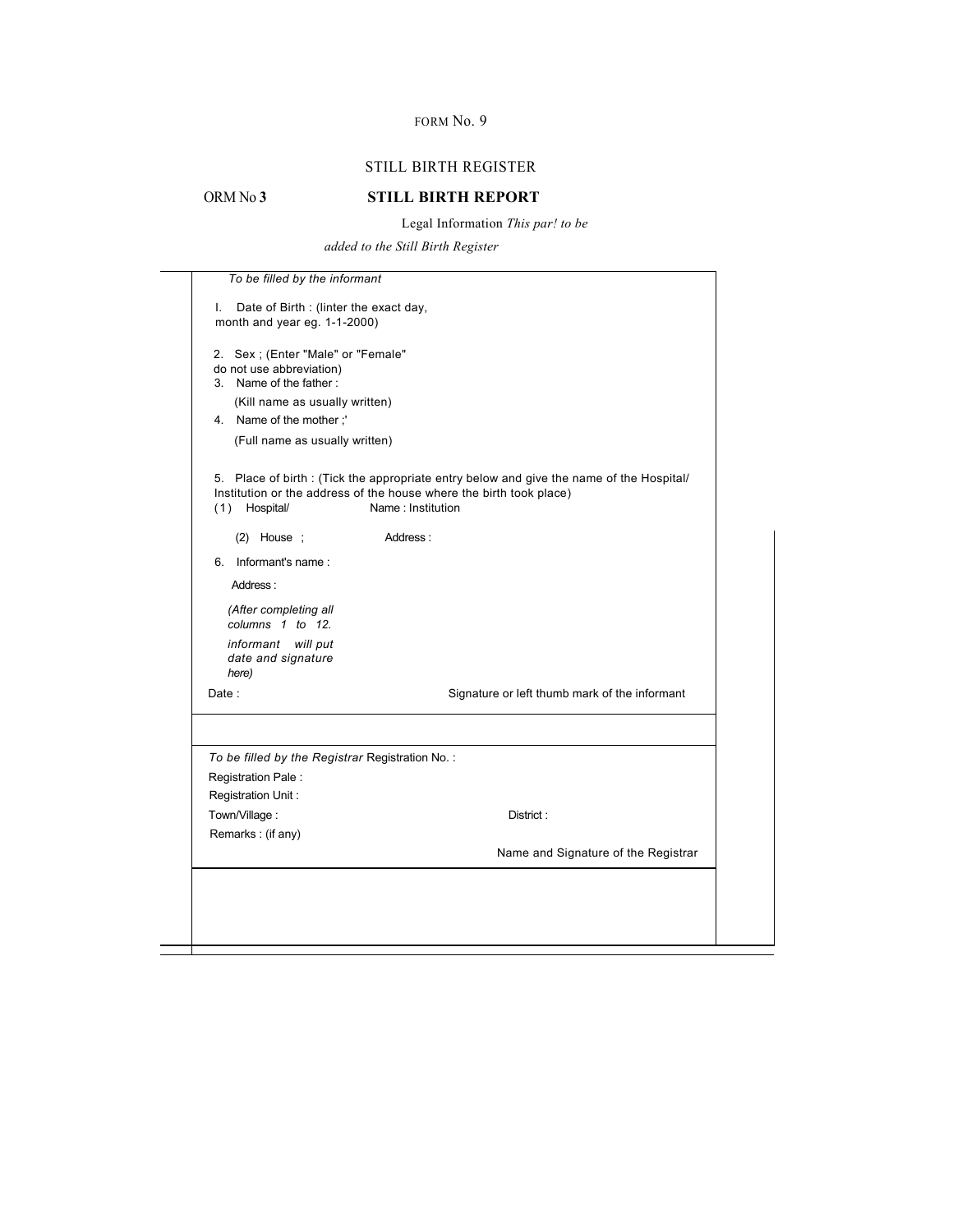### FORM No. 10 *(See Rule 13)*

### **NON-AVAILABILITY CERTIFICATE**

(Issued under Section 17 of the Registration of Births & Deaths Act, 1969)

|                 | This is to certify that a search has been made on the request of |
|-----------------|------------------------------------------------------------------|
|                 |                                                                  |
|                 |                                                                  |
|                 |                                                                  |
|                 |                                                                  |
|                 |                                                                  |
|                 |                                                                  |
| not registered. |                                                                  |

Date Signature of issuing authority

Seal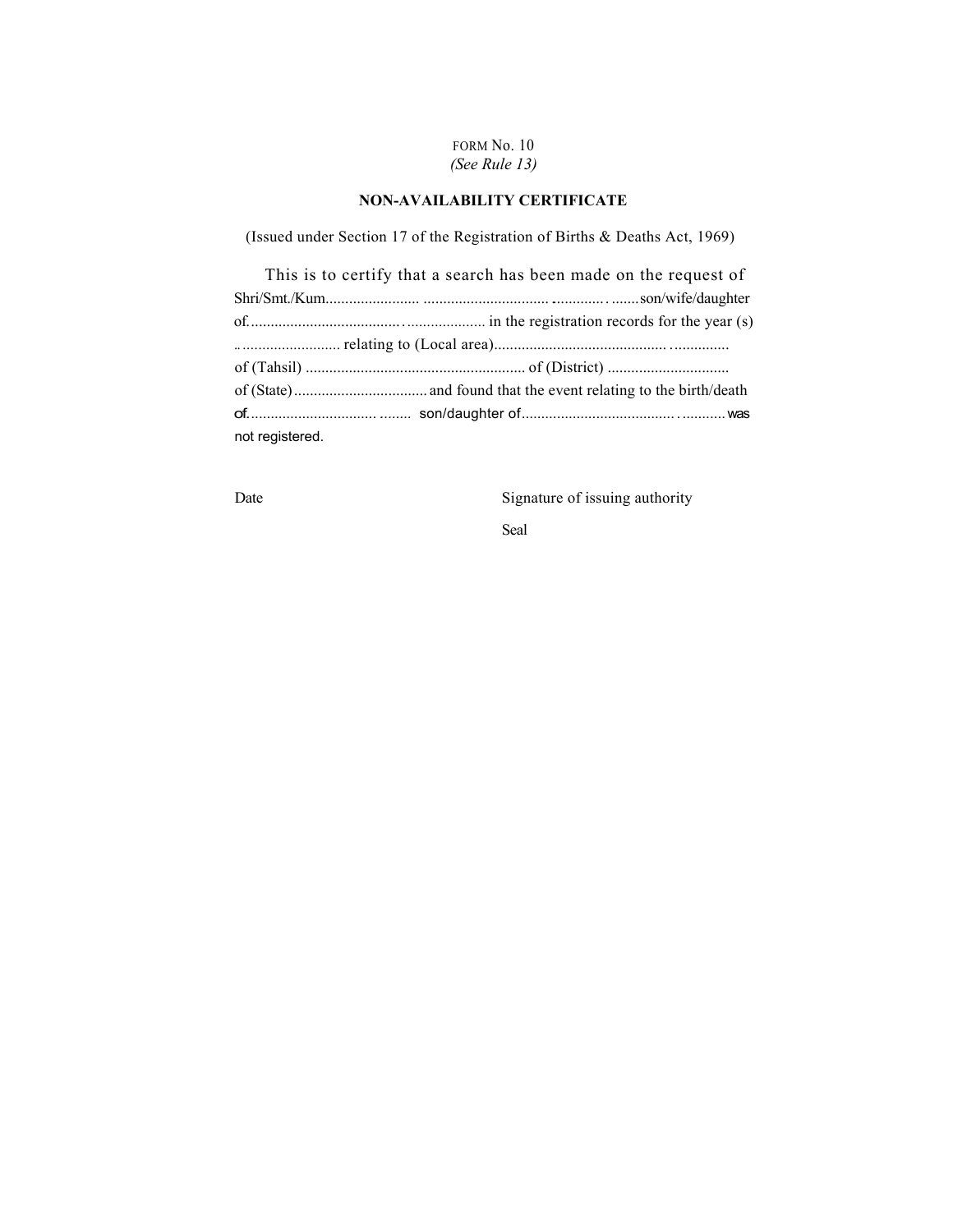#### *(See Rule 14)*

### **SUMMARY MONTHLY REPORT OF BIRTHS**

- 1. Report for the Month of. ............................ .year.
- 2. District:
- 3. Town/Village :
- 4. Registration Unit:
- 5. Number of Births Registered :
	- (a) Within one year of their Occurrence :
	- (b) After one year of their Occurrence :

Total\*  $(a + b)$ :

\* Total should be equal to the number of Birth Report Forms (Form No. 2) attached with this monthly report.

> *Signature & Name of the Registrar.*

Dated :

Submitted to the Chief Registrar/District Registrar.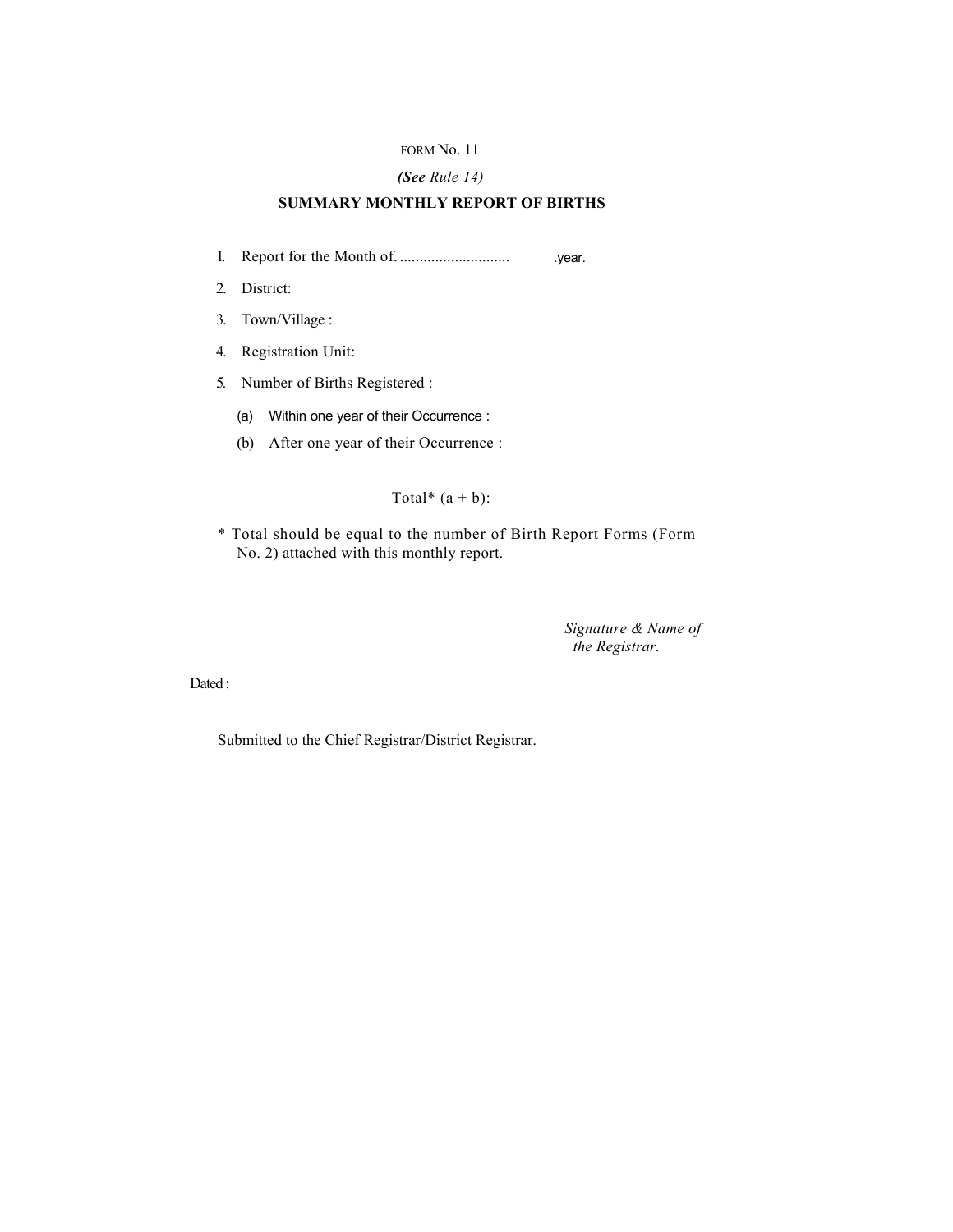#### FORM No, 12

### *(See Rule 14)*

### **SUMMARY MONTHLY REPORT OF BIRTHS**

- 1. Report for the Month of. .......................................year......
- 2. District:
- 3. Town/Village :
- 4. Registration Unit:
- 5. Details of Deaths Registered during the Month :

|                                                  | Deaths                                       |        |                      |                    |
|--------------------------------------------------|----------------------------------------------|--------|----------------------|--------------------|
| Registered<br>within one<br>year of<br>occurance | Registered<br>after one year<br>of occurance | Total* | <b>Infant Deaths</b> | Maternal<br>Deaths |
|                                                  | 2                                            |        |                      |                    |
|                                                  |                                              |        |                      |                    |

*Note :—*Infant and Material Deaths should also be included in the Deaths,

\* The Number of Statistical Reporting Form (Form No. 4) attached should be equal to the number of deaths registered.

> *Signature & Name of the Registrar.*

Dated :

Submitted to the Chief Registrar/District Registrar.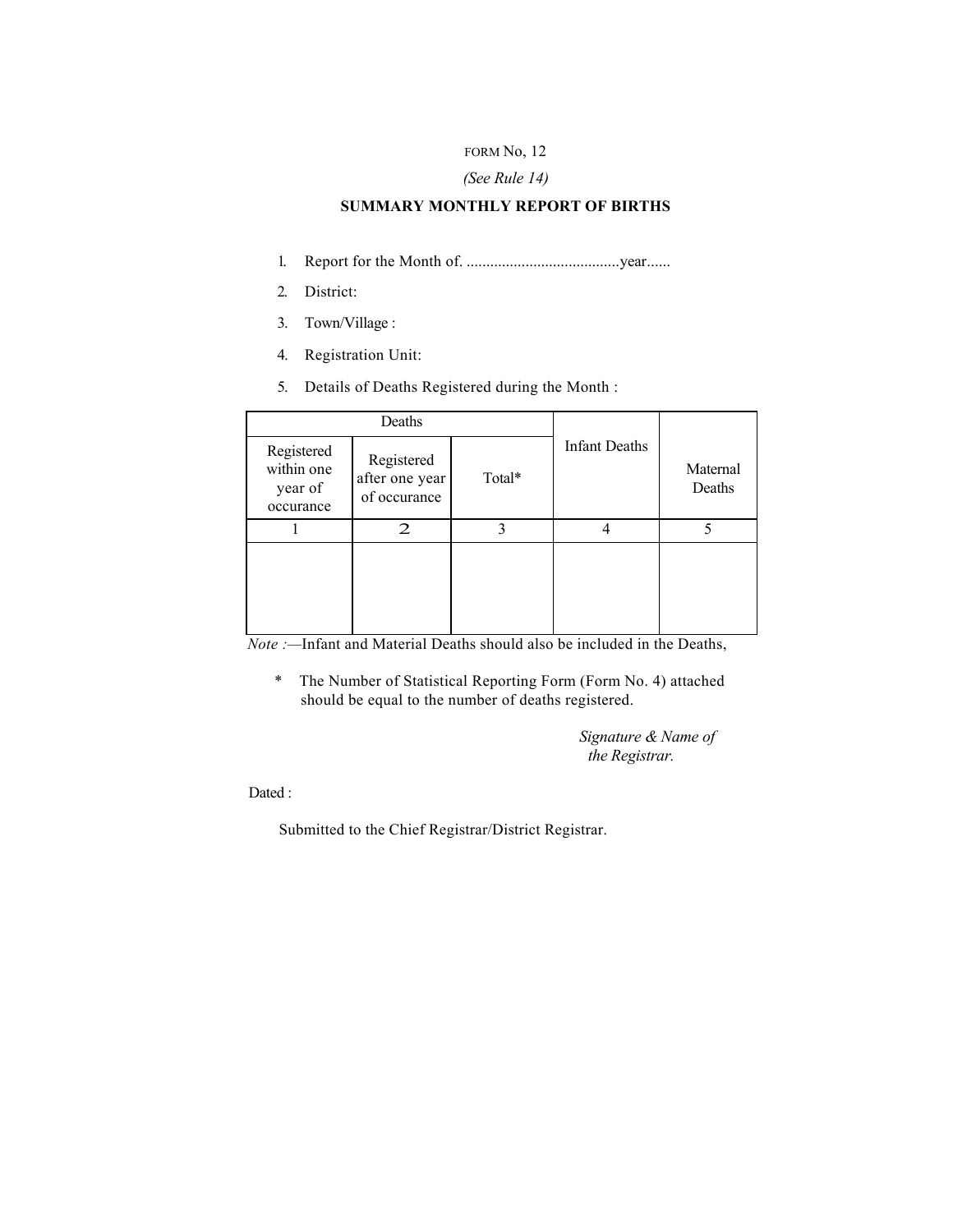### *(See Ride 14)*

### **SUMMARY MONTHLY REPORT OF STILL BIRTHS**

- 1- Report for the Month of. ...........................................Year…………
- 2. District:
- 3. Town/Village :
- 4. Registration Unit:
- 5. Number of Still Births Registered :
- \* Number of Still Births Registered should be equal to the number of Still Birth Report Forms (Form No. 3) attached with this monthly report.

*Signature & Name of the Registrar.*

Dated : Submitted to the Chief Registrar/District

Registrar.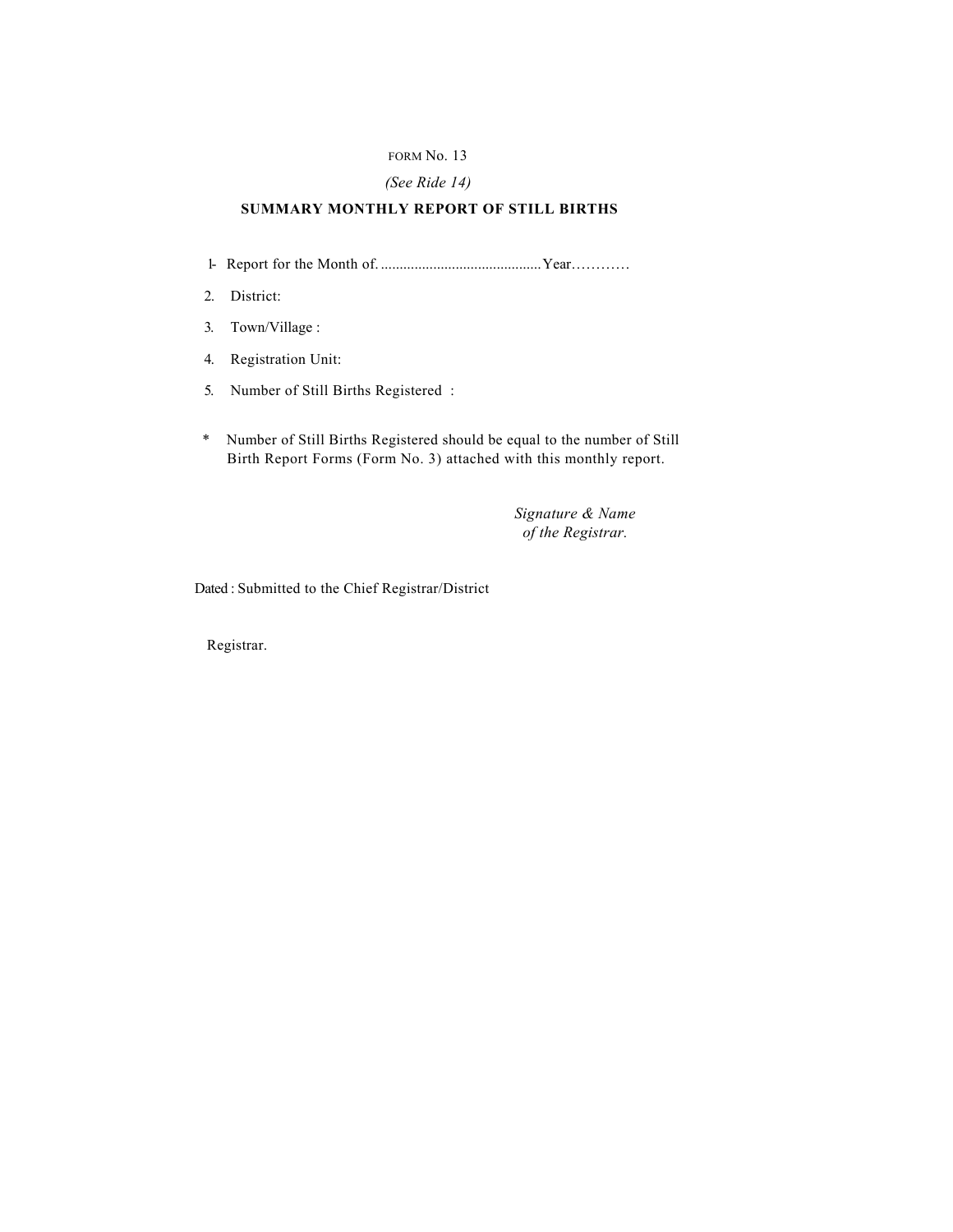### TABLE A- 1

### **Population, Registration Units, Monthly Returns Due and Received (Rural Areas)**

| Si.No | District |     | Population as per last<br>Census<br>Adjusted for Registration<br>Incomplete<br>Receipt of<br>Returns | No. of<br>Units | No. of<br>Monthly | No. of<br>Monthly<br>Returns Due Returns not<br>Received |     | Estimated mid-year<br>population<br>Total Adjusted for<br>Incomplete<br>Receipt Returns |
|-------|----------|-----|------------------------------------------------------------------------------------------------------|-----------------|-------------------|----------------------------------------------------------|-----|-----------------------------------------------------------------------------------------|
| (1)   | (2)      | (3) | (4)                                                                                                  | (5)             |                   |                                                          | (8) | (9)                                                                                     |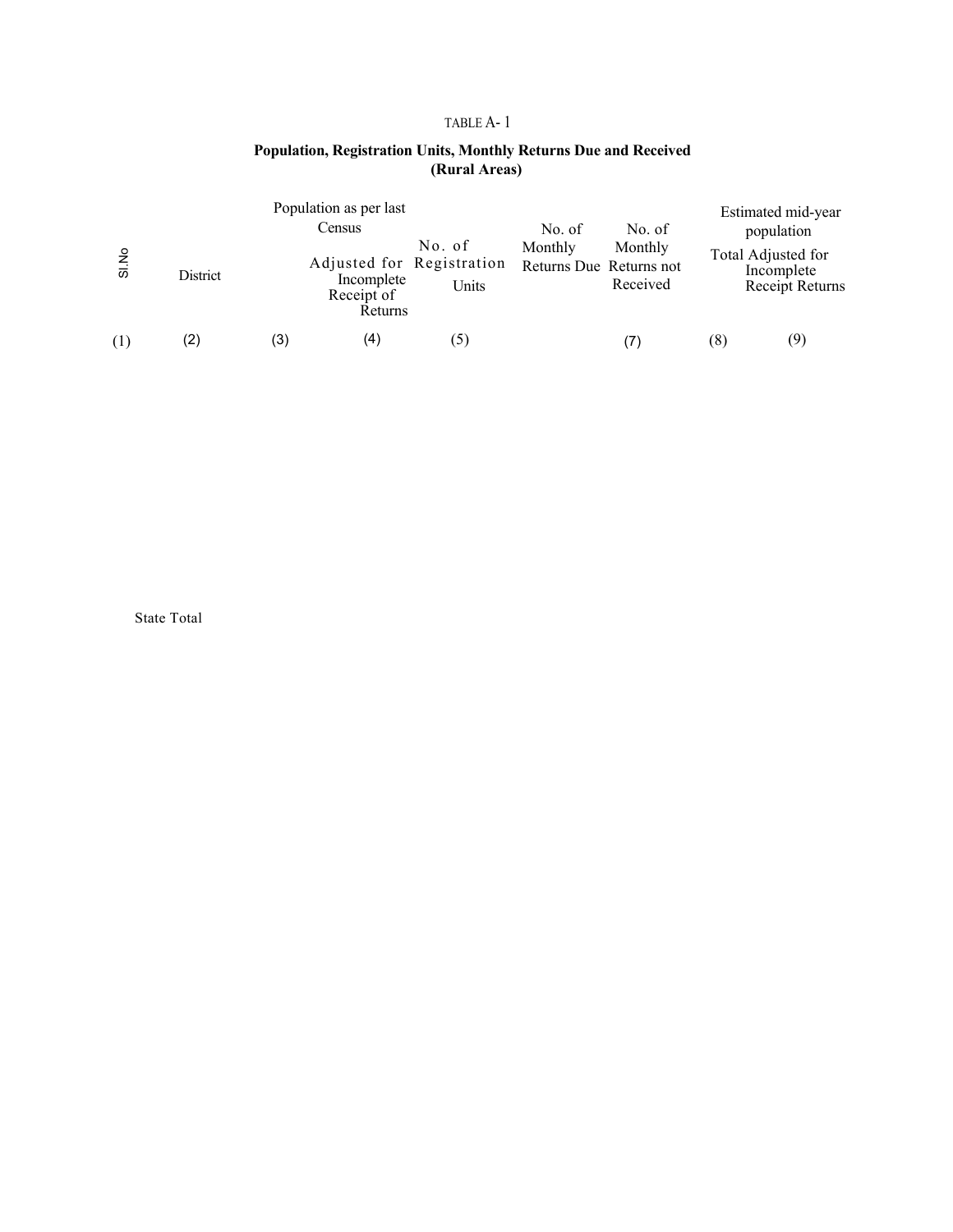| SI No | Population as per last<br>Census |        | No.of<br>No.of<br>No.of                            |                                                |         |                                    | Estimated mid-year<br>population |                                                     |
|-------|----------------------------------|--------|----------------------------------------------------|------------------------------------------------|---------|------------------------------------|----------------------------------|-----------------------------------------------------|
|       | <b>District</b>                  | Actual | Adjusted for<br>Incomplete<br>Receipt of<br>Return | Registration<br><b>Returns Due Returns Due</b> | Monthly | Monthly<br>Returns not<br>Received | Total                            | Adjusted for<br>Incomplete<br>Receipt of<br>Returns |
|       | (2)                              | (3).   | (4)                                                | (5)                                            | (6)     |                                    | (8)                              | (9).                                                |

#### **Table A -2 Population, Registration Units, Monthly Returns Due and Received (Urban Areas)**

'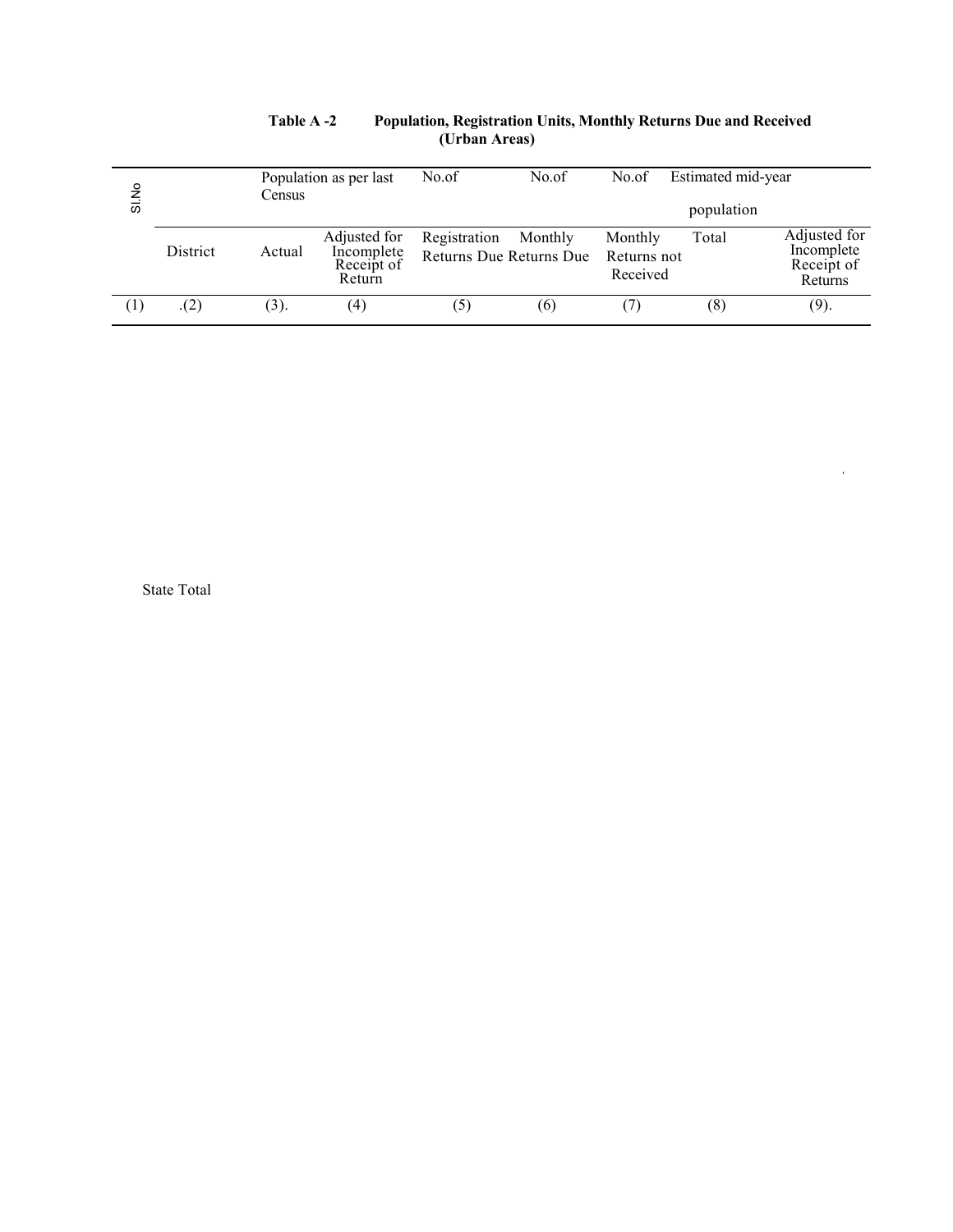| SI.<br>No.             |                                                                                                      |     | Births by Place of<br>Occurrence |             | Palce of Residence<br>Of Mother | State               | Place of Residence Outside the             |
|------------------------|------------------------------------------------------------------------------------------------------|-----|----------------------------------|-------------|---------------------------------|---------------------|--------------------------------------------|
|                        | District                                                                                             | M   | $\mathbf F$                      | $\mathbf T$ | Within the<br>Area              | Outside the<br>Area | Place of<br>Residence Outside<br>the State |
| (1)                    | (2)                                                                                                  | (3) | (4)                              | (5)         | (6)                             | (7)                 | (8)                                        |
| 1.<br>$\overline{2}$ . | District-1 R<br>U<br>T<br>Towns with population one lakh and above<br>Town-I<br>Town-2<br>District-2 |     |                                  |             |                                 |                     |                                            |

### **Table B-1 Live Births by Place of Occurrence, Districts (Rural** *&* **Urban) and towns with Population One Lakh and above**

*'S-*

State Total—R U T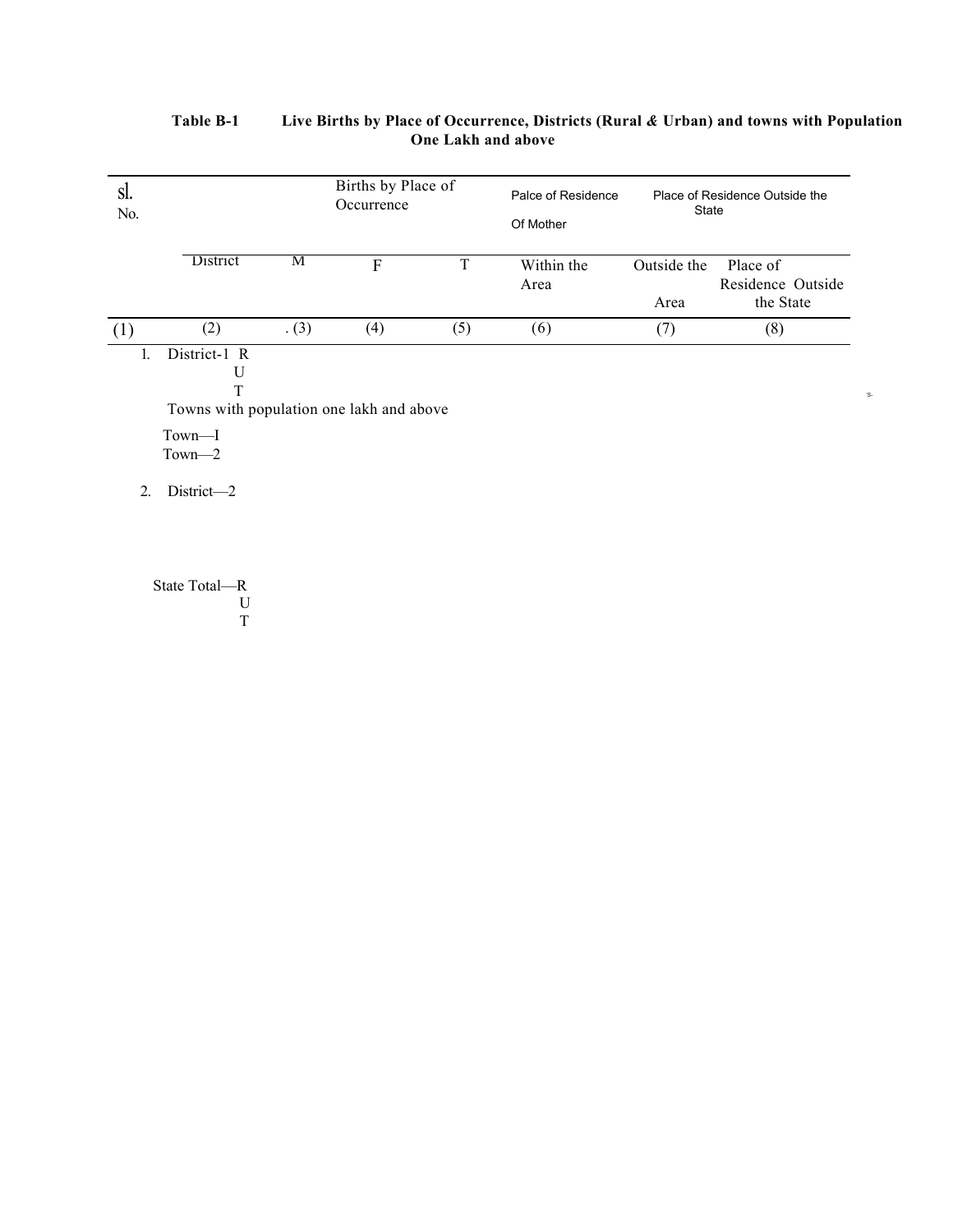### TABLE B-2

| S1                                       |     | Births by Place of<br>Residence of Mother |     | <b>Birth</b> | Place of Residence<br>of Mother_ |             |  |  |  |
|------------------------------------------|-----|-------------------------------------------|-----|--------------|----------------------------------|-------------|--|--|--|
| District<br>No.                          | M   | F                                         | T   | Rate         | Within the                       | Outside the |  |  |  |
|                                          |     |                                           |     |              | Area                             | Area        |  |  |  |
| (1)<br>(2)                               | (3) | (4)                                       | (5) | (6)          | (7)                              | (8)         |  |  |  |
| District-1 R<br>$\mathbf{1}$             |     |                                           |     |              |                                  |             |  |  |  |
| U                                        |     |                                           |     |              |                                  |             |  |  |  |
| T                                        |     |                                           |     |              |                                  |             |  |  |  |
| Towns with population one lakh and above |     |                                           |     |              |                                  |             |  |  |  |
| $Town-1$                                 |     |                                           |     |              |                                  |             |  |  |  |
| $Town-2$                                 |     |                                           |     |              |                                  |             |  |  |  |
| $District -2$<br>$\overline{2}$ .        |     |                                           |     |              |                                  |             |  |  |  |
|                                          |     |                                           |     |              |                                  |             |  |  |  |
|                                          |     |                                           |     |              |                                  |             |  |  |  |
|                                          |     |                                           |     |              |                                  |             |  |  |  |
| State Total—R                            |     |                                           |     |              |                                  |             |  |  |  |
| U                                        |     |                                           |     |              |                                  |             |  |  |  |

. -

### **Live Births by Place of Residence, Districts (Rural & Urban) and Towns with Population one Lakh and above**

T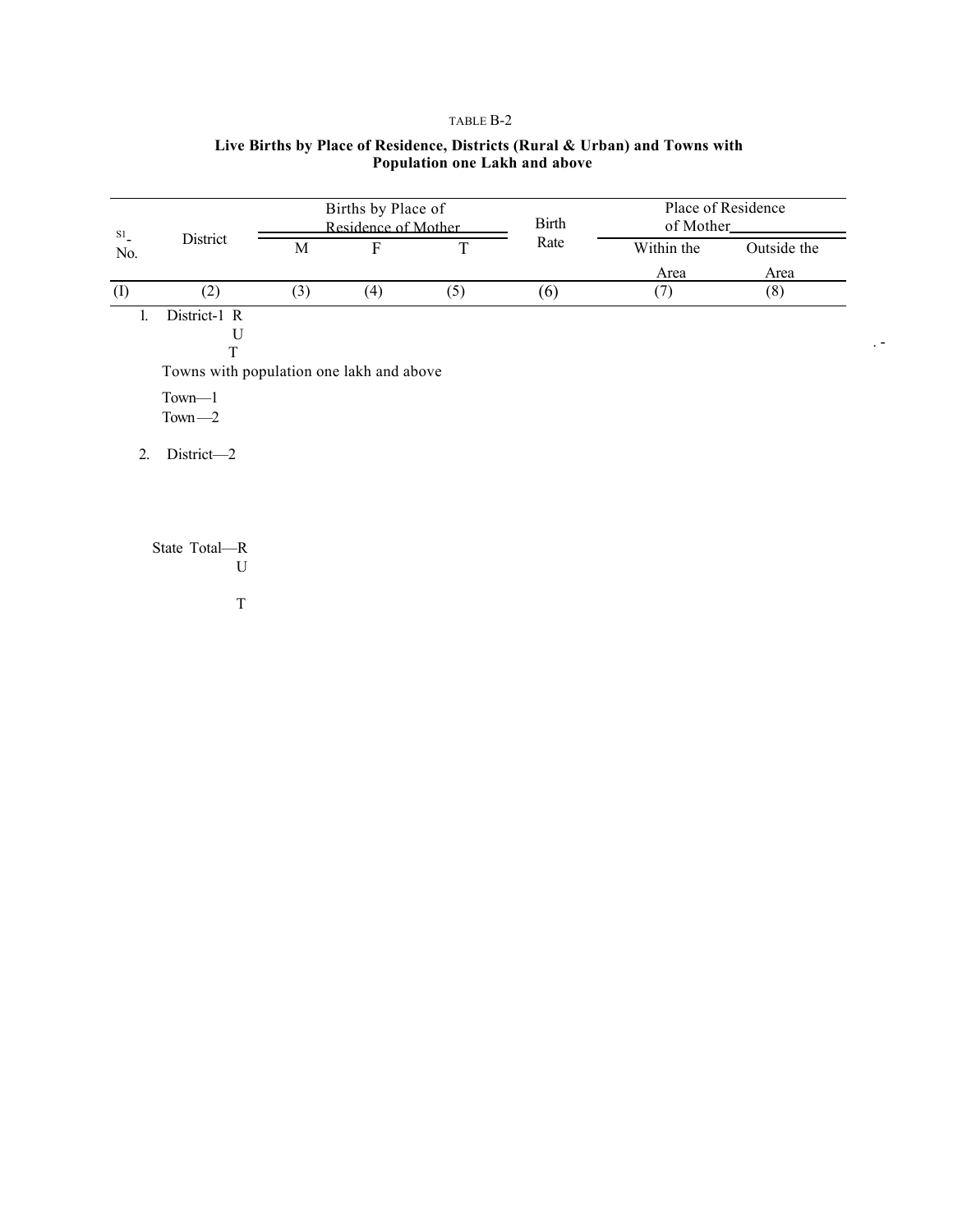### TABLE B-3

### **Time Gap in Registration of Live Births (Rural & Urban)**

|     |     |                                   | Rural          |                                  | Urban                     |                                     |      |        |                                     |                      |      |                  |                      |        |                 |        |
|-----|-----|-----------------------------------|----------------|----------------------------------|---------------------------|-------------------------------------|------|--------|-------------------------------------|----------------------|------|------------------|----------------------|--------|-----------------|--------|
|     |     |                                   |                | Number of Live Births Registered |                           | Number of Live Births<br>Registered |      |        |                                     |                      |      |                  |                      |        |                 |        |
| SI. |     | Delayed Registration<br>Within    |                | Within                           |                           |                                     |      |        |                                     | Delayed Registration |      |                  |                      |        |                 |        |
| No. |     | District Prescribed<br>Time limit |                | 30 days Limit                    |                           | After 30 days                       |      | After  | Within Prescribed<br>Within<br>Time |                      |      |                  | After 30<br>days but |        | After 1<br>year |        |
|     |     |                                   |                |                                  | but within<br>year 1 year |                                     |      | Limit  |                                     | 30 days              |      | within 1<br>year |                      |        |                 |        |
|     |     | Male                              | Female<br>Male | Female                           | Male                      | Female                              | Male | Female | Male                                | Female               | Male | Female           | Male                 | Female | Male            | Female |
| (1) | (2) | (3)                               | (4)            | (5)<br>(6)                       |                           | (8)                                 | (9)  | (10)   |                                     |                      |      | (14)             | 15                   | (16)   | $(17)$ . $(18)$ |        |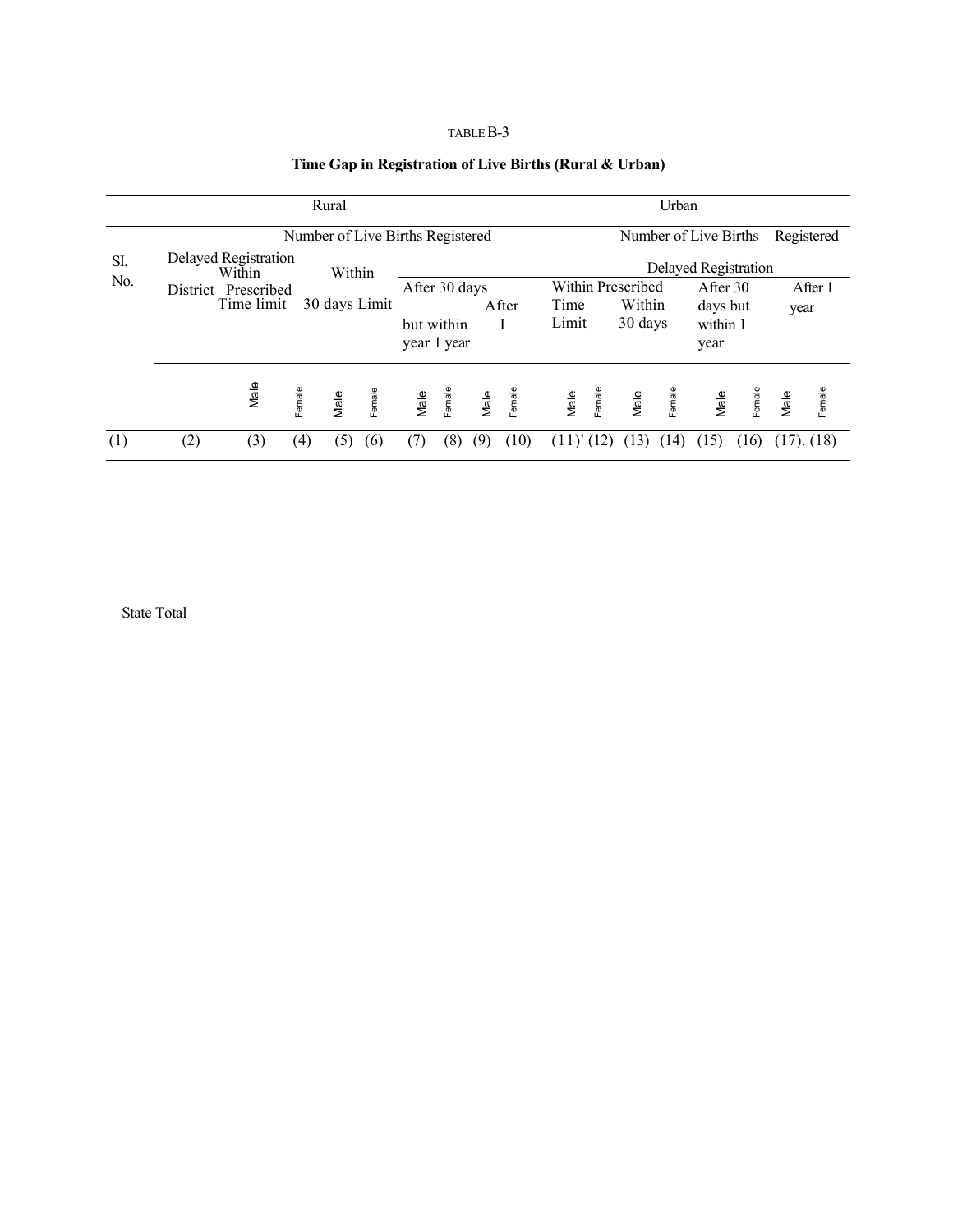| ∶able B |  |
|---------|--|
|---------|--|

|             |              |                          |        |                   |       |       |     | Months |             |        |           |         |                                    |          |       |
|-------------|--------------|--------------------------|--------|-------------------|-------|-------|-----|--------|-------------|--------|-----------|---------|------------------------------------|----------|-------|
| SI.No       | District Sex |                          | Nenuer | February          | March | April | Vay | June   | <b>AInr</b> | August | September | October | November                           | December | Total |
| (1)         | (2)          | (3)                      |        | $(4)$ $(5)$ $(6)$ |       | (7)   | (8) | (9)    | (10)        |        |           |         | $(11)$ $(12)$ $(13)$ $(14)$ $(15)$ |          | (16)  |
|             |              |                          |        |                   |       |       |     |        |             |        |           |         |                                    |          |       |
|             |              | ${\sf M}$                |        |                   |       |       |     |        |             |        |           |         |                                    |          |       |
|             |              | $\mathsf F$              |        |                   |       |       |     |        |             |        |           |         |                                    |          |       |
|             |              | $\mathsf T$              |        |                   |       |       |     |        |             |        |           |         |                                    |          |       |
|             |              |                          |        |                   |       |       |     |        |             |        |           |         |                                    |          |       |
|             |              |                          |        |                   |       |       |     |        |             |        |           |         |                                    |          |       |
| State Total |              | ${\sf M}$<br>$\mathsf F$ |        |                   |       |       |     |        |             |        |           |         |                                    |          |       |
|             |              | $\mathsf T$              |        |                   |       |       |     |        |             |        |           |         |                                    |          |       |

Live Births by Sex and Month of Occurrence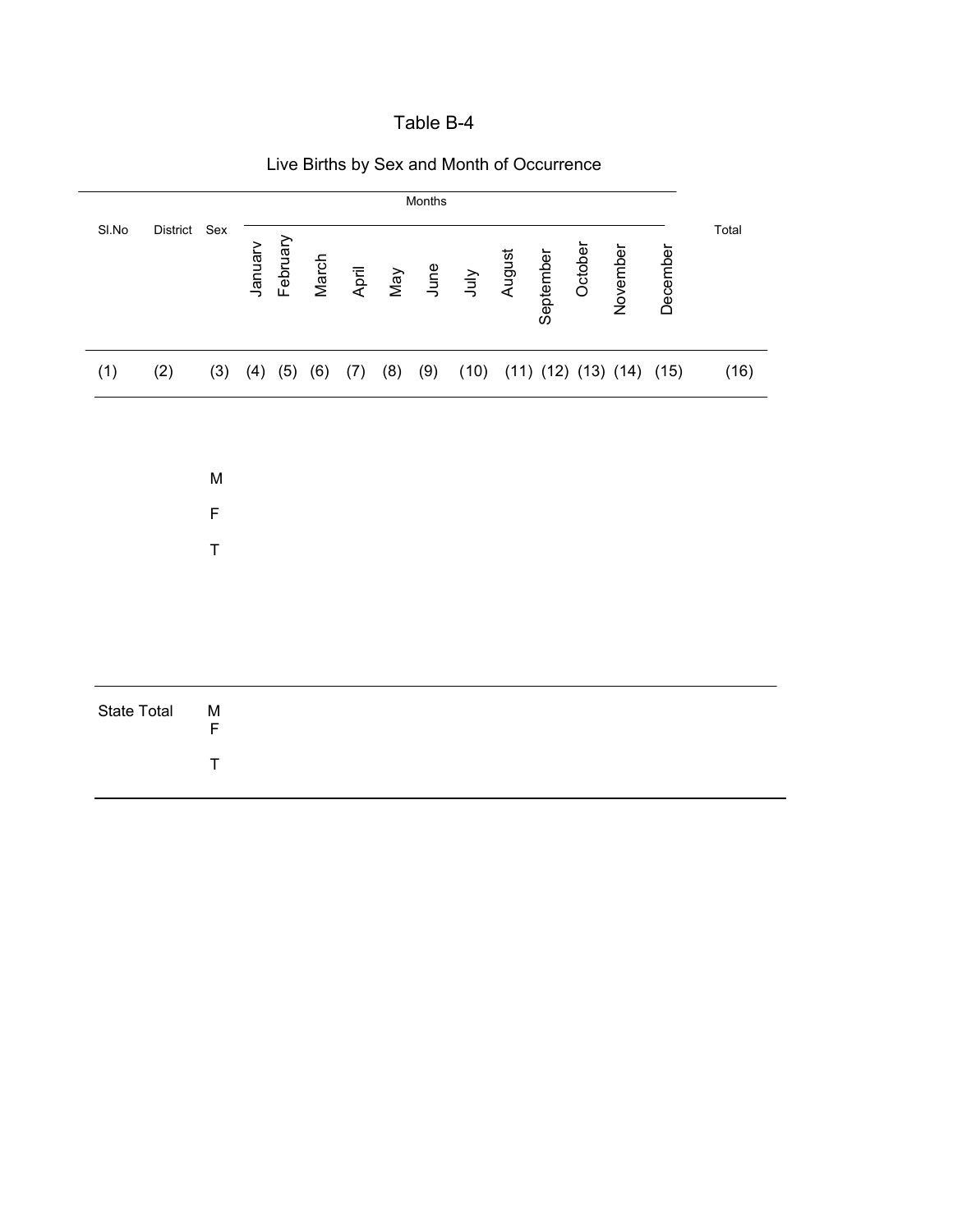### TABLE. B-5

### Live Births by Type of Attention at Delivery (Rural *&* Urban)

|             | Type of Attention at Delivery |                    |                             |                             |                  |               |       |  |  |  |  |  |  |
|-------------|-------------------------------|--------------------|-----------------------------|-----------------------------|------------------|---------------|-------|--|--|--|--|--|--|
| Rural/Urban |                               | Institutional      | Doctor                      |                             |                  |               |       |  |  |  |  |  |  |
|             | Government                    | Private and<br>non | <b>Nurse</b><br>and Trained | Traditional<br><b>Birth</b> | Relatives<br>and | Not<br>Staled | Total |  |  |  |  |  |  |
|             |                               | Govern-<br>ment    | Midwife                     | Attendant                   | <b>Others</b>    |               |       |  |  |  |  |  |  |
| (0          | (2)                           | (3)                | (4)                         | (5)                         | (6)              | (7)           | (8)   |  |  |  |  |  |  |

Rural

Urban

(i) Towns with population one lakh and above

Town—I Town—2

(ii) All other Urban areas. Urban Total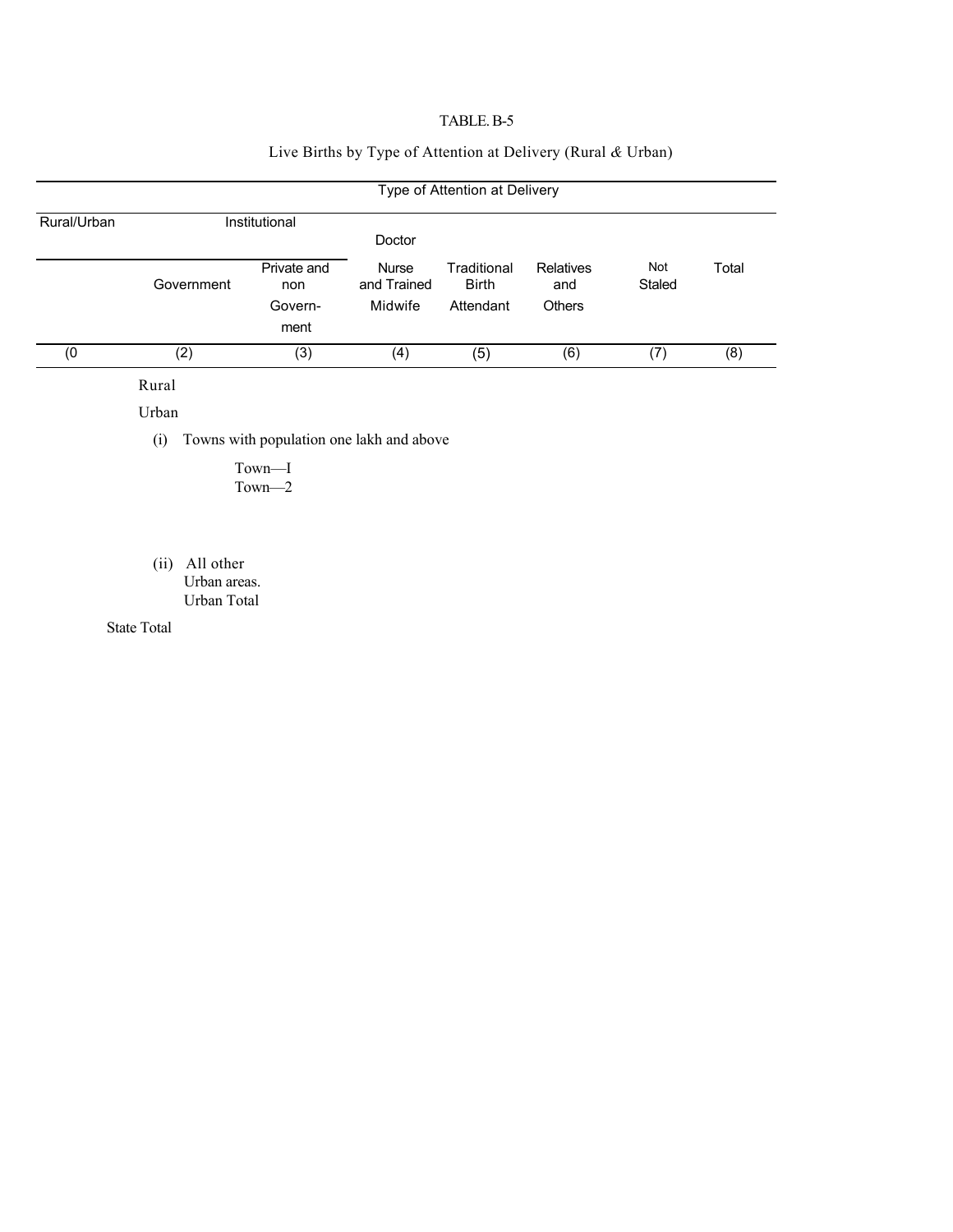### TABLE B-6 **Live Births by Method of Delivery and Type of Institution for Institutional Births (Rural & Urban)**

|           |      |                     |    | Type of | Institution |                    |     |       |                   |
|-----------|------|---------------------|----|---------|-------------|--------------------|-----|-------|-------------------|
| Method of |      | Government Hospital |    | Private |             | and Non-Government |     | Total |                   |
| Delivery  |      |                     |    |         |             |                    |     |       |                   |
|           | سم ب | $\mathcal{L}$       | (4 |         | (6)         |                    | (8) | ۵١    | $\left(10\right)$ |

Natural

Caesarean

Forceps/Vaccum

Not Stated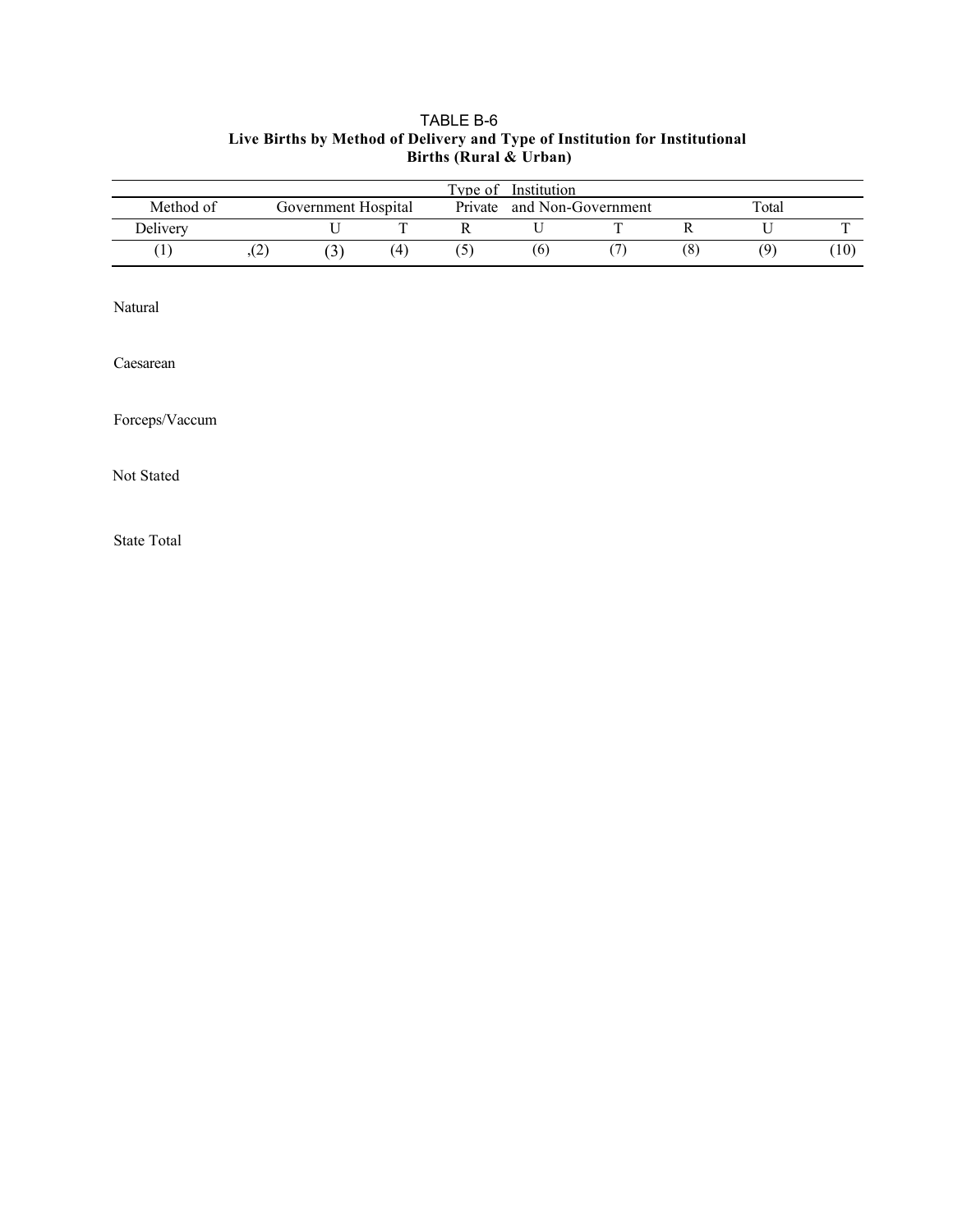|                  |     |            |                |            |     |     | Birth Order |     |   |      |                                    |      |                              |      |       |
|------------------|-----|------------|----------------|------------|-----|-----|-------------|-----|---|------|------------------------------------|------|------------------------------|------|-------|
| Age of<br>Mother |     | $1\quad 2$ | $\overline{3}$ | $4\quad 5$ |     | 6   | 7           | 8   | 9 | 10   | 11                                 | 12   | 13 & Not Not<br>Above Stated |      | Total |
| (I)              | (2) | (3)        | (4)            | (5)        | (6) | (7) | (8)         | (9) |   | (10) | (II)<br>(12)                       | (13) | (14)                         | (15) | (16)  |
|                  |     |            |                |            |     |     |             |     |   |      | All Areas /Rural Areas/Urban Areas |      |                              |      |       |
| Below 15         |     |            |                |            |     |     |             |     |   |      |                                    |      |                              |      |       |
| 15-19 20-        |     |            |                |            |     |     |             |     |   |      |                                    |      |                              |      |       |
| 24 .25-29        |     |            |                |            |     |     |             |     |   |      |                                    |      |                              |      |       |
| 30-34 35-        |     |            |                |            |     |     |             |     |   |      |                                    |      |                              |      |       |
| 39 40-44         |     |            |                |            |     |     |             |     |   |      |                                    |      |                              |      |       |
| 45 & above       |     |            |                |            |     |     |             |     |   |      |                                    |      |                              |      |       |
| Age not stated   |     |            |                |            |     |     |             |     |   |      |                                    |      |                              |      |       |
| Total            |     |            |                |            |     |     |             |     |   |      |                                    |      |                              |      |       |
|                  |     |            |                |            |     |     |             |     |   |      |                                    |      |                              |      |       |

### TABLE B-7 **Live Births by Age of the Mother and Birth Order (Rural & Urban)**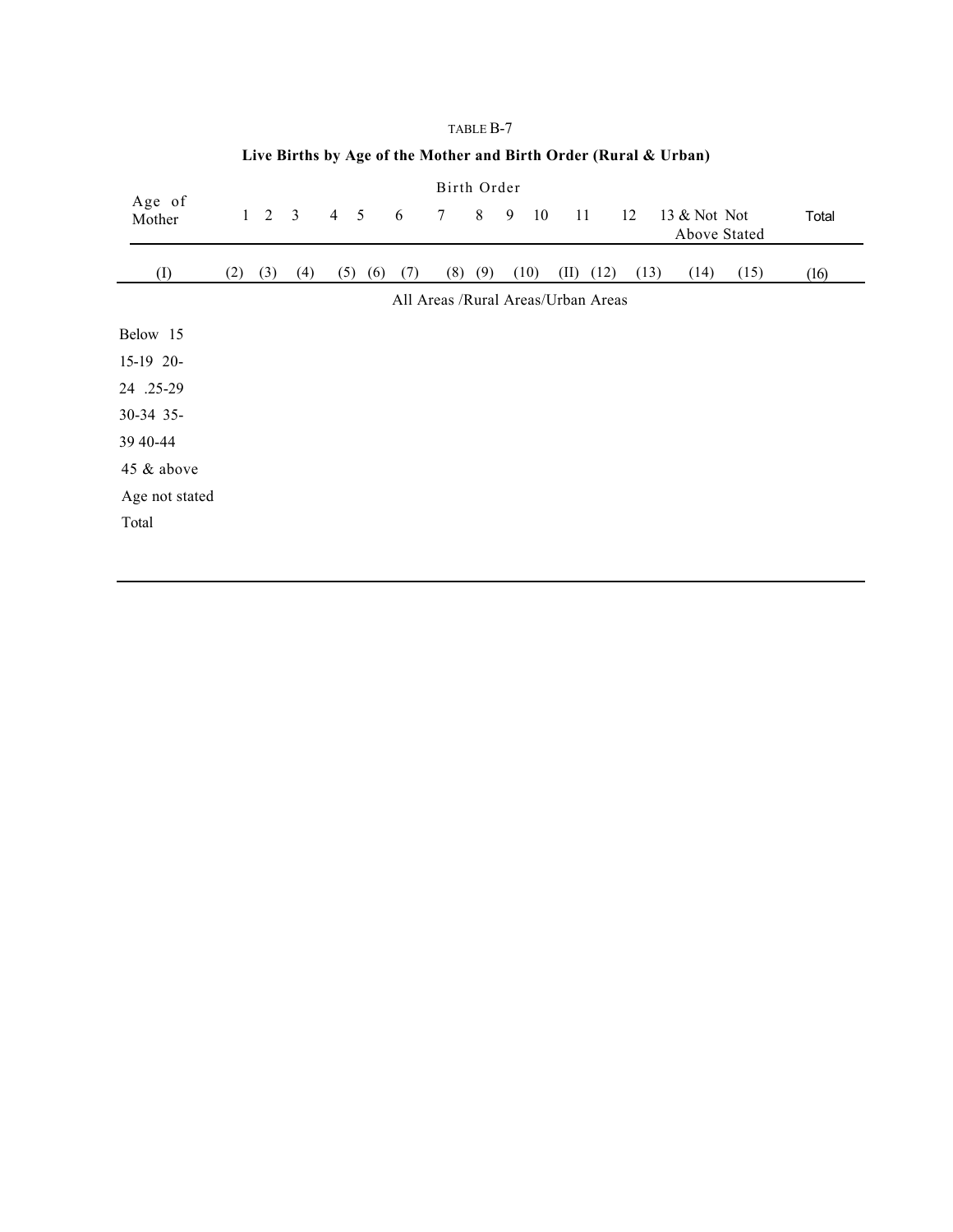### **Table B-8**

| Age of         |                |                         |             |                                   |                  |     |       |     |     | BirthOrder     |      |      |          |               |               |       |
|----------------|----------------|-------------------------|-------------|-----------------------------------|------------------|-----|-------|-----|-----|----------------|------|------|----------|---------------|---------------|-------|
| Mother 1       | $\overline{2}$ | $\overline{\mathbf{3}}$ |             | $\overline{4}$<br>$5\overline{)}$ | $\boldsymbol{6}$ |     | 7 8 9 |     |     | $\mathfrak{g}$ | 10   |      | 11<br>12 | 13 &<br>Above | Not<br>Slated | Total |
| $\mathbf 0$    |                | (2)                     | $(3)$ $(4)$ |                                   | (5)              | (6) | (7)   | (8) | (9) | (10)           | (11) | (12) | (13)     | (14)          | (15)          | (16)  |
| Below 15       |                |                         |             |                                   |                  |     |       |     |     |                |      |      |          |               |               |       |
| 15-19          |                |                         |             |                                   |                  |     |       |     |     |                |      |      |          |               |               |       |
| 20-24          |                |                         |             |                                   |                  |     |       |     |     |                |      |      |          |               |               |       |
| 25-29          |                |                         |             |                                   |                  |     |       |     |     |                |      |      |          |               |               |       |
| 30-34          |                |                         |             |                                   |                  |     |       |     |     |                |      |      |          |               |               |       |
| 35-39          |                |                         |             |                                   |                  |     |       |     |     |                |      |      |          |               |               |       |
| 40-44          |                |                         |             |                                   |                  |     |       |     |     |                |      |      |          |               |               |       |
| 45 & above     |                |                         |             |                                   |                  |     |       |     |     |                |      |      |          |               |               |       |
| Age not stated |                |                         |             |                                   |                  |     |       |     |     |                |      |      |          |               |               |       |
| Total          |                |                         |             |                                   |                  |     |       |     |     |                |      |      |          |               |               |       |

#### **Live Births by Birth Order and Age of the Mother for Towns with Population 1 Lakh and above**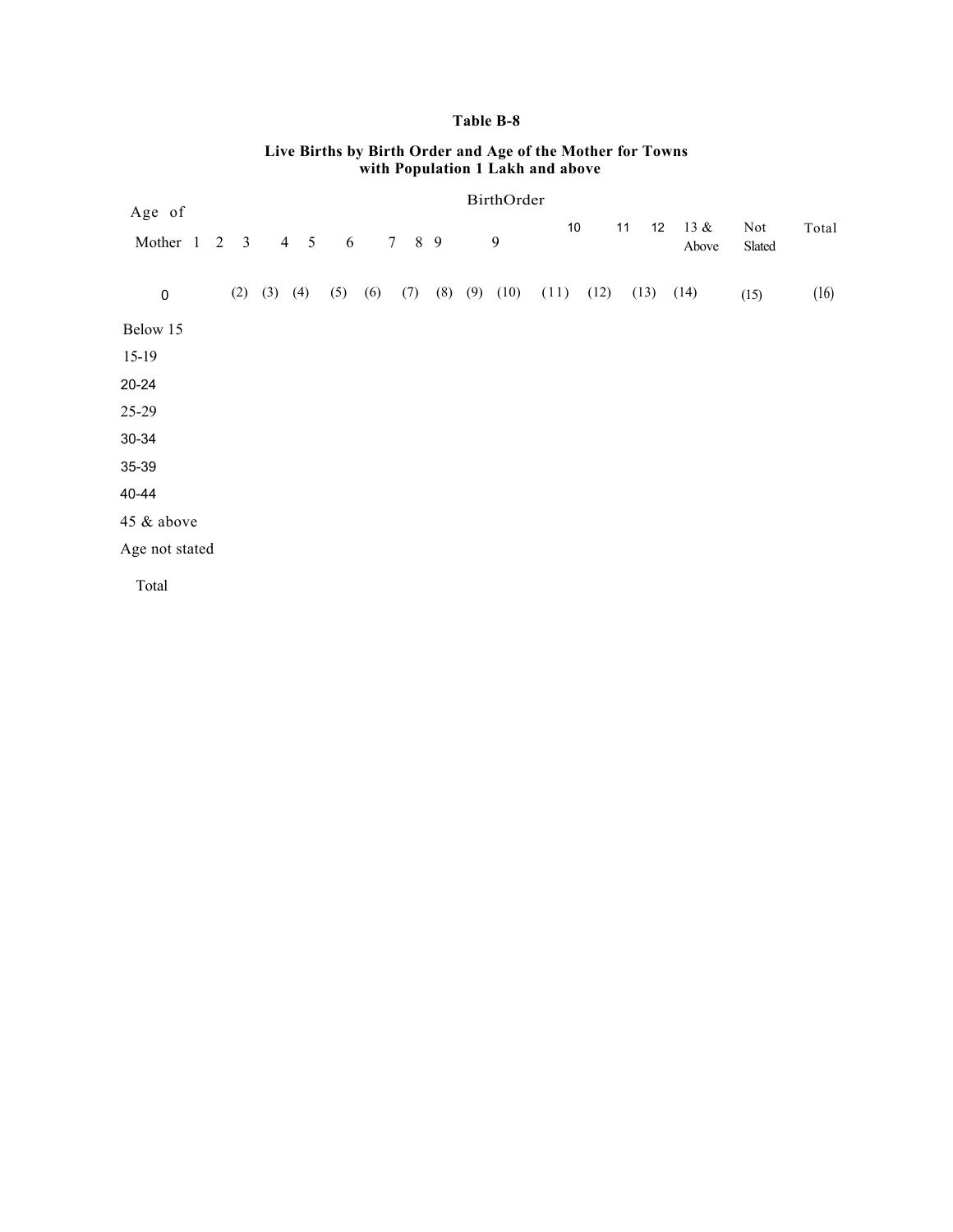| Age of         |            |                  |                             | Level of education of the Mother |                     |               |       |
|----------------|------------|------------------|-----------------------------|----------------------------------|---------------------|---------------|-------|
| Mother         | Illiterate | Below<br>Primary | Primary but<br>below Matric | Matric but<br>below<br>Graduate  | Graduate &<br>Above | Not<br>Stated | Total |
| (1)            | (2)        | (3)              | (4)                         | (5)                              | (6)                 | (7)           | (8)   |
| Below 15       |            |                  |                             |                                  |                     |               |       |
| $15-19$        |            |                  |                             |                                  |                     |               |       |
| 20-24          |            |                  |                             |                                  |                     |               |       |
| 25-29          |            |                  |                             |                                  |                     |               |       |
| 30-34          |            |                  |                             |                                  |                     |               |       |
| 35-39          |            |                  |                             |                                  |                     |               |       |
| 40-44          |            |                  |                             |                                  |                     |               |       |
| 45 & above     |            |                  |                             |                                  |                     |               |       |
| Age not stated |            |                  |                             |                                  |                     |               |       |
| Total          |            |                  |                             |                                  |                     |               |       |

# **Live Births by** Age **and Level of Education of the Mother (Rural** *&* **Urban)**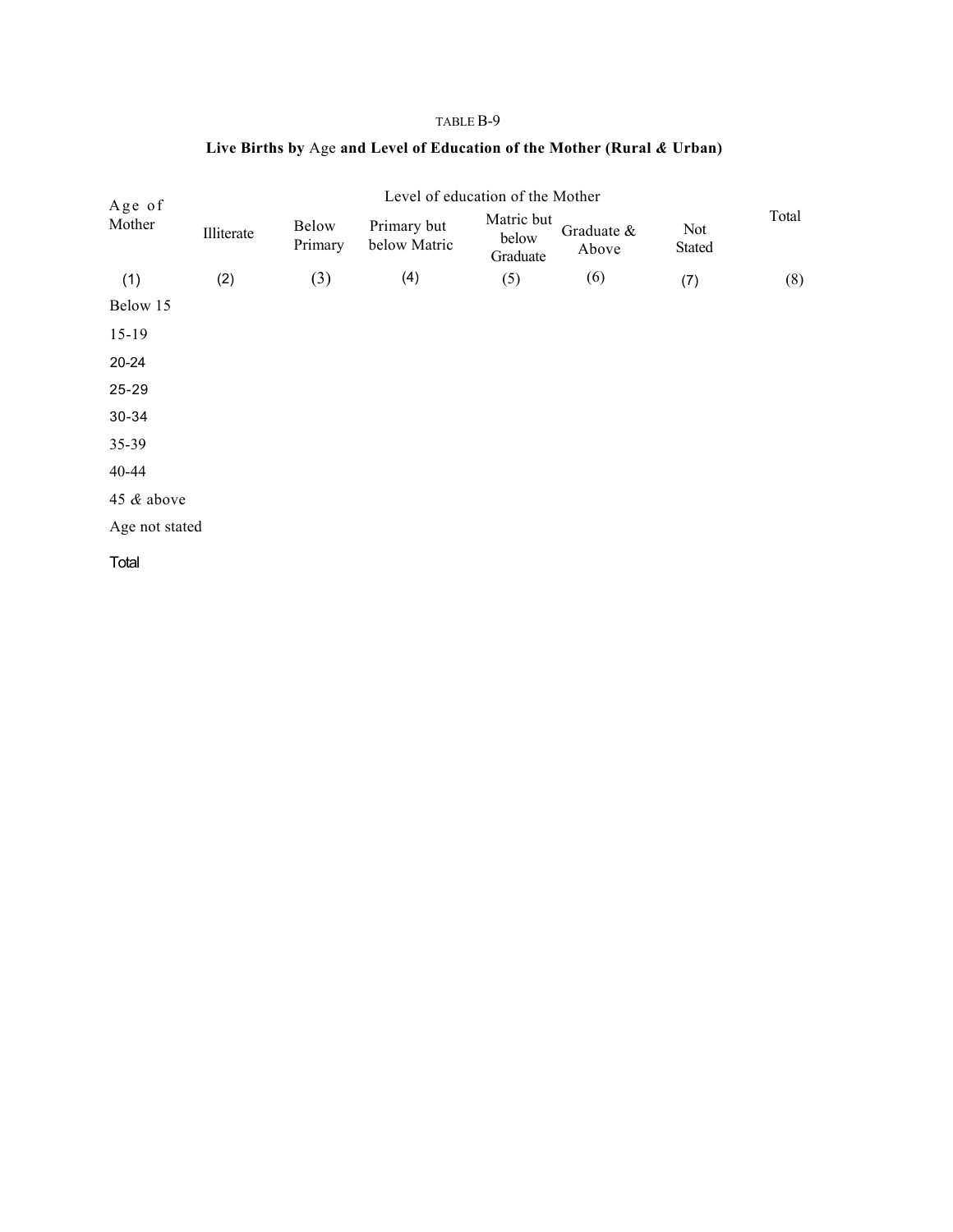| 0f<br>Level<br>Education    | $1 \quad$ | 2   | $\mathfrak{Z}$ | $\overline{4}$ | 5    |     |         | Live Birth Order |               | 10                                 | 11<br>Above Stated | $13 \&$<br>12 | Not- | Total |
|-----------------------------|-----------|-----|----------------|----------------|------|-----|---------|------------------|---------------|------------------------------------|--------------------|---------------|------|-------|
| of Father                   |           |     |                |                |      | 6   |         | 7 8 9            |               |                                    |                    |               |      |       |
| (1)                         | (2)       | (3) | (4)            | (5)            | '(6) | (7) | $-$ (8) | (9)              | $(10)$ $(11)$ | (12)                               | (13)               | (1.4)         | (15) | (16)  |
| <b>Illiterate Below</b>     |           |     |                |                |      |     |         |                  |               | Ail Areas /Rural Areas/Urban Areas |                    |               |      |       |
| Primary                     |           |     |                |                |      |     |         |                  |               |                                    |                    |               |      |       |
| Primary but<br>below matric |           |     |                |                |      |     |         |                  |               |                                    |                    |               |      |       |

# **Live Births by Level of Education of the Father and Birth Order (Rural & Urban)**

Matrict but below Graduate

Graduate & above Not stated

**Total**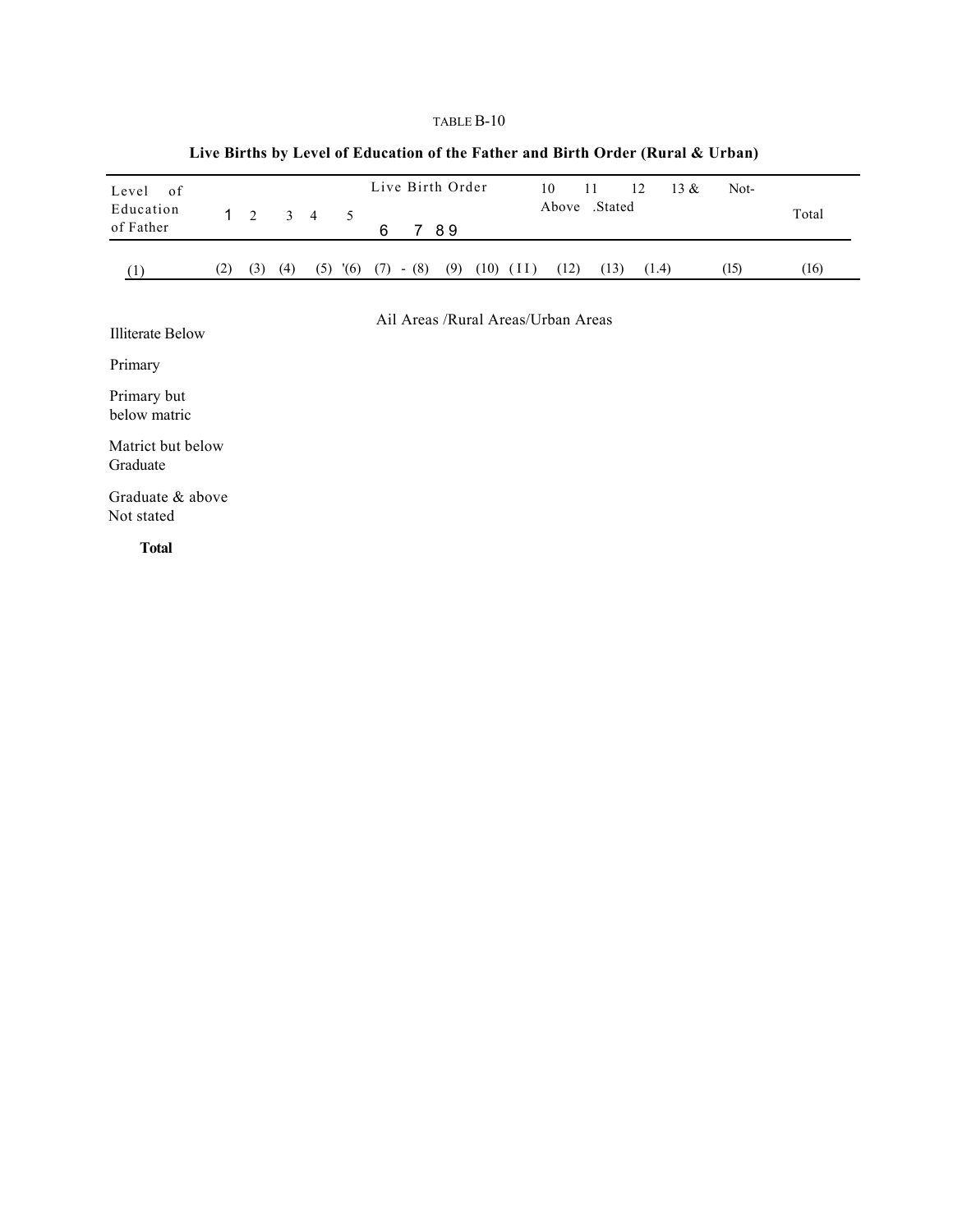| Level of                               |     |     |     |                |     |     |     |     | Live Birth Order |      |                                    |      |                                            |
|----------------------------------------|-----|-----|-----|----------------|-----|-----|-----|-----|------------------|------|------------------------------------|------|--------------------------------------------|
| Education<br>of Mother                 |     | 2   | 3   | $\overline{4}$ | 5   | 6   | 7   | 8   | 9                | 10   | 11                                 | 12   | $13 \&$<br>Not<br>Total<br>Stated<br>Above |
| (1)                                    | (2) | (3) | (4) | (5)            | (6) | (7) | (8) | (9) | (10)             | (11) | (12)                               | (13) | (14)(15)<br>(16)                           |
| <b>Illiterate Below</b>                |     |     |     |                |     |     |     |     |                  |      | All Areas /Rural Areas/Urban Areas |      |                                            |
| Primary<br>Primary but<br>below matric |     |     |     |                |     |     |     |     |                  |      |                                    |      |                                            |
| Matrict but below<br>Graduate          |     |     |     |                |     |     |     |     |                  |      |                                    |      |                                            |
| Graduate & above<br>Not stated         |     |     |     |                |     |     |     |     |                  |      |                                    |      |                                            |
| Total                                  |     |     |     |                |     |     |     |     |                  |      |                                    |      |                                            |

Live Births by Level of Education of the Mother and Birth Order (Rural & Urban)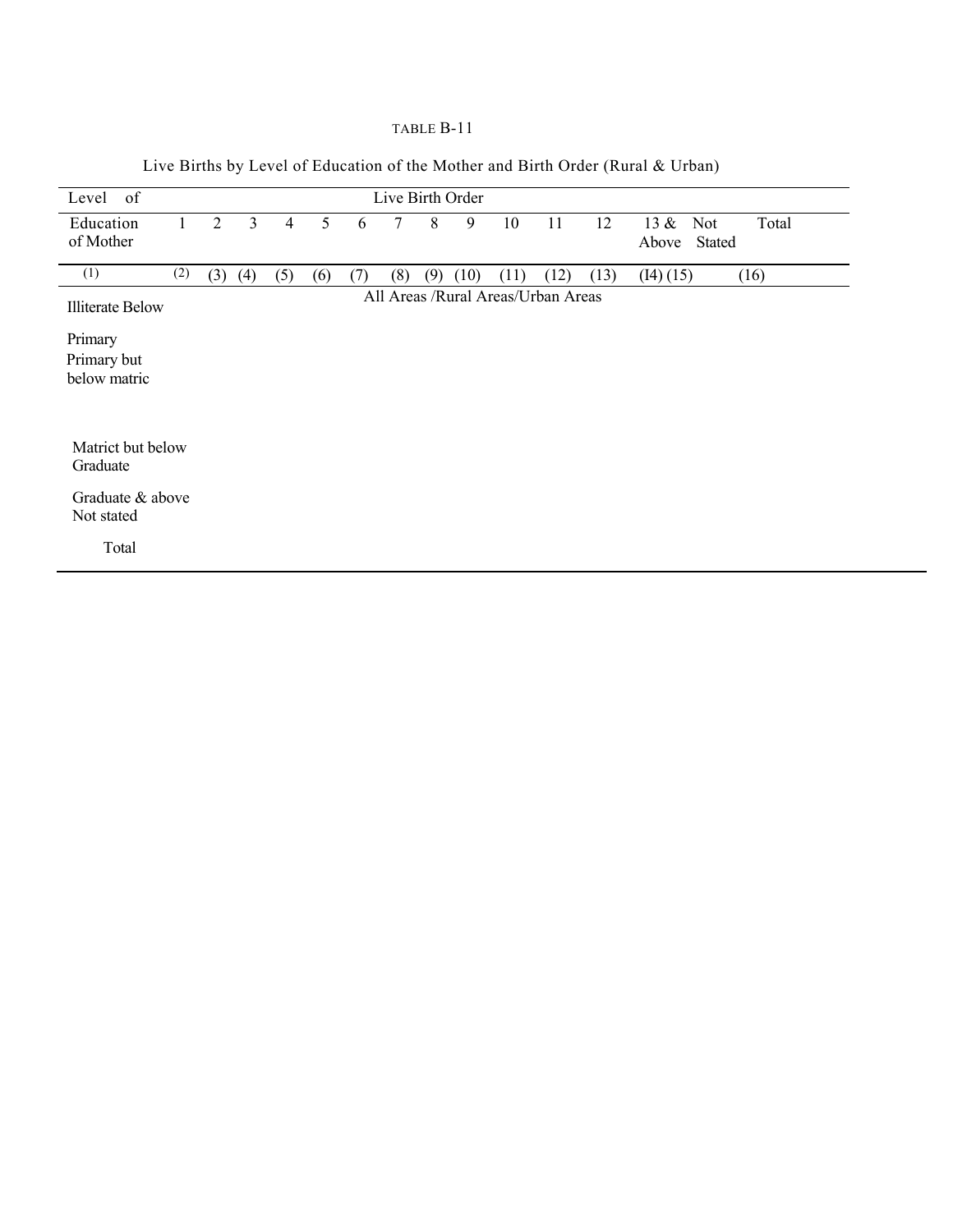# **TABLE B-12 Live Births by Age of Mother and Birth Order for each Level of Education of the Mother (Rural)**

| Mother     | $\mathbf{1}$ | $\overline{2}$          | $\mathfrak{Z}$ | $\overline{4}$ | 5           | $\sqrt{6}$ | 7 | $8\phantom{.0}$ | $\overline{9}$ | 10 | 11                         | 12   | 13&<br>Above | Stated                                                                                                    | Total |
|------------|--------------|-------------------------|----------------|----------------|-------------|------------|---|-----------------|----------------|----|----------------------------|------|--------------|-----------------------------------------------------------------------------------------------------------|-------|
| (I)        |              | $(2)$ $(3)$ $(4)$ $(5)$ |                |                | $(6)$ $(7)$ | (8)        |   |                 |                |    | $(9)$ $(10)$ $(11)$ $(12)$ | (13) | (14)         | (15)(16)                                                                                                  |       |
|            |              |                         |                |                |             |            |   |                 |                |    |                            |      |              | All Educational Levels/Below Primary/Primary but below Martric/Matric but below Graduate/Graduate & Above |       |
| Below 15   |              |                         |                |                |             |            |   |                 |                |    |                            |      |              |                                                                                                           |       |
| $15 - 19$  |              |                         |                |                |             |            |   |                 |                |    |                            |      |              |                                                                                                           |       |
| $20 - 24$  |              |                         |                |                |             |            |   |                 |                |    |                            |      |              |                                                                                                           |       |
| 25-29      |              |                         |                |                |             |            |   |                 |                |    |                            |      |              |                                                                                                           |       |
| 30-34      |              |                         |                |                |             |            |   |                 |                |    |                            |      |              |                                                                                                           |       |
| 35-39      |              |                         |                |                |             |            |   |                 |                |    |                            |      |              |                                                                                                           |       |
| 40-44      |              |                         |                |                |             |            |   |                 |                |    |                            |      |              |                                                                                                           |       |
| 45 & above |              |                         |                |                |             |            |   |                 |                |    |                            |      |              |                                                                                                           |       |
| Not stated |              |                         |                |                |             |            |   |                 |                |    |                            |      |              |                                                                                                           |       |
| Total      |              |                         |                |                |             |            |   |                 |                |    |                            |      |              |                                                                                                           |       |

Birth Order

All Educational Level also includes the education level not stated.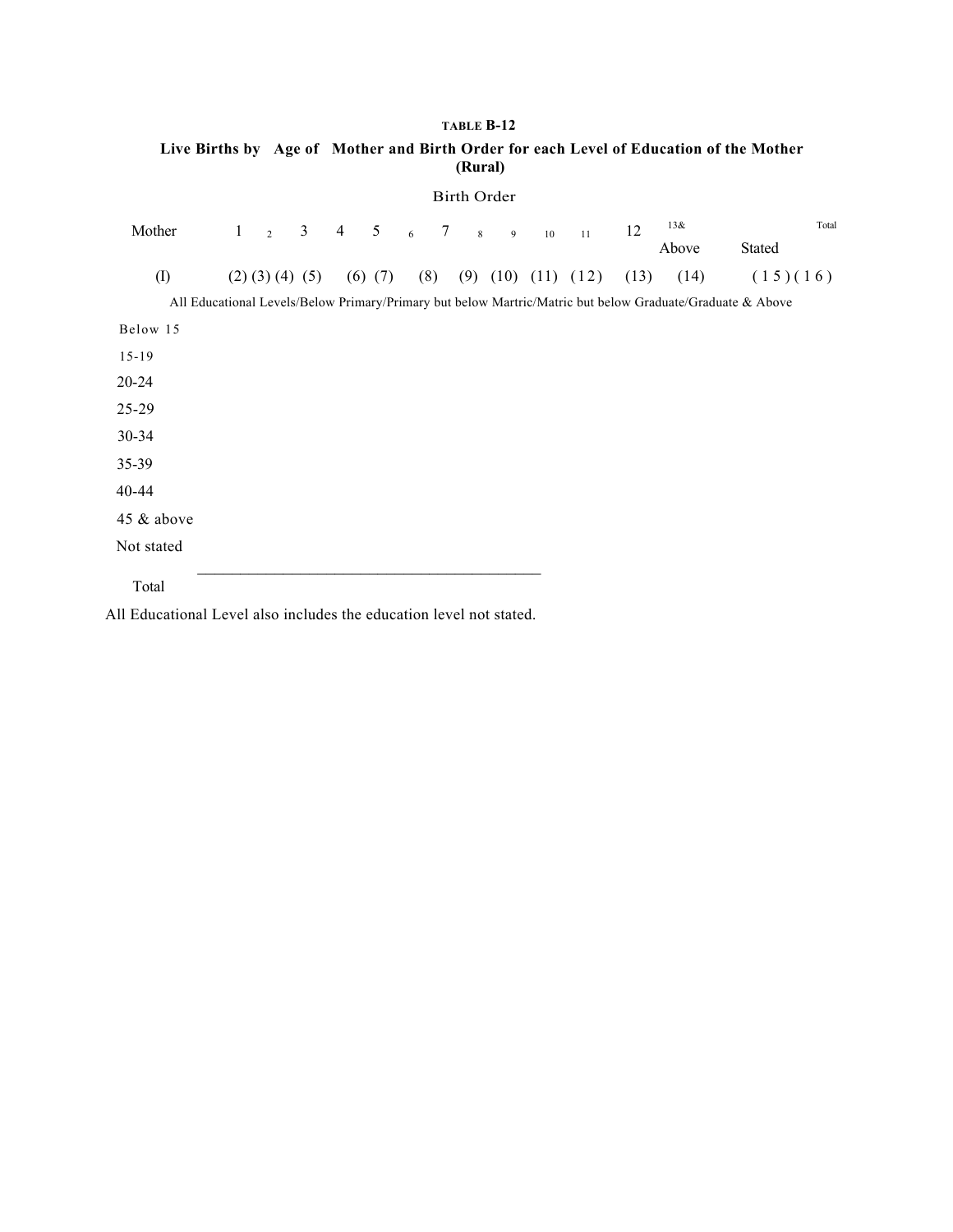|                                                                                                                       |              |     |     |                |                 |     |     | (Urban)     |      |      |      |      |              | Live Births by Age of Mother and Birth Order for each Level of Education of the Mother |       |
|-----------------------------------------------------------------------------------------------------------------------|--------------|-----|-----|----------------|-----------------|-----|-----|-------------|------|------|------|------|--------------|----------------------------------------------------------------------------------------|-------|
|                                                                                                                       |              |     |     |                |                 |     |     | Birth Order |      |      |      |      |              |                                                                                        |       |
| Age of                                                                                                                |              |     |     |                |                 |     |     |             |      |      |      |      |              |                                                                                        |       |
| Mother                                                                                                                | $\mathbf{1}$ | 2   | 3   | $\overline{4}$ | 5               | 6   | 7   | 8           | 9    | 10   | 11   | 12   | 13&<br>Above | No<br><b>Stated</b>                                                                    | Total |
| (1)                                                                                                                   | (2).         | (3) | (4) | (5)            | (6)             | (7) | (8) | (9)         | (10) | (II) | (12) | (13) | (14)         | (15)                                                                                   | (16)  |
| All Educational Levels/Illiterate/Below Primary/Primary but below Matric/Matric but below Graduate/Graduate and Above |              |     |     |                |                 |     |     |             |      |      |      |      |              |                                                                                        |       |
| Below 15                                                                                                              |              |     |     |                |                 |     |     |             |      |      |      |      |              |                                                                                        |       |
|                                                                                                                       |              |     |     |                |                 |     |     |             |      |      |      |      |              |                                                                                        |       |
| $15-19$                                                                                                               |              |     |     |                |                 |     |     |             |      |      |      |      |              |                                                                                        |       |
| $20 - 24$                                                                                                             |              |     |     |                |                 |     |     |             |      |      |      |      |              |                                                                                        |       |
| 25-29                                                                                                                 |              |     |     |                |                 |     |     |             |      |      |      |      |              |                                                                                        |       |
| 30-34<br>35-39<br>40-44<br>45 & above                                                                                 |              |     |     |                |                 |     |     |             |      |      |      |      |              |                                                                                        |       |
| Not stated                                                                                                            |              |     |     |                |                 |     |     |             |      |      |      |      |              |                                                                                        |       |
| Total                                                                                                                 |              |     |     |                | $\star_\bullet$ |     |     |             |      |      |      |      |              |                                                                                        |       |

All Educational Level also includes the education level not stated.-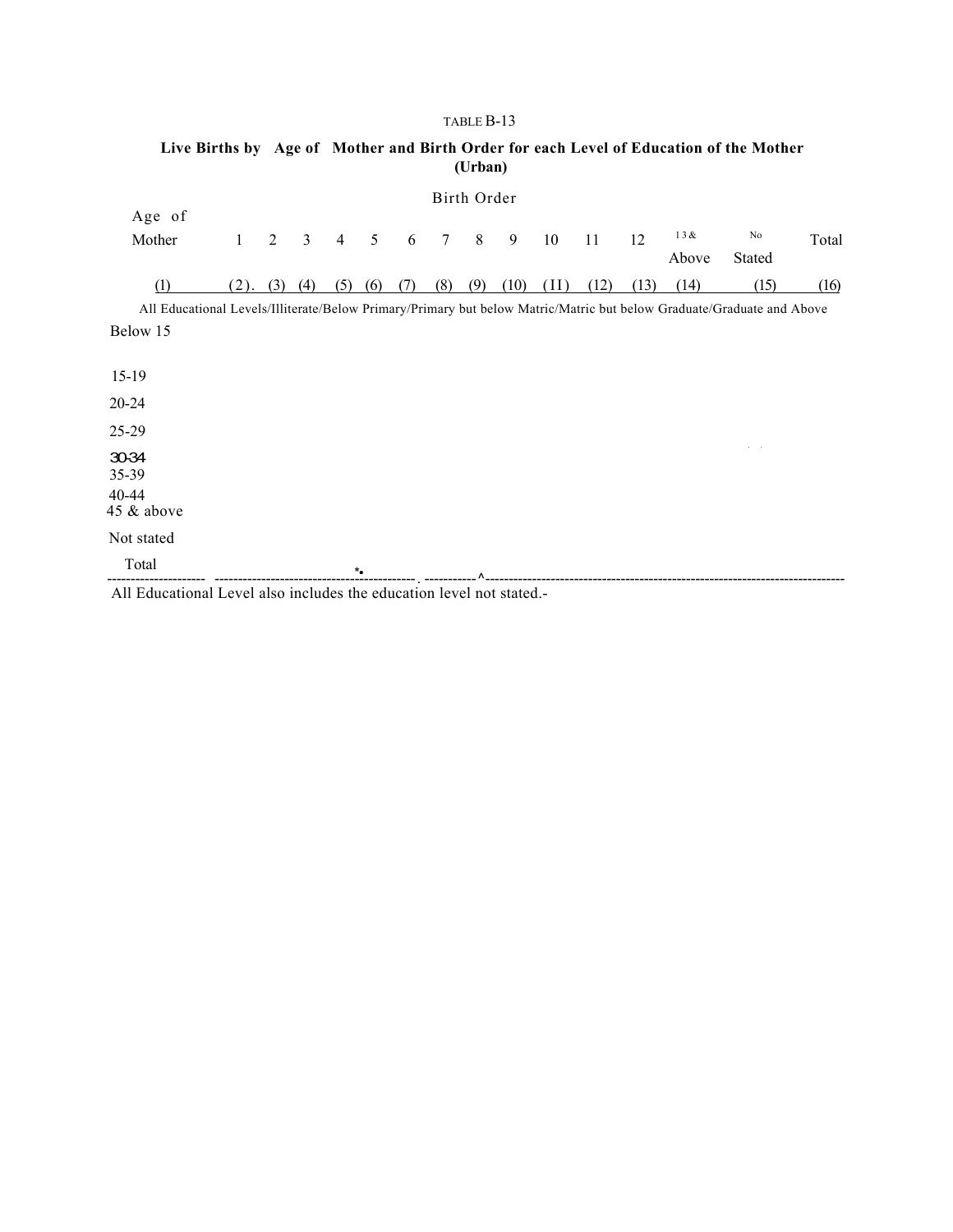| Age of     |              |     |                |                |     |     |                |         | <b>Birth Order</b> |                                                        |      |      |      |               |               |       |
|------------|--------------|-----|----------------|----------------|-----|-----|----------------|---------|--------------------|--------------------------------------------------------|------|------|------|---------------|---------------|-------|
| Mother     | $\mathbf{1}$ | 2   | 3 <sup>1</sup> | $\overline{4}$ | 5   | 6   | 7 <sup>7</sup> | $\,8\,$ | 9                  | 10                                                     | 11   |      | 12   | 13 &<br>Above | Not<br>Stated | Total |
| (1)        | (2)          | (3) | (4)            | (5)            | (6) | (7) | (8)            |         | (10)               | (11)                                                   | (12) | (13) | (14) | (15)          | (16)'         |       |
|            |              |     |                |                |     |     |                |         |                    | All rdigiqns*/Hindus/Muslims/Christians/Sikhs/Olhers** |      |      |      |               |               |       |
| Below 15   |              |     |                |                |     |     |                |         |                    |                                                        |      |      |      |               |               |       |
| $15-19$    |              |     |                |                |     |     |                |         |                    |                                                        |      |      |      |               |               |       |
| $20 - 24$  |              |     |                |                |     |     |                |         |                    |                                                        |      |      |      |               |               |       |
| 25-29      |              |     |                |                |     |     |                |         |                    |                                                        |      |      |      |               |               |       |
| $30 - 34$  |              |     |                |                |     |     |                |         |                    |                                                        |      |      |      |               |               |       |
| 35-39      |              |     |                |                |     |     |                |         |                    |                                                        |      |      |      |               |               |       |
| 40-44      |              |     |                |                |     |     |                |         |                    |                                                        |      |      |      |               |               |       |
| 45 & above |              |     |                |                |     |     |                |         |                    |                                                        |      |      |      |               |               |       |
| Not stated |              |     |                |                |     |     |                |         |                    |                                                        |      |      |      |               |               |       |
| Total      |              |     |                |                |     |     |                |         |                    |                                                        |      |      |      |               |               |       |
|            |              |     |                |                |     |     |                |         |                    |                                                        |      |      |      |               |               |       |

#### **Table B-14 Live Births by Age of the Mother, Birth Order and Religion of the Family (Rural)**

\* Religion not slated have been included in "All religions".

\*\* Minor religious groups have been combined under "Others".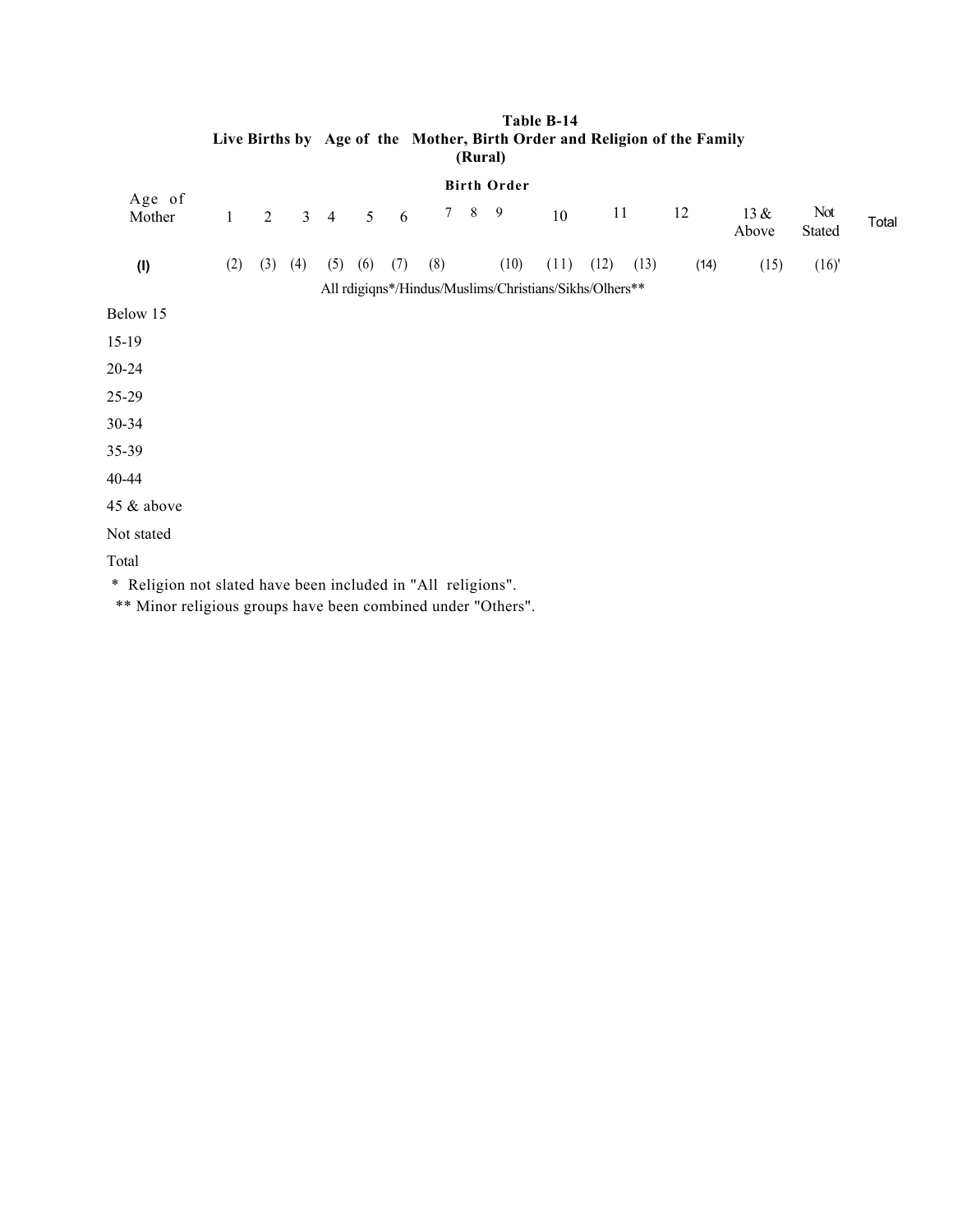|                                                                                                                             |                                                         |                |                |                |     |     |        | $\sqrt{2}$ |             |      |      |      |               |               |       |
|-----------------------------------------------------------------------------------------------------------------------------|---------------------------------------------------------|----------------|----------------|----------------|-----|-----|--------|------------|-------------|------|------|------|---------------|---------------|-------|
| Age of<br>$M$ $A+$ $A$                                                                                                      |                                                         |                |                |                |     |     |        |            | Birth Order |      |      |      |               |               |       |
|                                                                                                                             | I                                                       | $\overline{2}$ | $\overline{3}$ | $\overline{4}$ | 5   | 6   | $\tau$ | $8\,$      | 9           | .10  | 11   | 12   | 13 &<br>Above | Not<br>Stated | Total |
| (1)                                                                                                                         | (2)                                                     | (3)            | (4)            | (5)            | (6) | (7) | (8)    | (9)        | (10)        | (11) | (12) | (13) | (14)          | (15)          | (16)  |
|                                                                                                                             |                                                         |                |                |                |     |     |        |            |             |      |      |      |               |               |       |
| Below 15                                                                                                                    |                                                         |                |                |                |     |     |        |            |             |      |      |      |               |               |       |
| $15-19$                                                                                                                     |                                                         |                |                |                |     |     |        |            |             |      |      |      |               |               |       |
| $20 - 24$                                                                                                                   |                                                         |                |                |                |     |     |        |            |             |      |      |      |               |               |       |
| $25-29$                                                                                                                     |                                                         |                |                |                |     |     |        |            |             |      |      |      |               |               |       |
| $30 - 34$                                                                                                                   |                                                         |                |                |                |     |     |        |            |             |      |      |      |               |               |       |
| 35-39                                                                                                                       |                                                         |                |                |                |     |     |        |            |             |      |      |      |               |               |       |
| 40-44                                                                                                                       |                                                         |                |                |                |     |     |        |            |             |      |      |      |               |               |       |
| 45 & above                                                                                                                  | All religions*/Hindus/Muslims/Christians/Sikhs/Others** |                |                |                |     |     |        |            |             |      |      |      |               |               |       |
| Not stated                                                                                                                  |                                                         |                |                |                |     |     |        |            |             |      |      |      |               |               |       |
| Total                                                                                                                       |                                                         |                |                |                |     |     |        |            |             |      |      |      |               |               |       |
| * Religion not stated have been included in "All religions'.<br>** Minor religious groups have been combined under "Others" |                                                         |                |                |                |     |     |        |            |             |      |      |      |               |               |       |

# **Live Births by Age of the Mother; Birth Order and Religion of the Family (Urban)**

TABLE B-15

Minor religious groups have been combined under "Others'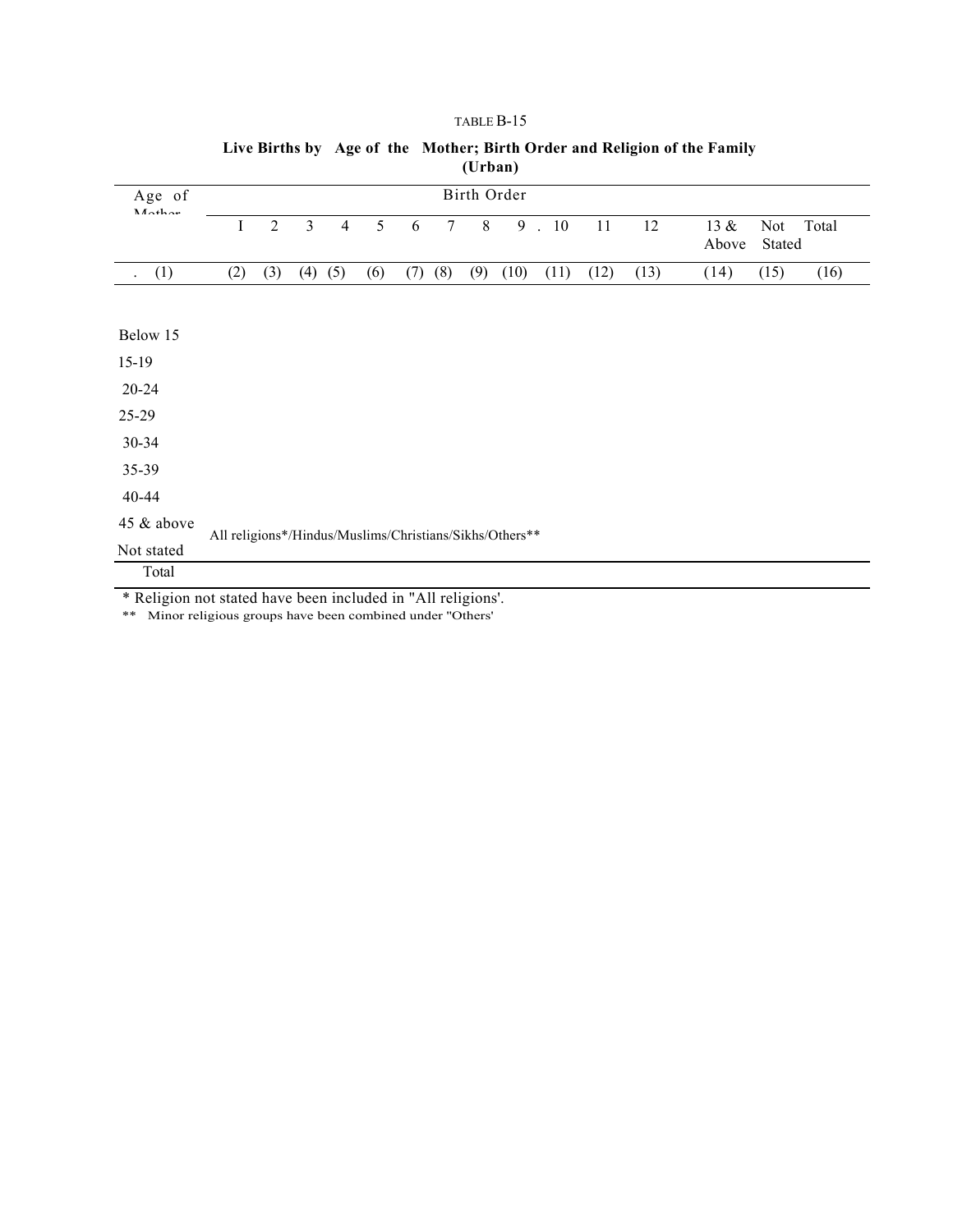|                                                                                          |                                                                                     |     |              |                |      |     |        |     |     | Birth Order |      |      |      |                  |            |       |
|------------------------------------------------------------------------------------------|-------------------------------------------------------------------------------------|-----|--------------|----------------|------|-----|--------|-----|-----|-------------|------|------|------|------------------|------------|-------|
| Occupation of Father                                                                     | -1                                                                                  | 2   | $\mathbf{3}$ | $\overline{4}$ | 5    | 6   | $\tau$ | 8   | 9.  | 10          | 11   |      | 12   | $13 \&$<br>Above | Not Stated | Total |
| (1)                                                                                      |                                                                                     | (2) | (3)          | (4)            | (5). | (6) | (7)    | (8) | (9) | (10)        | (11) | (12) | (13) | (14)             | (15)       | (16)  |
|                                                                                          | All Areas/Rural Areas/Urban Areas<br>Professional, Technical<br>and Related Workers |     |              |                |      |     |        |     |     |             |      |      |      |                  |            |       |
|                                                                                          | <b>Administrative Executive</b><br>and Managerial workers                           |     |              |                |      |     |        |     |     |             |      |      |      |                  |            |       |
|                                                                                          | Clerical and Related workers                                                        |     |              |                |      |     |        |     |     |             |      |      |      |                  |            |       |
|                                                                                          | <b>Sales Workers</b>                                                                |     |              |                |      |     |        |     |     |             |      |      |      |                  |            |       |
|                                                                                          |                                                                                     |     |              |                |      |     |        |     |     |             |      |      |      |                  |            |       |
| Service workers                                                                          |                                                                                     |     |              |                |      |     |        |     |     |             |      |      |      |                  |            |       |
| Farmers. Fishermen, Hunters,                                                             |                                                                                     |     |              |                |      |     |        |     |     |             |      |      |      |                  |            |       |
| Loggers etc. and Related workers                                                         |                                                                                     |     |              |                |      |     |        |     |     |             |      |      |      |                  |            |       |
| Production and others related<br>workers. Transport Equipment<br>Operators and Labourers |                                                                                     |     |              |                |      |     |        |     |     |             |      |      |      |                  |            |       |
| Workers whose Occupation arc not<br>elsewhere classified                                 |                                                                                     |     |              |                |      |     |        |     |     |             |      |      |      |                  |            |       |
| Non-workers                                                                              |                                                                                     |     |              |                |      |     |        |     |     |             |      |      |      |                  |            |       |
| Total                                                                                    |                                                                                     |     |              |                |      |     |        |     |     |             |      |      |      |                  |            |       |

| Table B-16                                                                 |  |
|----------------------------------------------------------------------------|--|
| Live Births by Occupation of the Father and Birth Order (Rural $\&$ Urban) |  |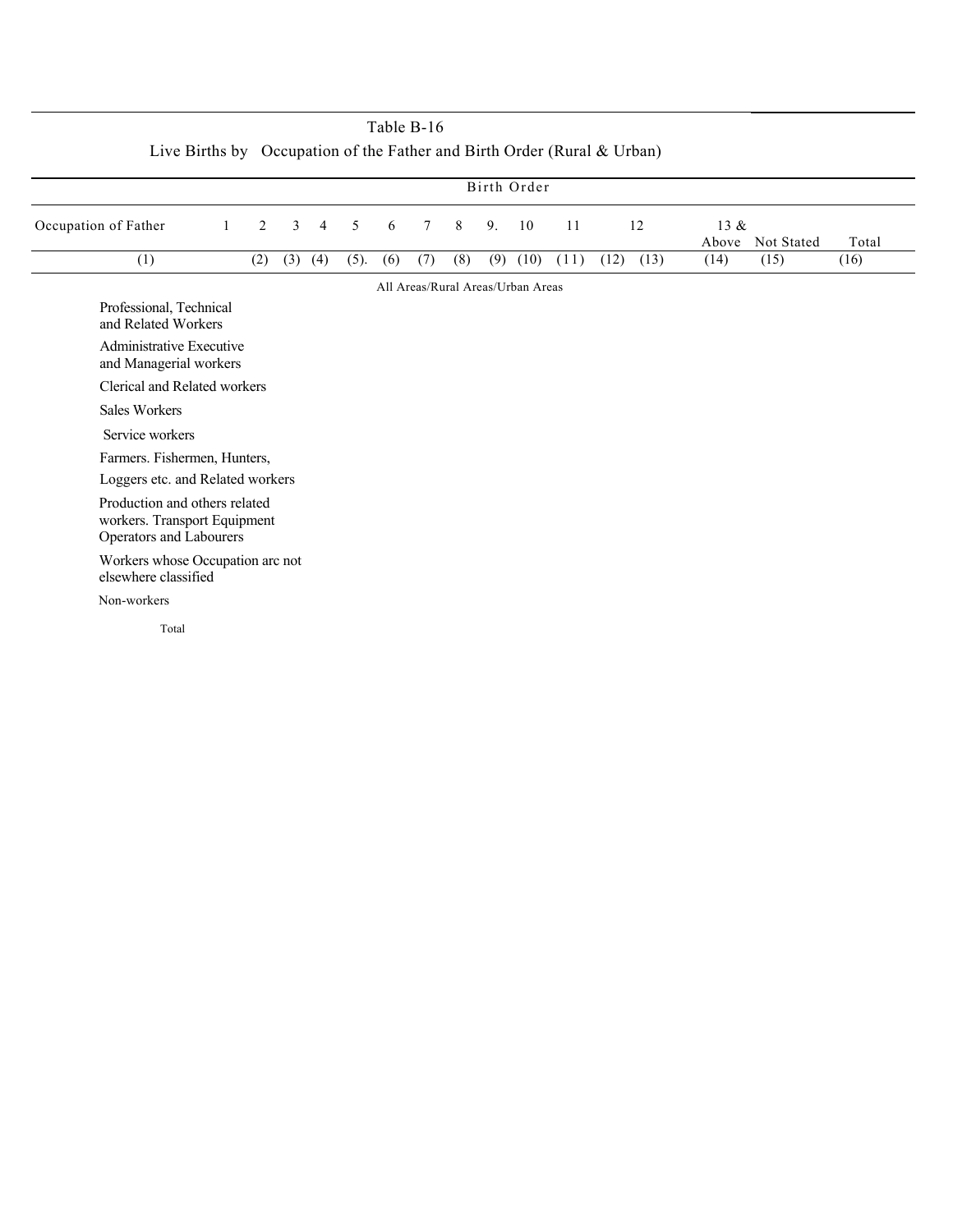| Occupation                            |              |                |                |                |   |             |        | Birth Order                 |   |               |      |      |          |               |       |
|---------------------------------------|--------------|----------------|----------------|----------------|---|-------------|--------|-----------------------------|---|---------------|------|------|----------|---------------|-------|
| of Mother                             | $\mathbf{1}$ | $\overline{2}$ | $\overline{3}$ | $\overline{4}$ | 5 | .6          | $\tau$ | 8                           | 9 | 10            | 11   | 12   | 13 & Not | Above Stated  | Total |
| $\left( \underline{!} \right)$        |              | $(2)$ $(3)$    | (4)            | (5)            |   | $(6)$ $(7)$ | (8)    | (9)                         |   | $(10)$ $(11)$ | (12) | (13) |          | $(14)$ $(15)$ | (16)  |
|                                       |              |                |                |                |   |             |        | All Areas/Rural Areas/Urban |   |               |      |      |          |               |       |
| Professional, Technical               |              |                |                |                |   |             |        |                             |   |               |      |      |          |               |       |
| and Related Workers                   |              |                |                |                |   |             |        |                             |   |               |      |      |          |               |       |
| <b>Administrative Executive</b>       |              |                |                |                |   |             |        |                             |   |               |      |      |          |               |       |
| and Managerial workers                |              |                |                |                |   |             |        |                             |   |               |      |      |          |               |       |
| Clerical and Related workers Sales    |              |                |                |                |   |             |        |                             |   |               |      |      |          |               |       |
| Workers                               |              |                |                |                |   |             |        |                             |   |               |      |      |          |               |       |
| Service workers                       |              |                |                |                |   |             |        |                             |   |               |      |      |          |               |       |
| Farmers. Fishermen. Hunters.          |              |                |                |                |   |             |        |                             |   |               |      |      |          |               |       |
| Loggers etc. and Related workers      |              |                |                |                |   |             |        |                             |   |               |      |      |          |               |       |
| Production and-other related workers. |              |                |                |                |   |             |        |                             |   |               |      |      |          |               |       |
| Transport Equipment Operators and     |              |                |                |                |   |             |        |                             |   |               |      |      |          |               |       |
| Iabourers                             |              |                |                |                |   |             |        |                             |   |               |      |      |          |               |       |
| Workers whose Occupation are          |              |                |                |                |   |             |        |                             |   |               |      |      |          |               |       |
| not elsewhere classified              |              |                |                |                |   |             |        |                             |   |               |      |      |          |               |       |
| Non-workers                           |              |                |                |                |   |             |        |                             |   |               |      |      |          |               |       |
| Total                                 |              |                |                |                |   |             |        |                             |   |               |      |      |          |               |       |

# **Live Births by Occupation of the Mother and Birth Order (Rural** *&•* **Urban)**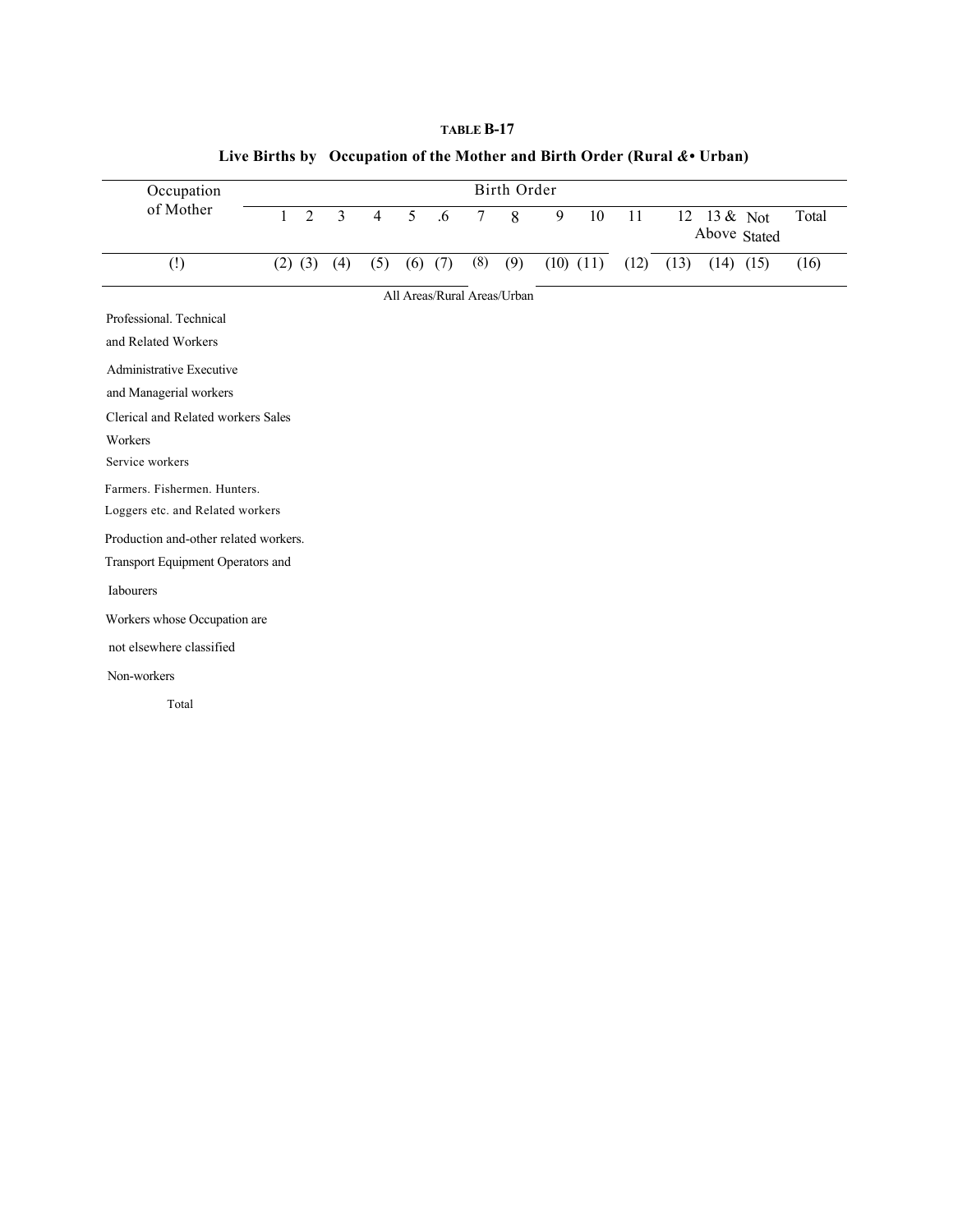| Duration of                 |     |             |     |                |                |     |                                   | <b>Birth Order</b> |              |      |    |      |      |    |         |        |       |
|-----------------------------|-----|-------------|-----|----------------|----------------|-----|-----------------------------------|--------------------|--------------|------|----|------|------|----|---------|--------|-------|
| Marriage<br>(in years)      |     | $1 \quad 2$ |     | $\mathfrak{Z}$ | $\overline{4}$ | 5   | 6                                 |                    | 7 8          | 9    | 10 |      | 11   | 12 | 13 $\&$ | Not    | Total |
|                             |     |             |     |                |                |     |                                   |                    |              |      |    |      |      |    | Above   | stated |       |
| (1)                         | (2) | (3)         | (4) | (5)            | (6)            | (7) | (8)                               |                    | $(9)$ $(10)$ | (II) |    | (12) | (13) |    | (14)    | (15)   | (16)  |
|                             |     |             |     |                |                |     | All Areas/Rural Areas/Urban Areas |                    |              |      |    |      |      |    |         |        |       |
| $0 - 4$                     |     |             |     |                |                |     |                                   |                    |              |      |    |      |      |    |         |        |       |
| $5 - 9$                     |     |             |     |                |                |     |                                   |                    |              |      |    |      |      |    |         |        |       |
| $10 - 14$                   |     |             |     |                |                |     |                                   |                    |              |      |    |      |      |    |         |        |       |
| $20 - 24$                   |     |             |     |                |                |     |                                   |                    |              |      |    |      |      |    |         |        |       |
| $25 - 29$                   |     |             |     |                |                |     |                                   |                    |              |      |    |      |      |    |         |        |       |
| $30 \&$ above<br>Not stated |     |             |     |                |                |     |                                   |                    |              |      |    |      |      |    |         |        |       |
| Total                       |     |             |     |                |                |     |                                   |                    |              |      |    |      |      |    |         |        |       |

# **Live Births by Duration of Marriage of the Mother and Birth Order (Rural & Urban)**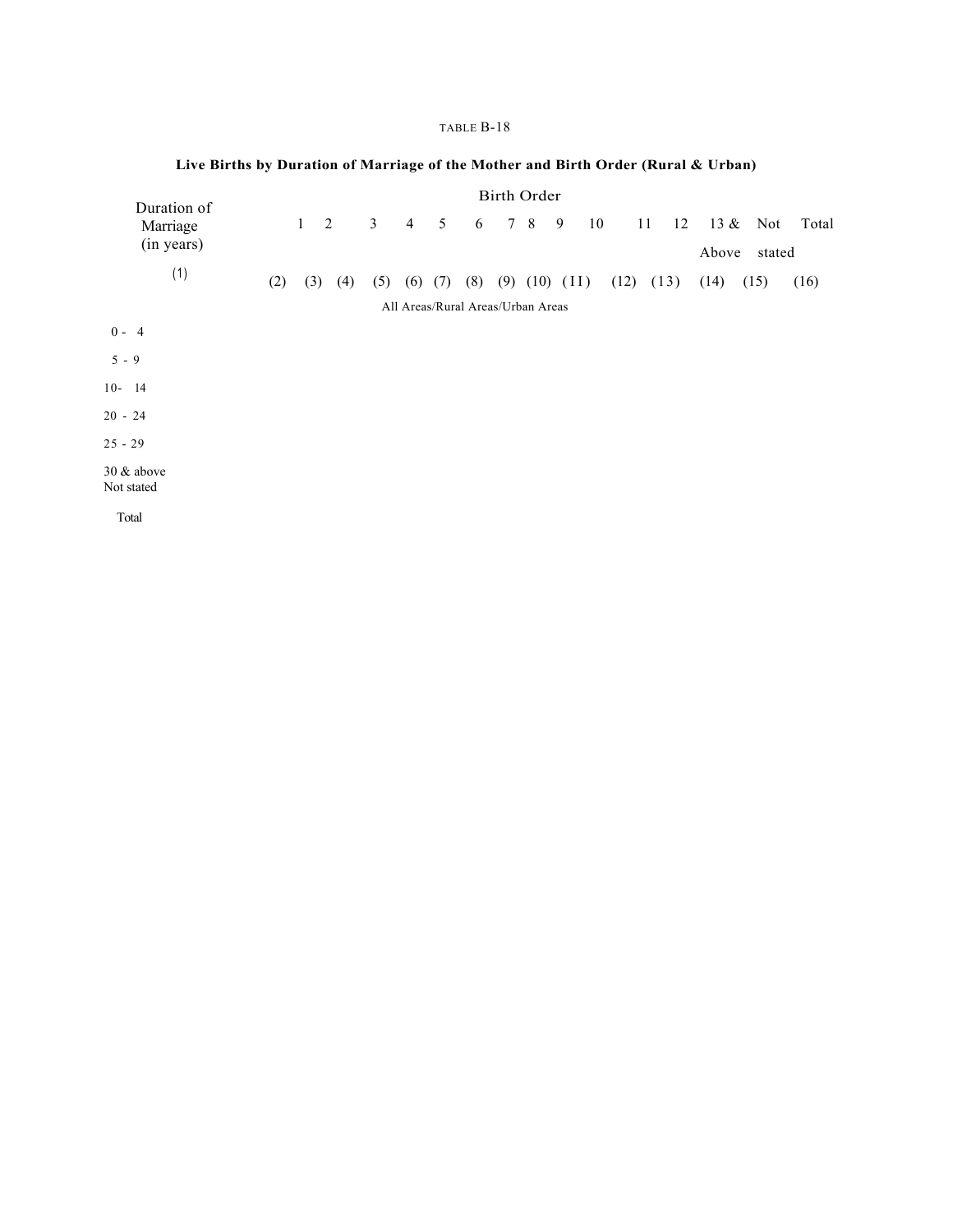# **Live births by duration of Marriage and Age of the Mother (Rural & Urban )**

| Duration of      |          | Age of mother |                                    |       |            |       |       |            |            |       |  |  |  |  |
|------------------|----------|---------------|------------------------------------|-------|------------|-------|-------|------------|------------|-------|--|--|--|--|
|                  | Below 15 | $15-19$       | $20 - 24$                          | 25-29 | $.10 - 34$ | 35-39 | 40-44 | 45 & above | Not stated | Total |  |  |  |  |
| (1)              | (2)      | (3)           | (4)                                | (5)   | (6)        | (7)   | (8)   | (9)        | (10)       | (11)  |  |  |  |  |
| $0 - 4$<br>$5-9$ |          |               | All Areas/Rural Areas/Urban Areas. |       |            |       |       |            |            |       |  |  |  |  |
| $10-14$          |          |               |                                    |       |            |       |       |            |            |       |  |  |  |  |
| $15-19$          |          |               |                                    |       |            |       |       |            |            |       |  |  |  |  |
| $20 - 24$        |          |               |                                    |       |            |       |       |            |            |       |  |  |  |  |
| 25-29            |          |               |                                    |       |            |       |       |            |            |       |  |  |  |  |
| 30 & above       |          |               |                                    |       |            |       |       |            |            |       |  |  |  |  |
| Not stated       |          |               |                                    |       |            |       |       |            |            |       |  |  |  |  |
|                  |          |               |                                    |       |            |       |       |            |            |       |  |  |  |  |

Total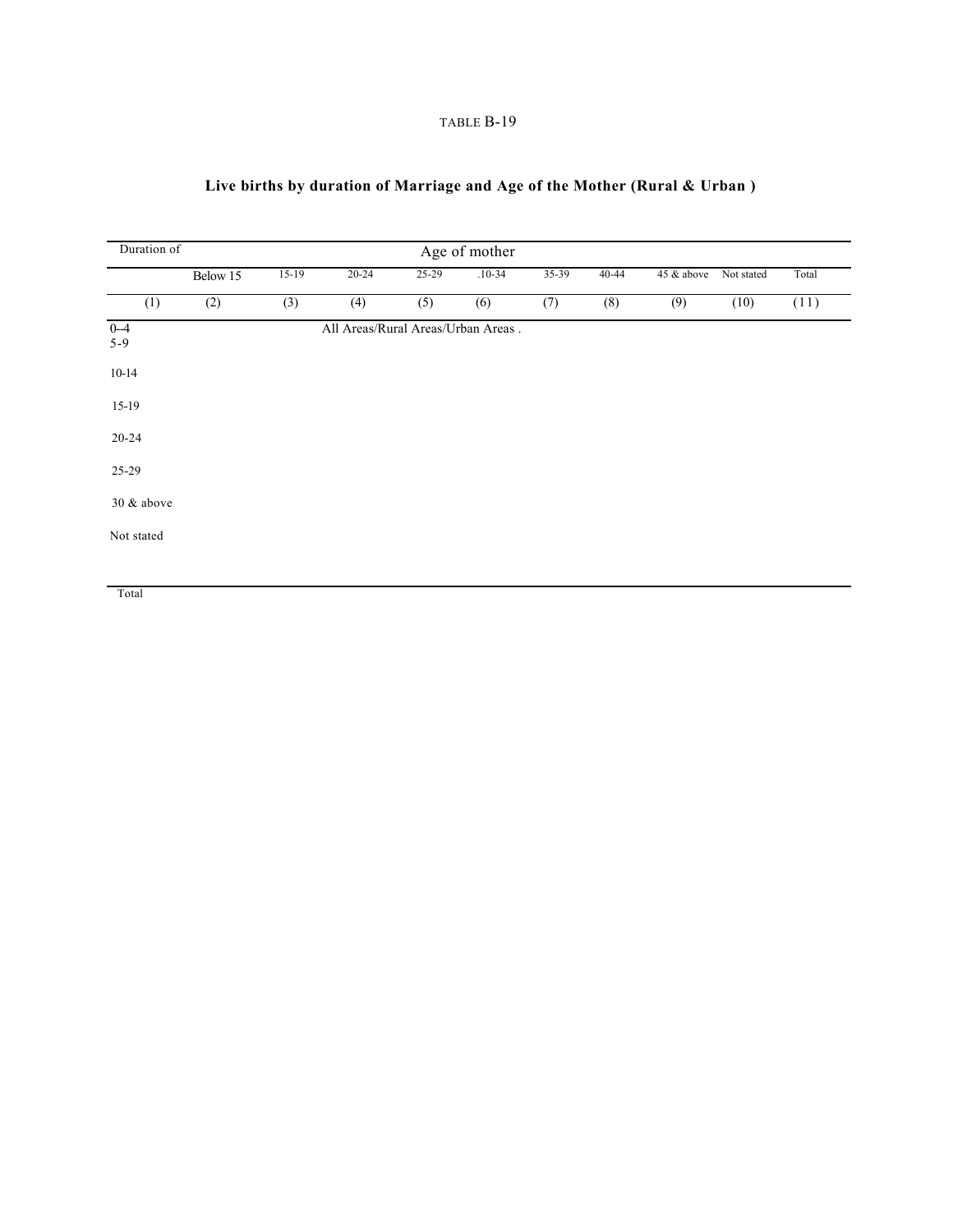# **Table B-20**

| Duration of     |              |     |                 |              |             |                 |             |     |      |              |      |             |      |               |           |               | Birth Weight (in Kgs) |            |          |      |             |  |
|-----------------|--------------|-----|-----------------|--------------|-------------|-----------------|-------------|-----|------|--------------|------|-------------|------|---------------|-----------|---------------|-----------------------|------------|----------|------|-------------|--|
| Pregnancy       |              |     | Less Than 1.500 |              |             | $1.500 - 2.000$ |             |     |      | 2.000-3.000  |      | 3.000-4.000 |      |               | $4.000 +$ |               |                       | Not stated |          |      | Total       |  |
| $(in \vee eks)$ | $\mathbf{R}$ | U   | T               | $\mathbb{R}$ | U           | T               | $\mathbf R$ | U   | T    | $\mathbb{R}$ | U    | T           | R    | $\mathcal{C}$ | T         | $\mathbb{R}$  | U                     | T          | R        | u    | $\mathbf T$ |  |
| (1)             | (2)          | (3) | (4)             |              | $(5)$ $(6)$ | (7)             | (8)         | (9) | (10) | (II)         | (12) | (13)        | (14) | (15)          |           | $(16)$ $(17)$ | (18)                  |            | (19)(20) | (21) | (22)        |  |
| $<$ 3 2         |              |     |                 |              |             |                 |             |     |      |              |      |             |      |               |           |               |                       |            |          |      |             |  |
| $32 - 36$       |              |     |                 |              |             |                 |             |     |      |              |      |             |      |               |           |               |                       |            |          |      |             |  |
| $37 - 39$       |              |     |                 |              |             |                 |             |     |      |              |      |             |      |               |           |               |                       |            |          |      |             |  |
| 4 0             |              |     |                 |              |             |                 |             |     |      |              |      |             |      |               |           |               |                       |            |          |      |             |  |
| Not stated      |              |     |                 |              |             |                 |             |     |      |              |      |             |      |               |           |               |                       |            |          |      |             |  |

# **Live Births by duration of Pregnancy and Birth Weight (Rural & Urban)**

Total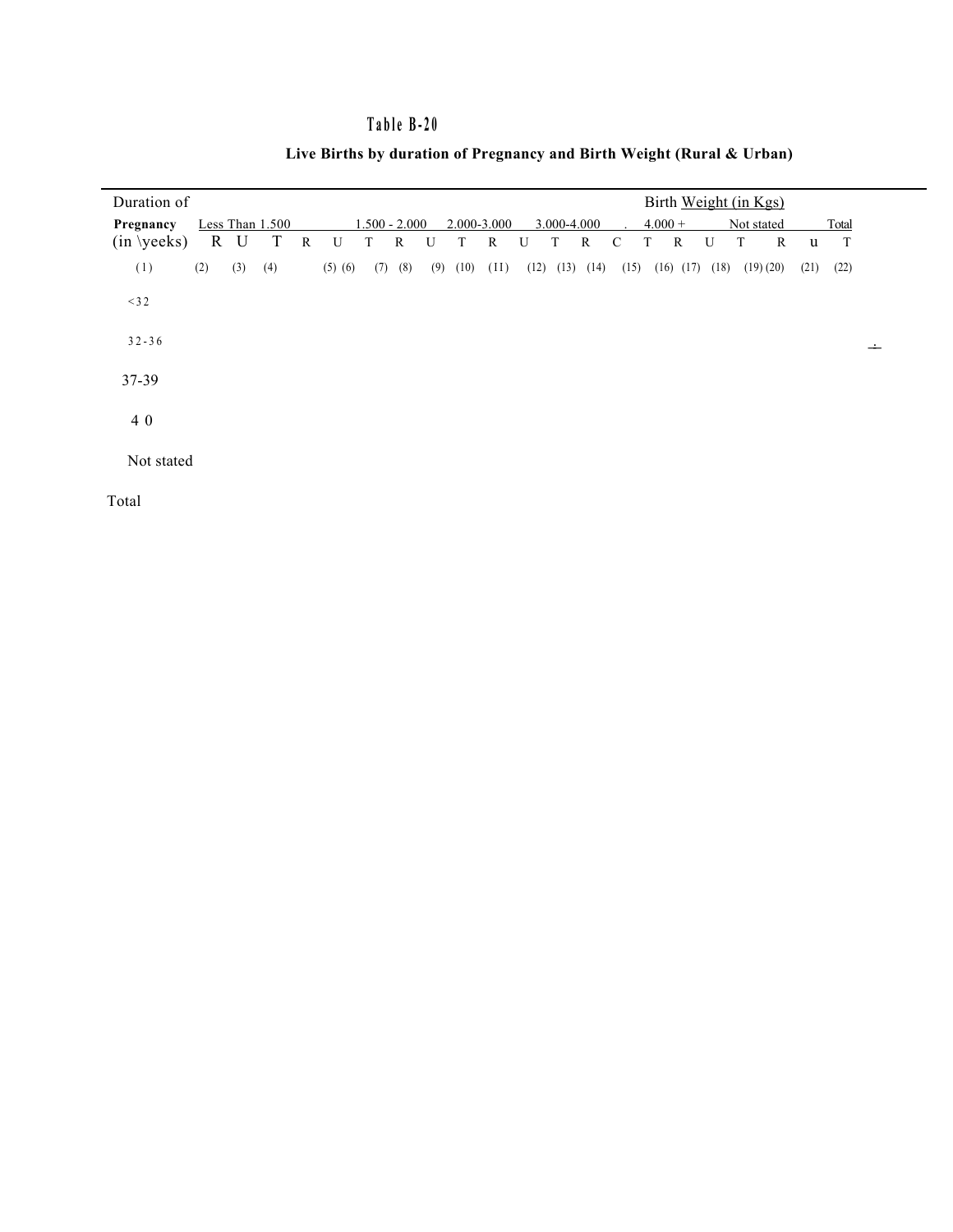# **Live Births by Age of the Mother and Birth Weight (Rural** *&* **Urban)**

| Age of                         | Birth Weight (in Kgs) |                 |     |              |     |             |              |                   |              |      |      |                 |      |           |   |               |            |   |              |       |      |
|--------------------------------|-----------------------|-----------------|-----|--------------|-----|-------------|--------------|-------------------|--------------|------|------|-----------------|------|-----------|---|---------------|------------|---|--------------|-------|------|
| Mother                         |                       | Less than 1.500 |     |              |     | 1.500 -2000 |              | $2.000 - 3 - 000$ |              |      |      | $3.000 - 4.000$ |      | $4.000 +$ |   |               | Not stated |   |              | Total |      |
|                                | R                     | U               | T   | $\mathbb{R}$ | U   | T           | $\mathbf{R}$ | U                 | $\mathbf T$  | R    | U    | T               | R    | U         | T | R             | U          | T | $\mathbb{R}$ | U     | T    |
| $\left( \underline{!} \right)$ | (2)                   | (3)             | (4) | (5)          | (6) | (7)         | (8)          |                   | $(9)$ $(10)$ | (11) | (12) | (13)            | (14) | (15)      |   | $(16)$ $(17)$ | (18)       |   | (19)(20)     | (21)  | (22) |
| Below 15                       |                       |                 |     |              |     |             |              |                   |              |      |      |                 |      |           |   |               |            |   |              |       |      |
| $15-19$                        |                       |                 |     |              |     |             |              |                   |              |      |      |                 |      |           |   |               |            |   |              |       |      |
| $20 - 24$                      |                       |                 |     |              |     |             |              |                   |              |      |      |                 |      |           |   |               |            |   |              |       |      |
| 25-29                          |                       |                 |     |              |     |             |              |                   |              |      |      |                 |      |           |   |               |            |   |              |       |      |
| $30 - 34$                      |                       |                 |     |              |     |             |              |                   |              |      |      |                 |      |           |   |               |            |   |              |       |      |
| $35-39$ .                      |                       |                 |     |              |     |             |              |                   |              |      |      |                 |      |           |   |               |            |   |              |       |      |
| 40-44                          |                       |                 |     |              |     |             |              |                   |              |      |      |                 |      |           |   |               |            |   |              |       |      |
| 45 & above                     |                       |                 |     |              |     |             |              |                   |              |      |      |                 |      |           |   |               |            |   |              |       |      |
| Not stated                     |                       |                 |     |              |     |             |              |                   |              |      |      |                 |      |           |   |               |            |   |              |       |      |
| Total                          |                       |                 |     |              |     |             |              |                   |              |      |      |                 |      |           |   |               |            |   |              |       |      |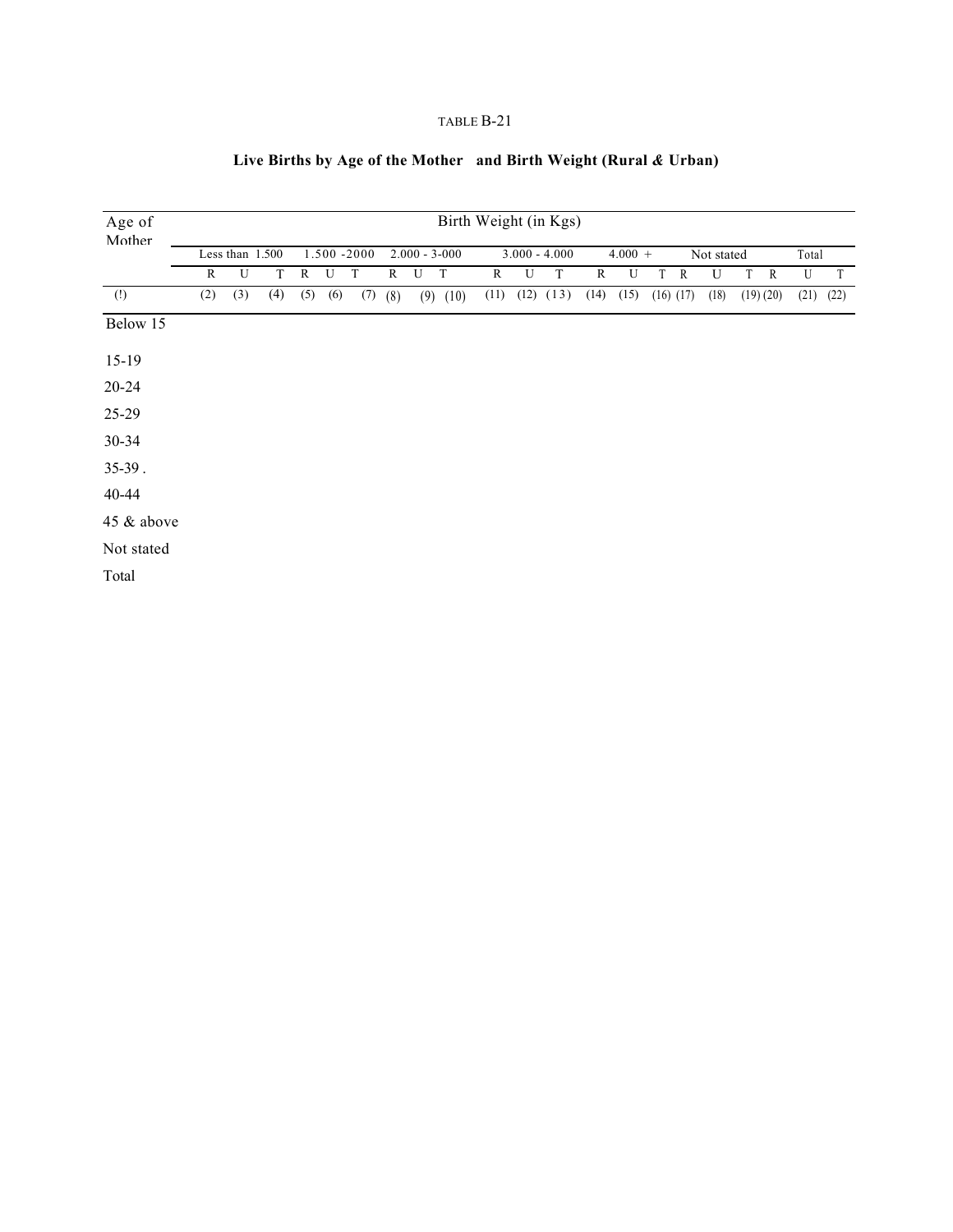**Table B-22 Live Births by Birth Order and Birth Weight (Rural** *&* **Urban)**

| Birth               | Birth Weight (in-Kgs) |                 |     |     |                 |     |     |                 |      |          |                 |      |      |             |               |   |                  |            |     |               |       |             |
|---------------------|-----------------------|-----------------|-----|-----|-----------------|-----|-----|-----------------|------|----------|-----------------|------|------|-------------|---------------|---|------------------|------------|-----|---------------|-------|-------------|
| Order               |                       | Less than 1.500 |     |     | $1.500 - 2.000$ |     |     | $2.000 - 3.000$ |      |          | $3.000 - 4.000$ |      |      | $4.000 - H$ |               |   |                  | Not stated |     |               | Total |             |
|                     | R                     | U               |     | TR  | U               |     | TR  | U               |      | TR       | U               | T    | R    | U           | T             | R | $\boldsymbol{0}$ |            | T R |               | U     | $\mathbf T$ |
| (1)                 | (2)                   | (3)             | (4) | (5) | (6)             | (7) | (8) | (9)             | (10) | $(11)$ . | (12)            | (13) | (14) | (15)        | $(16)$ $(17)$ |   | (18)             | (19)(20)   |     | $(21)$ $(22)$ |       |             |
| 1                   |                       |                 |     |     |                 |     |     |                 |      |          |                 |      |      |             |               |   |                  |            |     |               |       |             |
| 2                   |                       |                 |     |     |                 |     |     |                 |      |          |                 |      |      |             |               |   |                  |            |     |               |       |             |
| $\mathfrak{Z}$<br>4 |                       |                 |     |     |                 |     |     |                 |      |          |                 |      |      |             |               |   |                  |            |     |               |       |             |
| 5 <sup>1</sup>      |                       |                 |     |     |                 |     |     |                 |      |          |                 |      |      |             |               |   |                  |            |     |               |       |             |
| 6                   |                       |                 |     |     |                 |     |     |                 |      |          |                 |      |      |             |               |   |                  |            |     |               |       |             |
| $\tau$              |                       |                 |     |     |                 |     |     |                 |      |          |                 |      |      |             |               |   |                  |            |     |               |       |             |
| 10 & above          |                       |                 |     |     |                 |     |     |                 |      |          |                 |      |      |             |               |   |                  |            |     |               |       |             |
| Not staled          |                       |                 |     |     |                 |     |     |                 |      |          |                 |      |      |             |               |   |                  |            |     |               |       |             |
| Total               |                       |                 |     |     |                 |     |     |                 |      |          |                 |      |      |             |               |   |                  |            |     |               |       |             |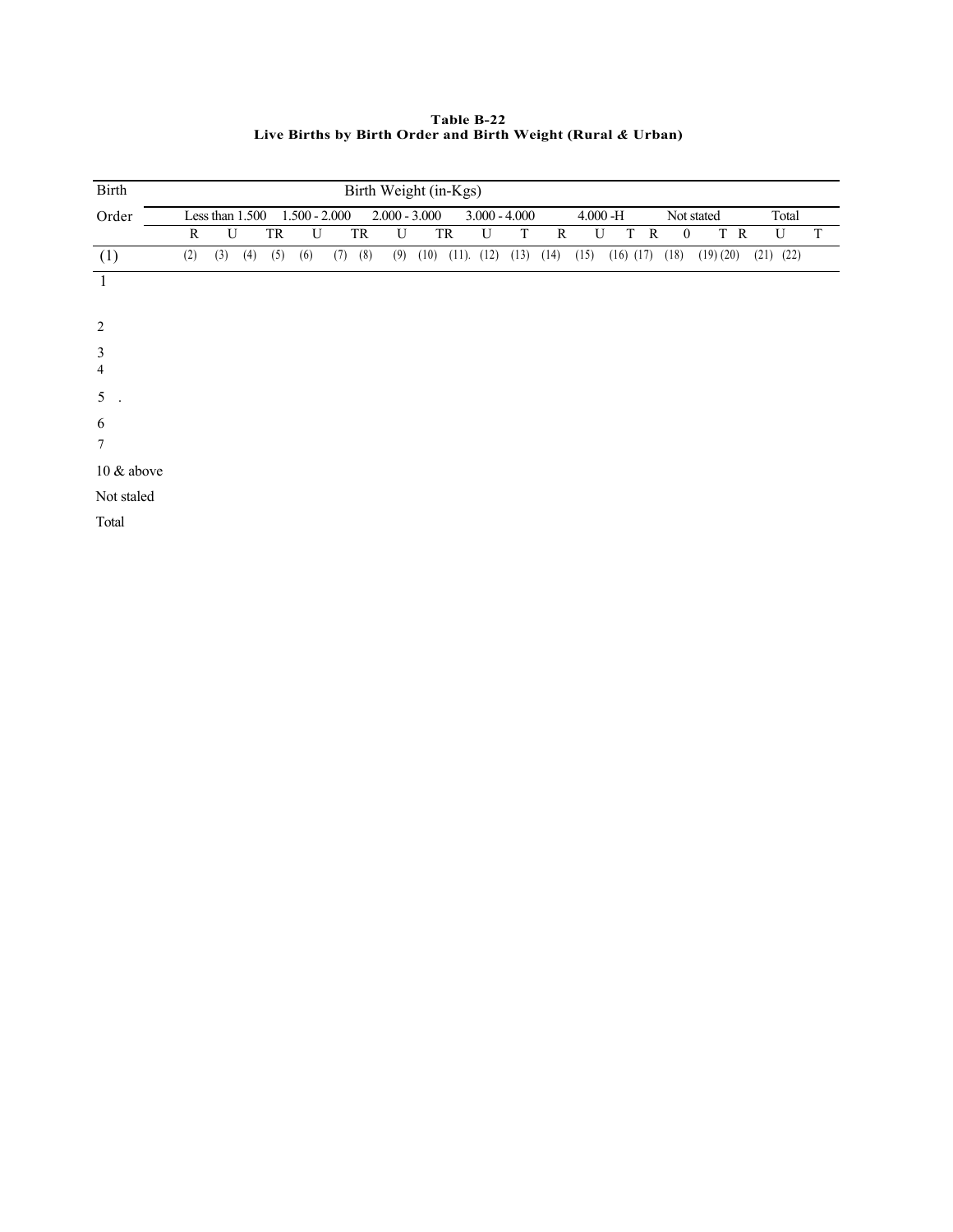|            |          |           |     |             |               | Live births by Method of Defivery and Age of the Mother |       |                             |                 |      |
|------------|----------|-----------|-----|-------------|---------------|---------------------------------------------------------|-------|-----------------------------|-----------------|------|
|            |          |           |     |             |               |                                                         |       |                             | (Rural & Urban) |      |
| Method of  |          |           |     |             | Age yf Mother |                                                         |       |                             |                 |      |
| Delivery   | Below 15 | $15 - 19$ |     | 20-24 25-29 | $30 - 34$     | $35 - 39$                                               | 40-44 | 45 & 3bove Not stated Total |                 |      |
| (1)        | (2)      | (3)       | (4) | (5)         | (6)           | (7)<br>All Areas/Rural Areas/Urban Areas                | (8)   | (9)                         | (10)            | (11) |
| Natural    |          |           |     |             |               |                                                         |       |                             |                 |      |
| Caesarean  |          |           |     |             |               |                                                         |       |                             |                 |      |
| Forceps/   |          |           |     |             |               |                                                         |       |                             |                 |      |
| Vacuum     |          |           |     |             |               |                                                         |       |                             |                 |      |
| Not stated |          |           |     |             |               |                                                         |       |                             |                 |      |
| Total      |          |           |     |             |               |                                                         |       |                             |                 |      |
|            |          |           |     |             |               |                                                         |       |                             |                 |      |

# **Live Births by Method of Delivery and Age of theMother**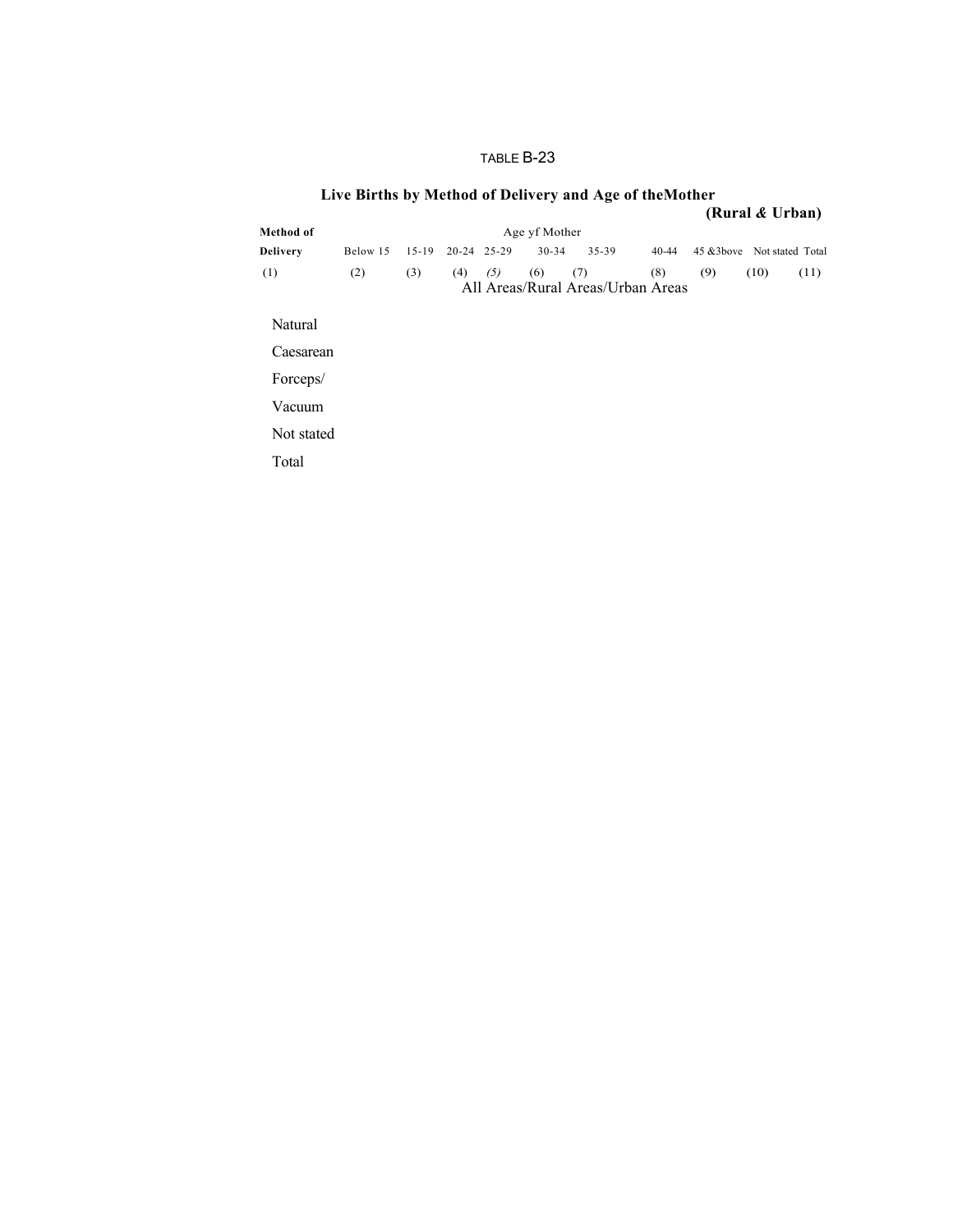#### TABLE- D-l

#### **Deaths by Place of Occurrence, Districts (Rural & Urban) and Towns with Population One Lakh and above**

|     | Sl.No District  | M | Occurrence<br>$\mathbf{F}$ | Deaths by Place of<br>T |                                         | Place of Residence<br>of Deceased<br>Within the Area Outside the Area | Place of Residence<br>out side the Stale |
|-----|-----------------|---|----------------------------|-------------------------|-----------------------------------------|-----------------------------------------------------------------------|------------------------------------------|
| (1) | (2)             |   | $(3)$ $(4)$                | (5)                     | (6)                                     | (7)                                                                   | (8)                                      |
|     | 1. District-1   |   |                            |                         |                                         |                                                                       |                                          |
|     |                 | R |                            |                         |                                         |                                                                       |                                          |
|     |                 | U |                            |                         |                                         |                                                                       |                                          |
|     |                 | T |                            |                         |                                         |                                                                       |                                          |
|     |                 |   |                            |                         | Town with Population one Lakh and above |                                                                       |                                          |
|     | Town - I.       |   |                            |                         |                                         |                                                                       |                                          |
|     | Town - 2        |   |                            |                         |                                         |                                                                       |                                          |
|     | 2. District -2. |   |                            |                         |                                         |                                                                       |                                          |
|     | R               |   |                            |                         |                                         |                                                                       |                                          |
|     | U               |   |                            |                         |                                         |                                                                       |                                          |
|     |                 |   |                            |                         |                                         |                                                                       |                                          |
|     | T               |   |                            |                         |                                         |                                                                       |                                          |
|     | State Total R.  |   |                            |                         |                                         |                                                                       |                                          |
|     | U               |   |                            |                         |                                         |                                                                       |                                          |
|     | T               |   |                            |                         |                                         |                                                                       |                                          |
|     |                 |   |                            |                         |                                         |                                                                       |                                          |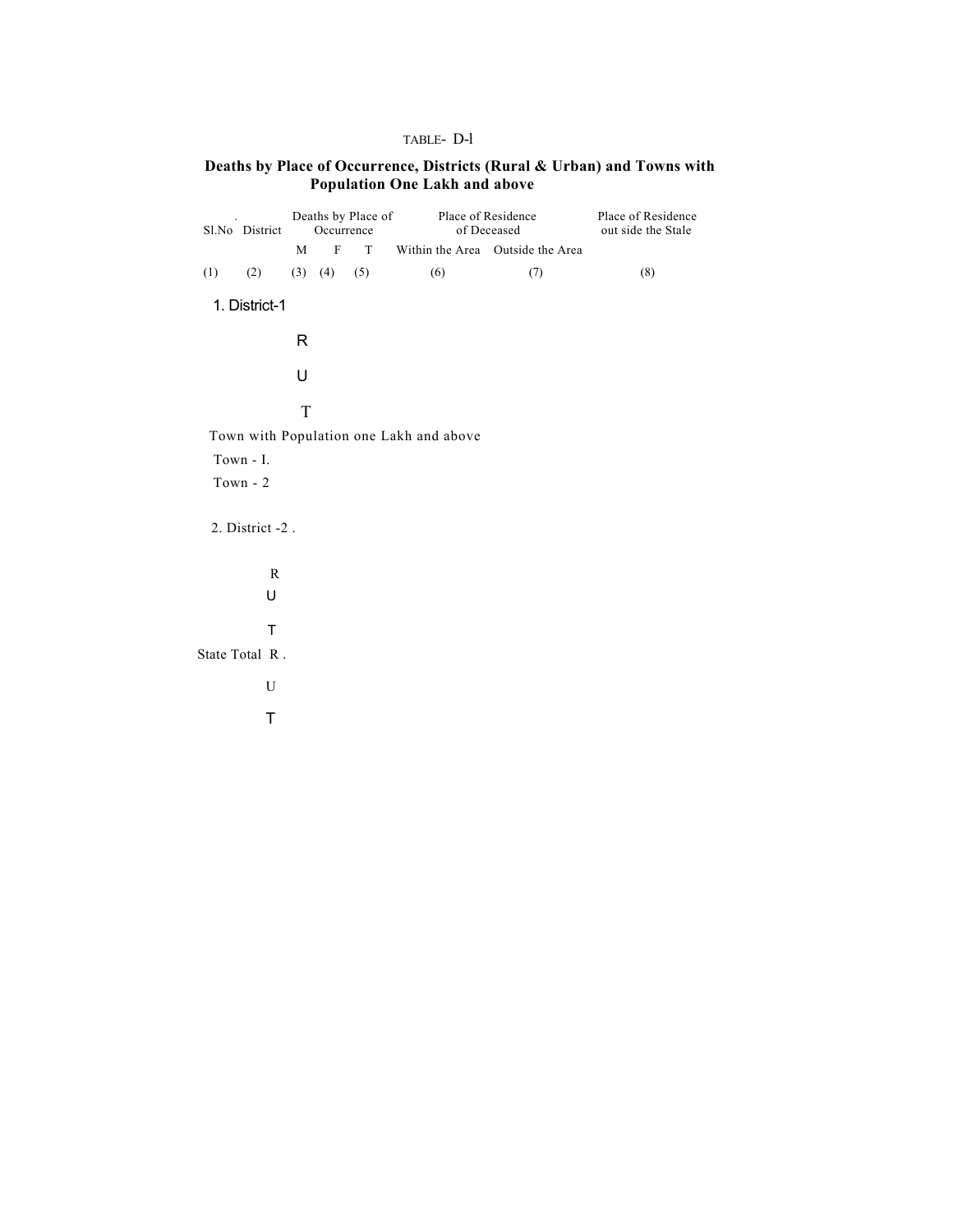#### TABLE D-2

#### **Deaths by Place of Residence, Districts (Rural** & Urban) **and Towns w Population One Lakh and above**

| SI.<br>N | District      | Deaths by Place of<br>Residence |          |                         | Death<br>Rate                           | Death | Place of Occurrence of           |
|----------|---------------|---------------------------------|----------|-------------------------|-----------------------------------------|-------|----------------------------------|
|          |               | M                               | F        | $\overline{\mathsf{T}}$ |                                         |       | Within the Area Outside the Ares |
| (1)      | (2)           |                                 | (3), (4) | (5)                     | (6)                                     | (7)   | (8)                              |
|          | 1.District-I  |                                 |          |                         |                                         |       |                                  |
|          |               | $\mathbf R$                     |          |                         |                                         |       |                                  |
|          |               | U                               |          |                         |                                         |       |                                  |
|          |               | T                               |          |                         |                                         |       |                                  |
|          |               |                                 |          |                         |                                         |       |                                  |
|          |               |                                 |          |                         |                                         |       |                                  |
|          |               |                                 |          |                         | Town with Population one Lakh and above |       |                                  |
|          | Town - $1$    |                                 |          |                         |                                         |       |                                  |
|          | $Town - 2$    |                                 |          |                         |                                         |       |                                  |
| 2        |               | District - 2                    |          |                         |                                         |       |                                  |
|          |               | $\mathbf R$                     |          |                         |                                         |       |                                  |
|          |               | U                               |          |                         |                                         |       |                                  |
|          |               | т                               |          |                         |                                         |       |                                  |
|          | State Total R |                                 |          |                         |                                         |       |                                  |
|          |               | U                               |          |                         |                                         |       |                                  |
|          |               |                                 |          |                         |                                         |       |                                  |
|          |               | T                               |          |                         |                                         |       |                                  |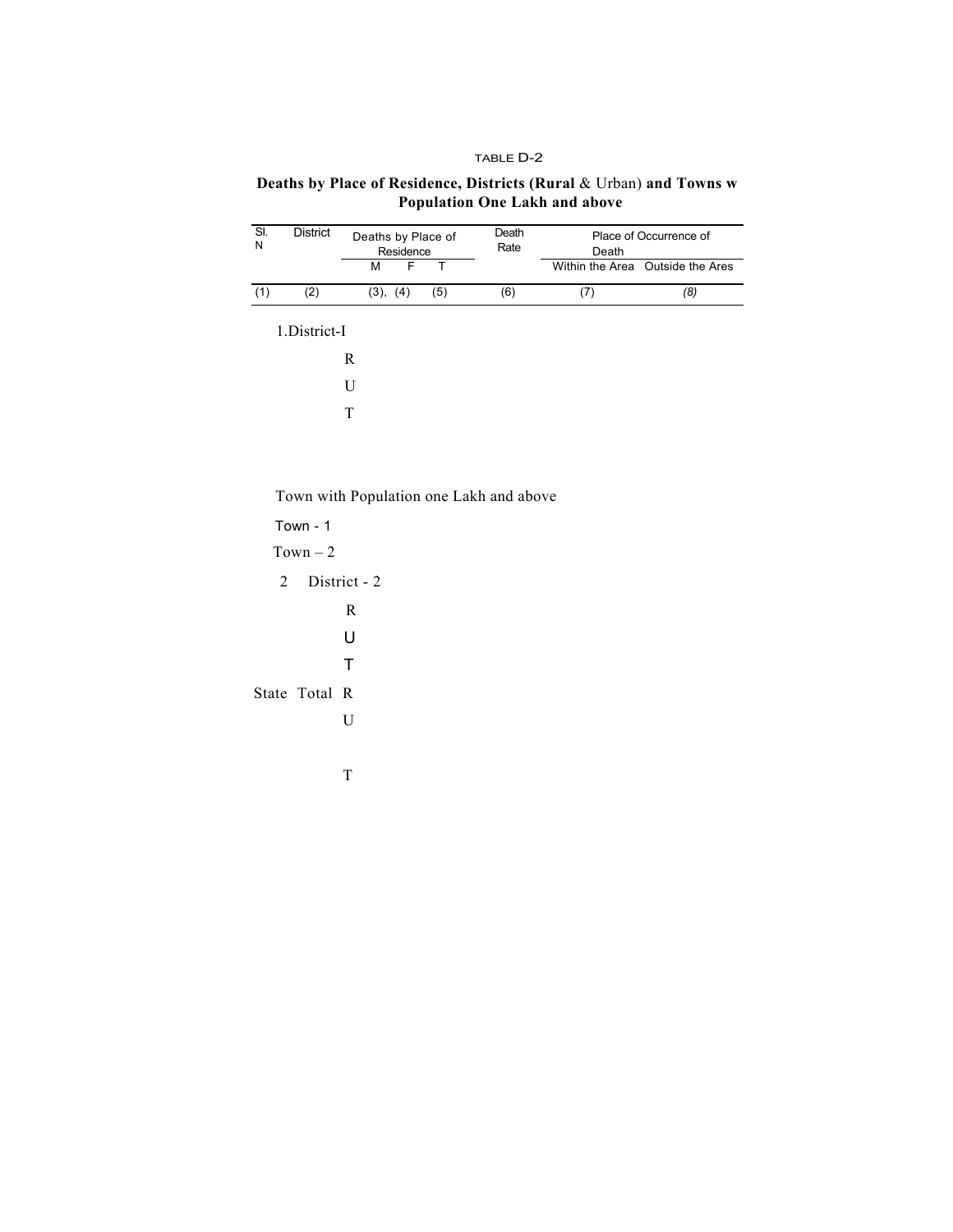|     |          |                   | Rural              |                             |              |                                                                                            | Urban             |                             |                 |
|-----|----------|-------------------|--------------------|-----------------------------|--------------|--------------------------------------------------------------------------------------------|-------------------|-----------------------------|-----------------|
|     |          |                   |                    | Number of Deaths Registered |              |                                                                                            |                   | Number of Deaths Registered |                 |
| SΙ  |          |                   |                    | Delayed Registration        |              |                                                                                            |                   | Delayed Registration        |                 |
| No. | District | within Prescribed |                    | After 30 days               |              | With                                                                                       |                   | After 30 days               |                 |
|     |          | Time Limit        | within 30<br>days  | but within<br>1 year        | After 1 year | Prescribed<br>Time Limit                                                                   | Within<br>30 days | but within 1                | After 1<br>year |
|     |          | Male              |                    |                             |              | Female Male Female Male Female Male Female Male Female Male-Female Male Female Male Female |                   |                             |                 |
| (1) | (2)      | (3)<br>(4)        | $(5)$ $(6)$<br>(7) | (8)<br>(9)                  | (10)<br>(11) | (12)<br>(13)                                                                               | (14)              | (15)<br>(16)                | (18)<br>(17)    |

| TABLE D-3                                          |  |
|----------------------------------------------------|--|
| Time Gap in Registration of Deaths (Rural & Urban) |  |

State Total

. <br>  $\rightarrow$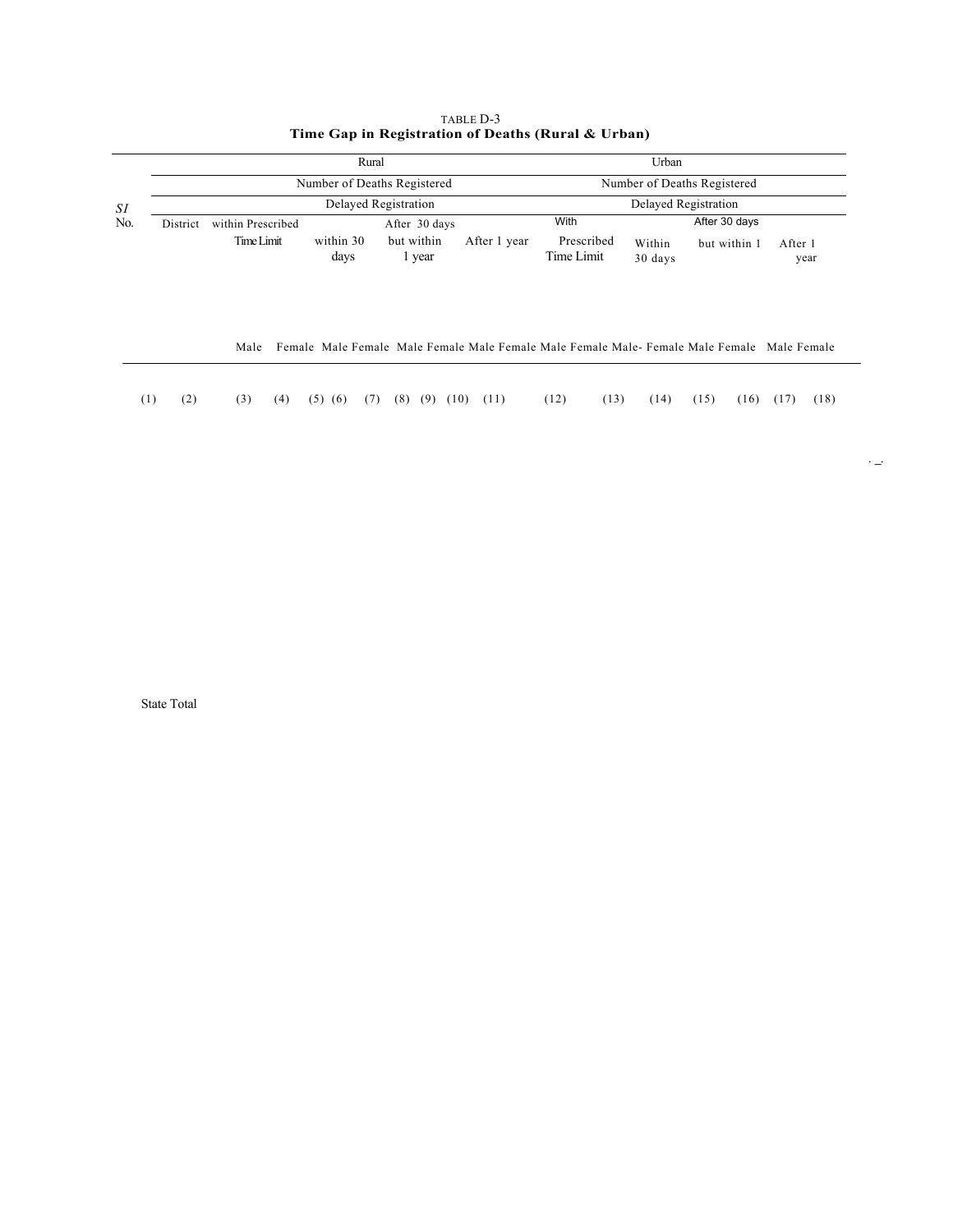|           |                 | Sex                |      |      |             |     |     | Month |       |      |       |      |        |      |       |
|-----------|-----------------|--------------------|------|------|-------------|-----|-----|-------|-------|------|-------|------|--------|------|-------|
| SI-<br>No | <b>District</b> |                    |      |      |             |     |     |       |       |      |       |      |        |      | Total |
|           |                 |                    | Jan. | Feb. | March April |     | Mav | June- | July  | Aug. | Sept. | Oct. | Nov.   | Dec, |       |
| (1)       | (2)             | (3)                | (4)  | (5)  | (6)         | (7) | (8) | (9)   | (1.0) | (11) | (12)  | (13) | (14)   | (15) | (16)  |
|           |                 | M                  |      |      |             |     |     |       |       |      |       |      | $\sim$ |      |       |
|           |                 | F                  |      |      |             |     |     |       |       |      |       |      |        |      |       |
|           |                 |                    |      |      |             |     |     |       |       |      |       |      |        |      |       |
|           |                 | <b>State Total</b> |      | M    |             |     |     |       |       |      |       |      |        |      |       |
|           |                 |                    |      | F    |             |     |     |       |       |      |       |      |        |      |       |
|           |                 |                    |      | T    |             |     |     |       |       |      |       |      |        |      |       |

#### TABLE D-4 **Deaths by Sex and Month of Occurrence**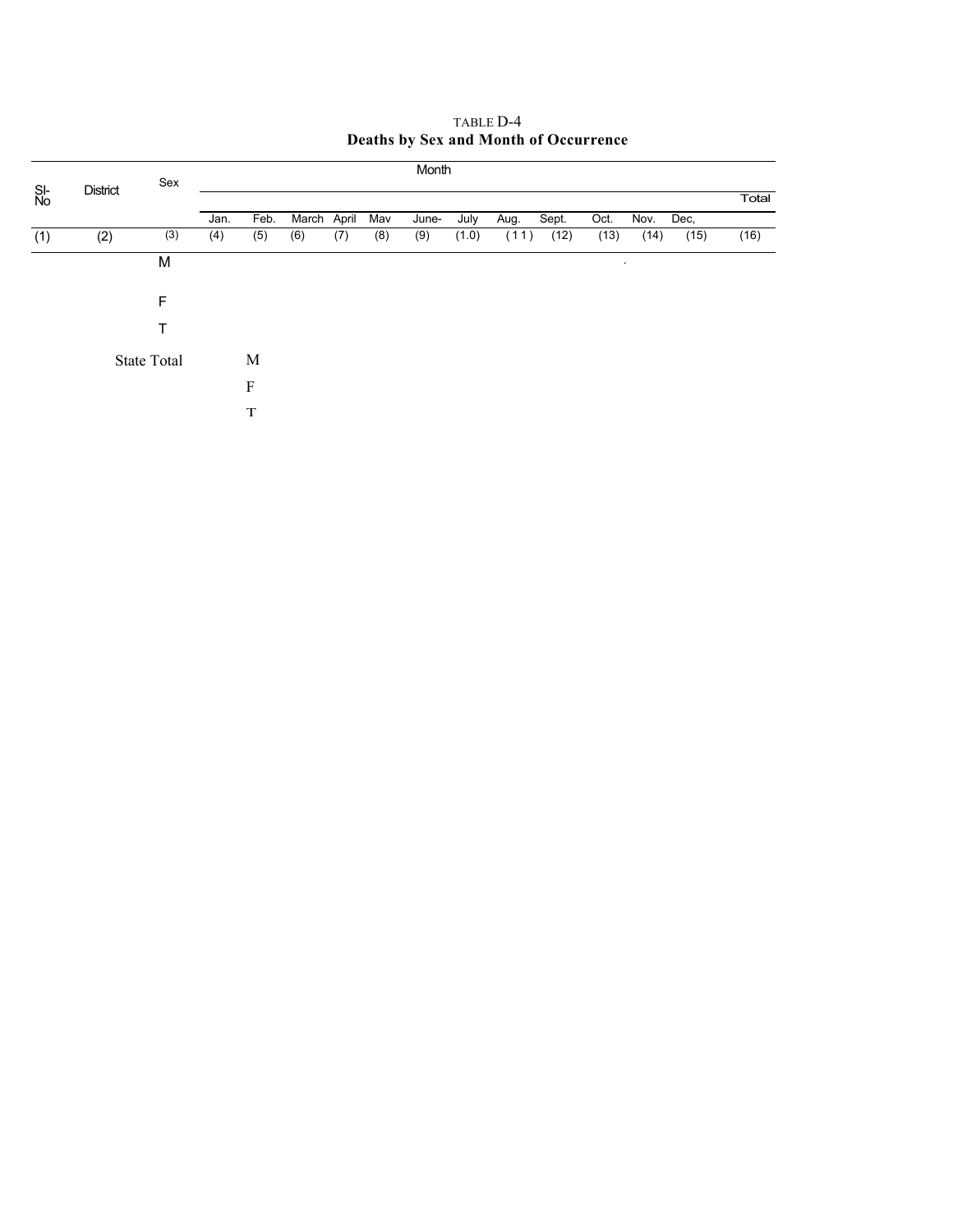| Type of Attention at Death |               |                           |            |       |  |  |  |  |  |  |
|----------------------------|---------------|---------------------------|------------|-------|--|--|--|--|--|--|
| Rural/Urban                | Institutional | <b>Medical Attention</b>  |            | Total |  |  |  |  |  |  |
|                            |               | other than<br>Institution | No Medical |       |  |  |  |  |  |  |
|                            |               |                           | Attention  |       |  |  |  |  |  |  |
| (1)                        | '2)           | (3)                       | (4)        |       |  |  |  |  |  |  |

#### TABU; D-5  **Deaths by Type of Attention at Death (Rural** *&* **Urban)**

Rural

#### **Urban**

(i)**Towns with** Population

.I Lakh & above

Town-1

Town-2

(ii) All other Urban area

| Urban Total |  |
|-------------|--|
| State Total |  |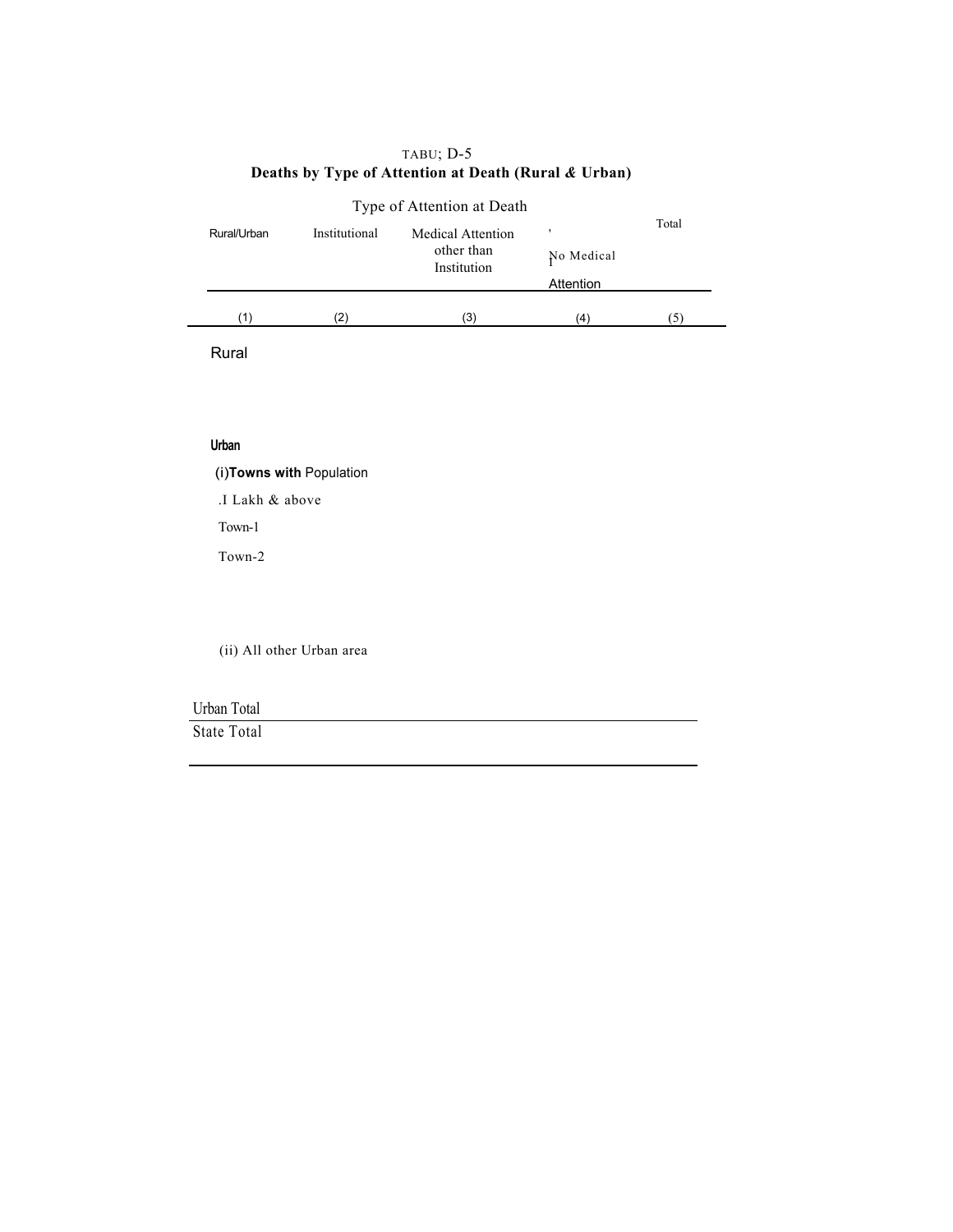# TABLE D--6 **Deaths by Age, Sex and Religion of the Deceased (Rural** *&* **Urban)**

| Age                            |     | Hindus            |     |     | Muslims                             |     |     | Christians                        |      |      | Others      |       |      | Total  |       |
|--------------------------------|-----|-------------------|-----|-----|-------------------------------------|-----|-----|-----------------------------------|------|------|-------------|-------|------|--------|-------|
|                                |     | Male Female Total |     |     | Male Female Total Male Female Total |     |     |                                   |      |      | Male Female | Total | Male | Female | Total |
| (1)                            | (2) | (3)               | (4) | (5) | (6)                                 | (7) | (8) | (9)                               | (10) | (11) | (12)        | (13)  | (14) | (15)   | (16)  |
|                                |     |                   |     |     |                                     |     |     | All Areas/Rural Areas/Urban Areas |      |      |             |       |      |        |       |
| Below 1 year                   |     |                   |     |     |                                     |     |     |                                   |      |      |             |       |      |        |       |
|                                |     |                   |     |     |                                     |     |     |                                   |      |      |             |       |      |        |       |
| $5 - 14$                       |     |                   |     |     |                                     |     |     |                                   |      |      |             |       |      |        |       |
| $15 - 24$                      |     |                   |     |     |                                     |     |     |                                   |      |      |             |       |      |        |       |
| $25 - 34$                      |     |                   |     |     |                                     |     |     |                                   |      |      |             |       |      |        |       |
| 35-44                          |     |                   |     |     |                                     |     |     |                                   |      |      |             |       |      |        |       |
| 45-54                          |     |                   |     |     |                                     |     |     |                                   |      |      |             |       |      |        |       |
| 55-64<br>65-69<br>70 and above |     |                   |     |     |                                     |     |     |                                   |      |      |             |       |      |        |       |
| Age not stated                 |     |                   |     |     |                                     |     |     |                                   |      |      |             |       |      |        |       |
| Total                          |     |                   |     |     |                                     |     |     |                                   |      |      |             |       |      |        |       |
|                                |     |                   |     |     |                                     |     |     |                                   |      |      |             |       |      |        |       |

Religion of the Deceased

\* Minor religious group may be classified in to others.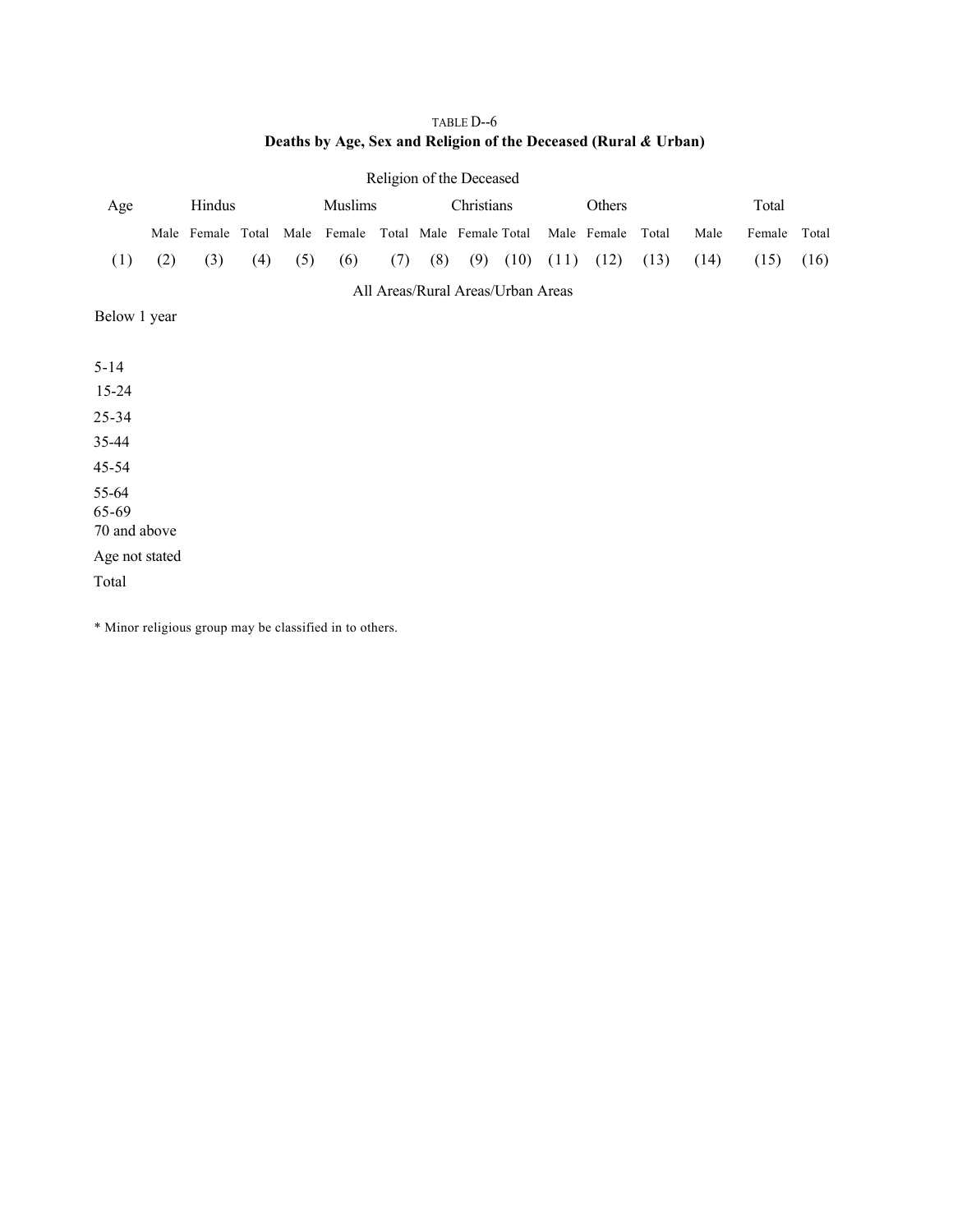| Occupation of the<br><b>Deceased</b> | Sex       |     |     |     |     |     |     |     | above | 10-14 15-24 25-34 35-44 45-5455-64 65-69 70 and Age not<br>Stated | Total |
|--------------------------------------|-----------|-----|-----|-----|-----|-----|-----|-----|-------|-------------------------------------------------------------------|-------|
| (1)                                  | (2)       | (3) | (4) | (5) | (6) | (7) | (8) | (9) | (10)  | (11)                                                              | (12)  |
| Professional Technical and           | M         |     |     |     |     |     |     |     |       |                                                                   |       |
| Related workers                      | $\rm F$   |     |     |     |     |     |     |     |       |                                                                   |       |
|                                      | T         |     |     |     |     |     |     |     |       |                                                                   |       |
| Administrative. Executive and        | M         |     |     |     |     |     |     |     |       |                                                                   |       |
| Managerial works                     | ${\bf F}$ |     |     |     |     |     |     |     |       |                                                                   |       |
|                                      | T         |     |     |     |     |     |     |     |       |                                                                   |       |
| Clerical and Related workers         | M         |     |     |     |     |     |     |     |       |                                                                   |       |
|                                      | $\rm F$   |     |     |     |     |     |     |     |       |                                                                   |       |
|                                      | T         |     |     |     |     |     |     |     |       |                                                                   |       |
| Sales workers                        | M         |     |     |     |     |     |     |     |       |                                                                   |       |
|                                      | F         |     |     |     |     |     |     |     |       |                                                                   |       |
|                                      | Т         |     |     |     |     |     |     |     |       |                                                                   |       |

Table D-7 Deaths by Age, Occupation and Sex (Rural)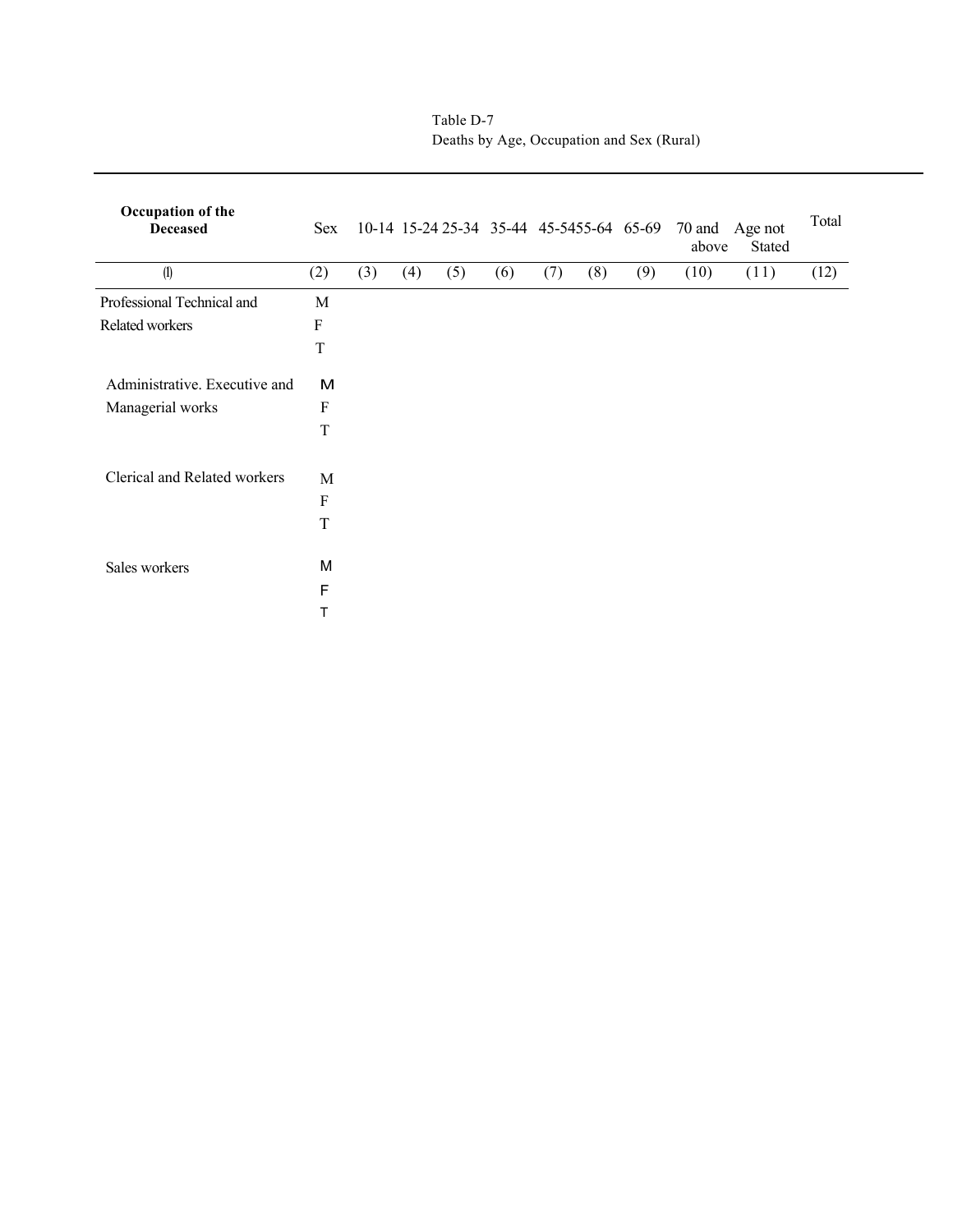| (1)                              |                           | (3) | (4) | (5) | (6) | (7) | (8) | (9) | (10) | (11) | (12) |
|----------------------------------|---------------------------|-----|-----|-----|-----|-----|-----|-----|------|------|------|
| Service workers                  |                           |     |     |     |     |     |     |     |      |      |      |
|                                  |                           |     |     |     |     |     |     |     |      |      |      |
| Farmers, Fishermen, Hunters      | $\boldsymbol{M}$          |     |     |     |     |     |     |     |      |      |      |
| Loggers etc. and Related workers | $\mathbf F$               |     |     |     |     |     |     |     |      |      |      |
|                                  | T                         |     |     |     |     |     |     |     |      |      |      |
|                                  |                           |     |     |     |     |     |     |     |      |      |      |
| Production and other related     | $\mathbf M$               |     |     |     |     |     |     |     |      |      |      |
| workers. Transport Equipment     | $\boldsymbol{\mathrm{F}}$ |     |     |     |     |     |     |     |      |      |      |
| Operators and Labourers          | T                         |     |     |     |     |     |     |     |      |      |      |
|                                  |                           |     |     |     |     |     |     |     |      |      |      |
| Workers whose Occupation are     | M                         |     |     |     |     |     |     |     |      |      |      |
| not elsewhere classified         | $\boldsymbol{\mathrm{F}}$ |     |     |     |     |     |     |     |      |      |      |
|                                  | $\mathbf T$               |     |     |     |     |     |     |     |      |      |      |
|                                  |                           |     |     |     |     |     |     |     |      |      |      |
| Non-workers                      | M                         |     |     |     |     |     |     |     |      |      |      |
|                                  | $\mathsf F$               |     |     |     |     |     |     |     |      |      |      |
|                                  | T                         |     |     |     |     |     |     |     |      |      |      |
|                                  |                           |     |     |     |     |     |     |     |      |      |      |
| Total                            | M                         |     |     |     |     |     |     |     |      |      |      |
|                                  | $\mathsf{F}$              |     |     |     |     |     |     |     |      |      |      |

T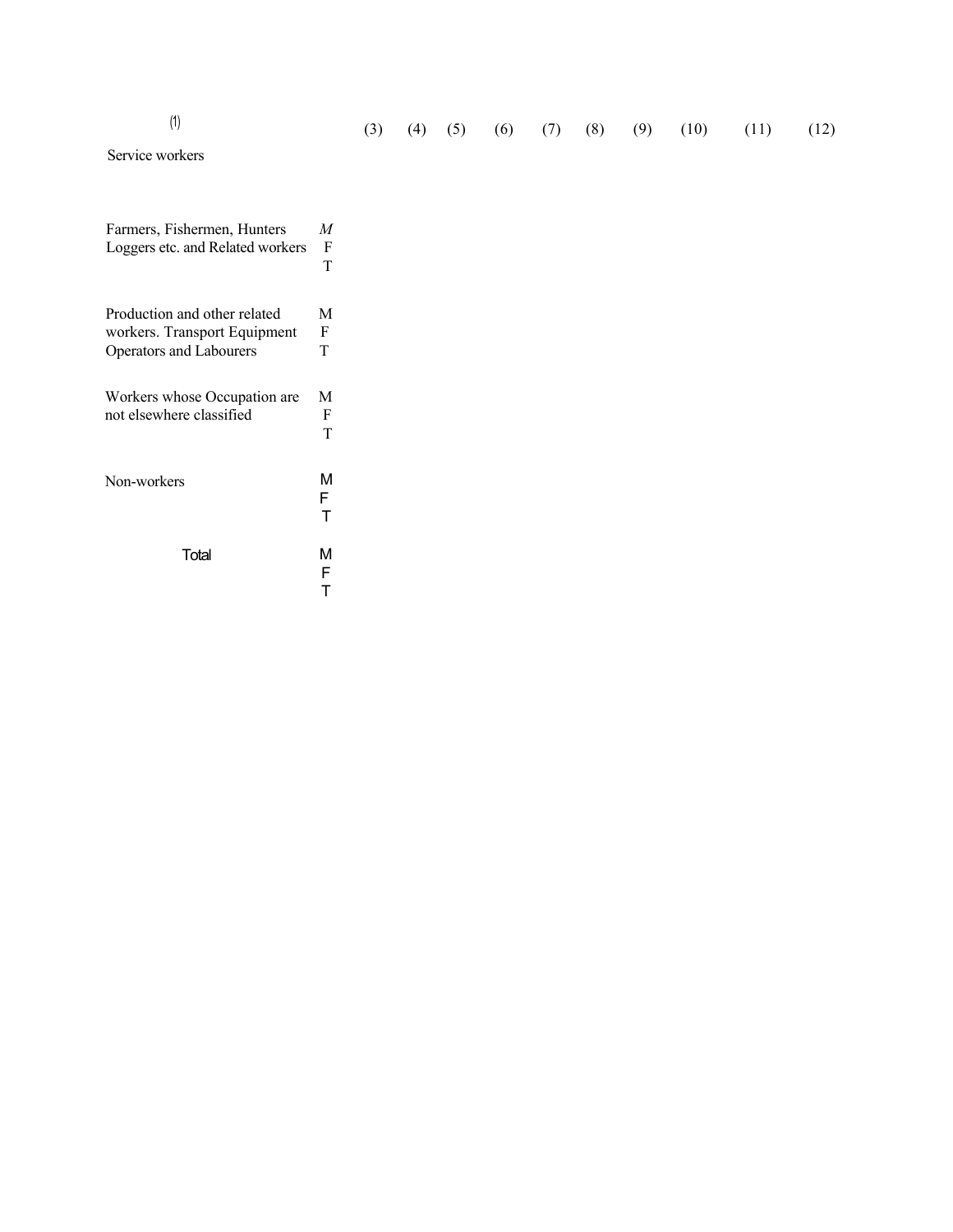| Occupation of the<br>Deceased                       | <b>Sex</b>  |     |     | 10-14 15-2425-34 35-44 .45-5455-64 65-69 |                         |  | 70 and<br>Above | Age not<br>Stated | Total |
|-----------------------------------------------------|-------------|-----|-----|------------------------------------------|-------------------------|--|-----------------|-------------------|-------|
| (1)                                                 | (2)         | (3) | (4) | (5)                                      | $(6)$ $(7)$ $(8)$ $(9)$ |  | (10)            | (11)              | (12)  |
| Professional Technical and<br>Related workers       | M           |     |     |                                          |                         |  |                 |                   |       |
|                                                     | F<br>T      |     |     |                                          |                         |  |                 |                   |       |
| Administrative, Executive and<br>Managerial workers | M<br>F      |     |     |                                          |                         |  |                 |                   |       |
|                                                     | T           |     |     |                                          |                         |  |                 |                   |       |
| <b>Clerical and Related workers</b>                 | M           |     |     |                                          |                         |  |                 |                   |       |
|                                                     | ${\bf F}$   |     |     |                                          |                         |  |                 |                   |       |
|                                                     | T           |     |     |                                          |                         |  |                 |                   |       |
| Sales workers                                       | M           |     |     |                                          |                         |  |                 |                   |       |
|                                                     | F           |     |     |                                          |                         |  |                 |                   |       |
|                                                     | $\mathbf T$ |     |     |                                          |                         |  |                 |                   |       |

#### TABU- D-S  **Deaths by Age, Occupation and Sex (Urban)**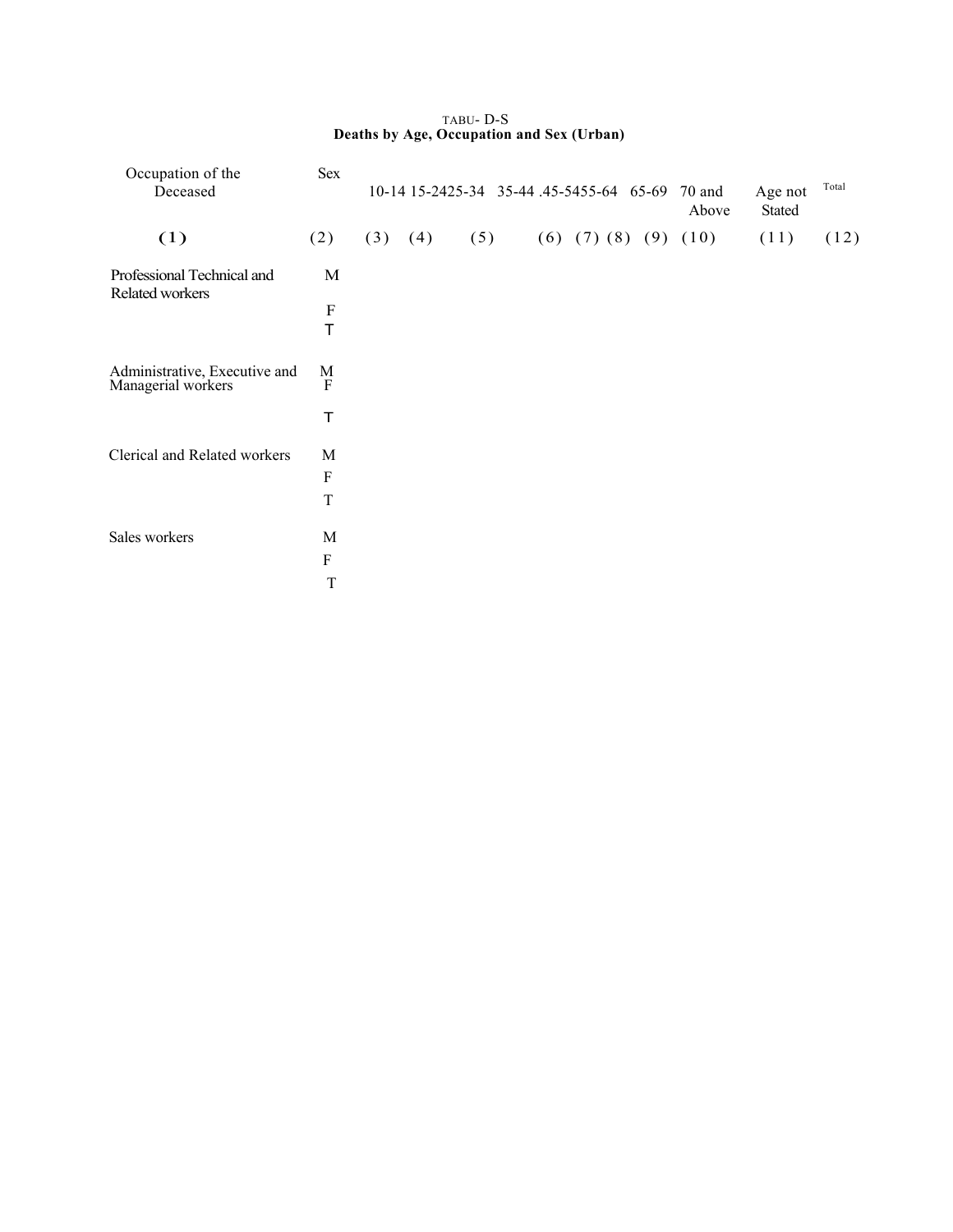| (1)                                                     | (2)                                      | (3) | $(4)$ . (5) | (6) | (7) | (8) | (9) | (10) | (11) | (12) |
|---------------------------------------------------------|------------------------------------------|-----|-------------|-----|-----|-----|-----|------|------|------|
| Service workers<br>M<br>$\boldsymbol{\mathrm{F}}$       |                                          |     |             |     |     |     |     |      |      |      |
| T                                                       |                                          |     |             |     |     |     |     |      |      |      |
| Farmers, Fishermen, Hunters                             | M                                        |     |             |     |     |     |     |      |      |      |
| Loggers etc. and Related workers                        | $\boldsymbol{F}$<br>$\mathbf T$          |     |             |     |     |     |     |      |      |      |
| Production and other related                            | M                                        |     |             |     |     |     |     |      |      |      |
| workers, Transport Equipment<br>Operators and Labourers | $\rm F$<br>T                             |     |             |     |     |     |     |      |      |      |
| Workers whose Occupation are                            | M                                        |     |             |     |     |     |     |      |      |      |
| not elsewhere classified                                | $\boldsymbol{\mathrm{F}}$<br>$\mathbf T$ |     |             |     |     |     |     |      |      |      |
| Non-workers                                             | M                                        |     |             |     |     |     |     |      |      |      |
|                                                         | $\mathsf F$                              | T   |             |     |     |     |     |      |      |      |
| Total                                                   | M                                        |     |             |     |     |     |     |      |      |      |
|                                                         | F<br>T                                   |     |             |     |     |     |     |      |      |      |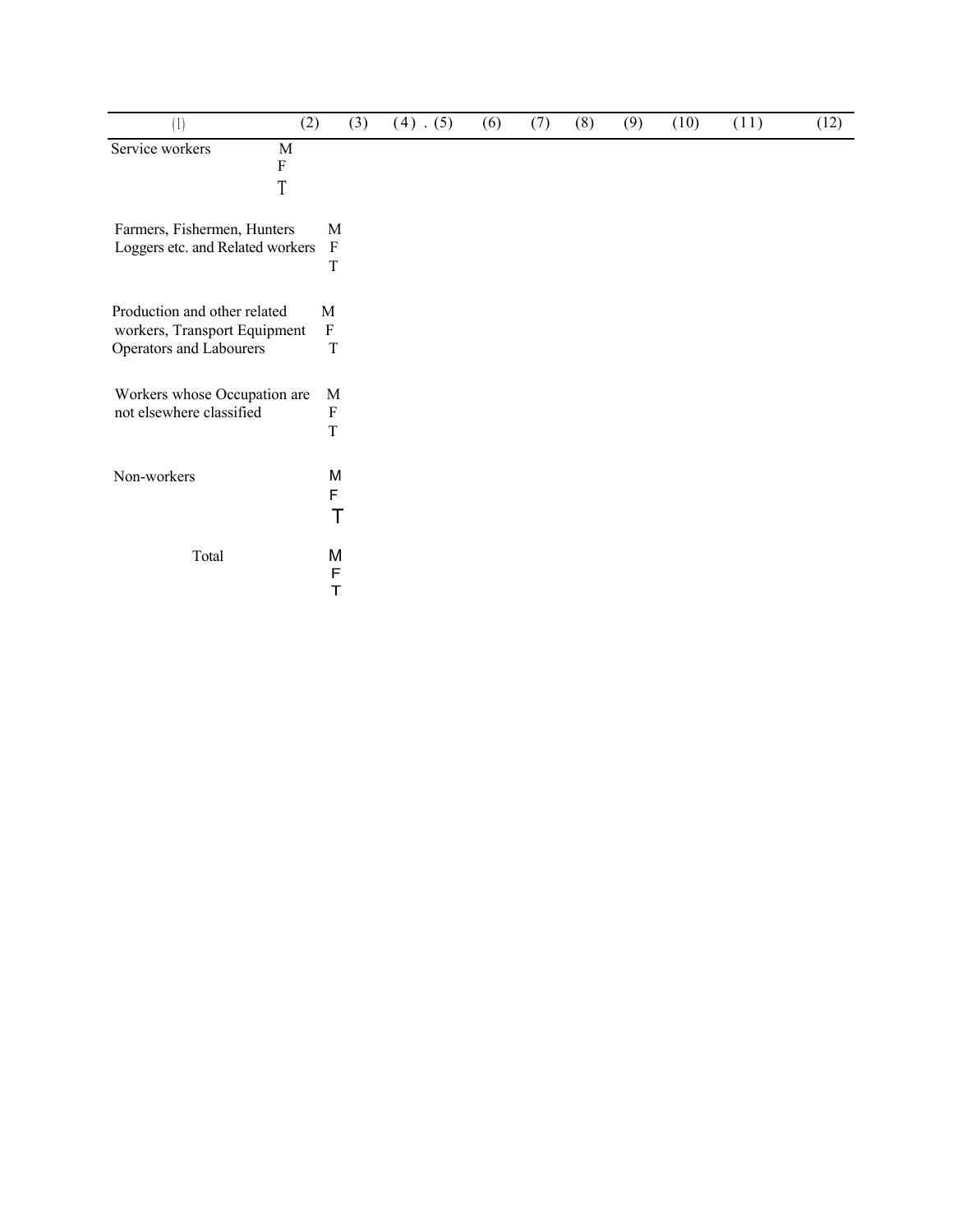#### TABLE D-9

# **Deaths by Age, Occupation and Sex (All Areas)**

| Occupation of .the<br>Deceased                      | Sex                                  |     |     |     | 10-14 15-2425-34 35-44 45-5455-64 65-69 |     |     |     |      | 70 and Age not<br>above<br>Stated | Total |
|-----------------------------------------------------|--------------------------------------|-----|-----|-----|-----------------------------------------|-----|-----|-----|------|-----------------------------------|-------|
| (1)                                                 | $(2)$ -                              | (3) | (4) | (5) | (6)                                     | (7) | (8) | (9) | (10) | (11)                              | (12)  |
| Professional Technical and<br>Related workers       | M<br>F<br>T                          |     |     |     |                                         |     |     |     |      |                                   |       |
| Administrative, Executive and<br>Managerial workers | M<br>$\boldsymbol{F}$<br>$\mathsf T$ |     |     |     |                                         |     |     |     |      |                                   |       |
| Clerical and Related workers                        | м<br>$\mathbf F$<br>$\mathbf T$      |     |     |     |                                         |     |     |     |      |                                   |       |
| Sales workers                                       | М<br>$\mathbf{F}$<br>T               |     |     |     |                                         |     |     |     |      |                                   |       |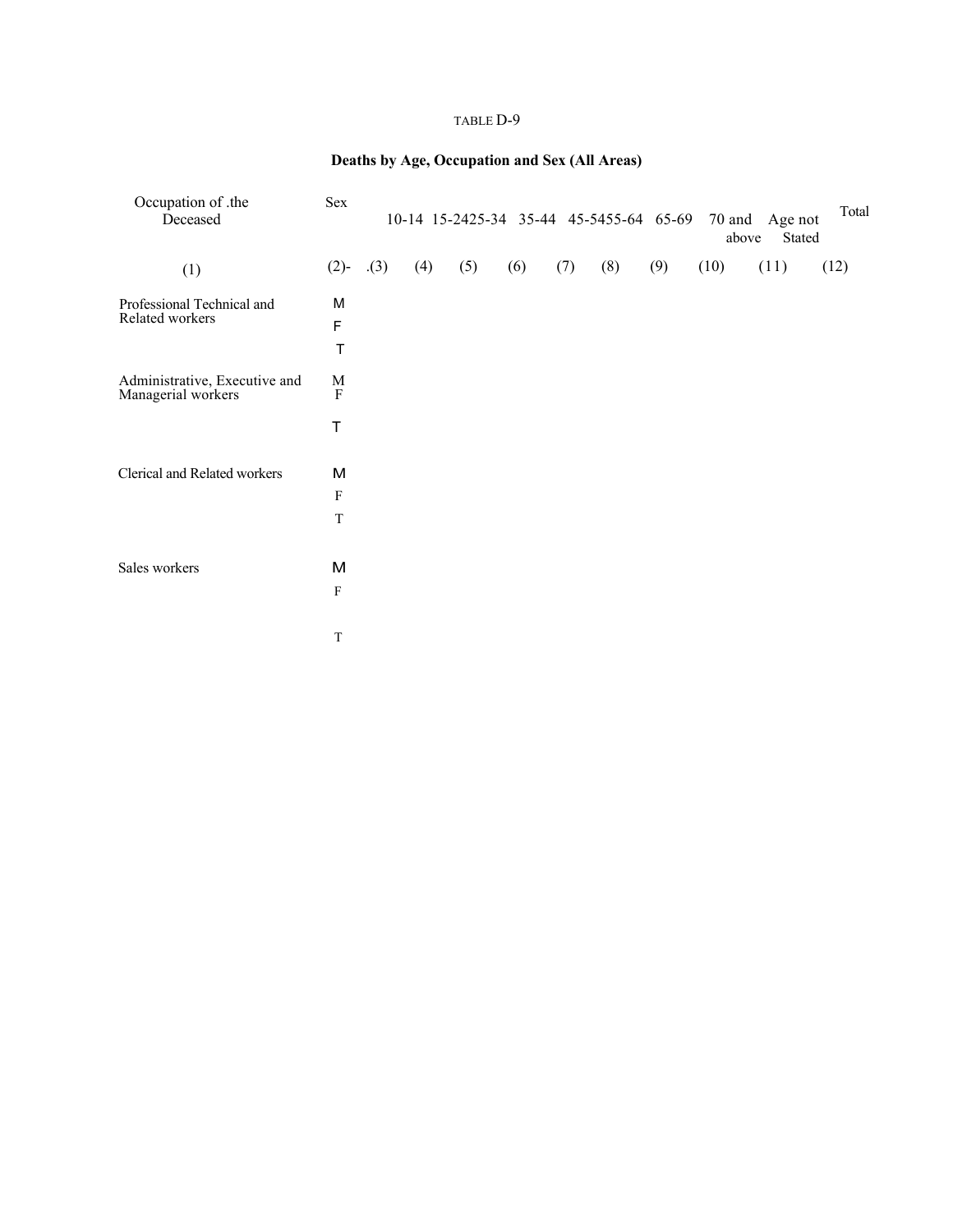| (1)                                                                                   | (2)                                           | (3) | (4) | (5) | (6) | (7) | (8) | (9) | (10) | (11) | (12) |
|---------------------------------------------------------------------------------------|-----------------------------------------------|-----|-----|-----|-----|-----|-----|-----|------|------|------|
| Service workers                                                                       | M<br>F<br>T                                   |     |     |     |     |     |     |     |      |      |      |
| Farmers, Fishermen, Hunters<br>Loggers etc. and Related workers                       | M<br>$\boldsymbol{\mathrm{F}}$<br>$\mathbf T$ |     |     |     |     |     |     |     |      |      |      |
| Production and other related<br>workers, Transport Equipment<br>Operators and Labours | $\cdot$ M<br>$\mathbf{F}$<br>T                |     |     |     |     |     |     |     |      |      |      |
| Workers whose Occupation are<br>not elsewhere classified                              | M<br>F<br>$\mathbf T$                         |     |     |     |     |     |     |     |      |      |      |
| Non-workers                                                                           | M<br>F<br>T                                   |     |     |     |     |     |     |     |      |      |      |
| Total                                                                                 | M<br>F<br>Τ                                   |     |     |     |     |     |     |     |      |      |      |

 $\mathcal{L}=\mathcal{L}^{\mathcal{L}}\left(\mathcal{L}^{\mathcal{L}}\right)$  , where  $\mathcal{L}^{\mathcal{L}}$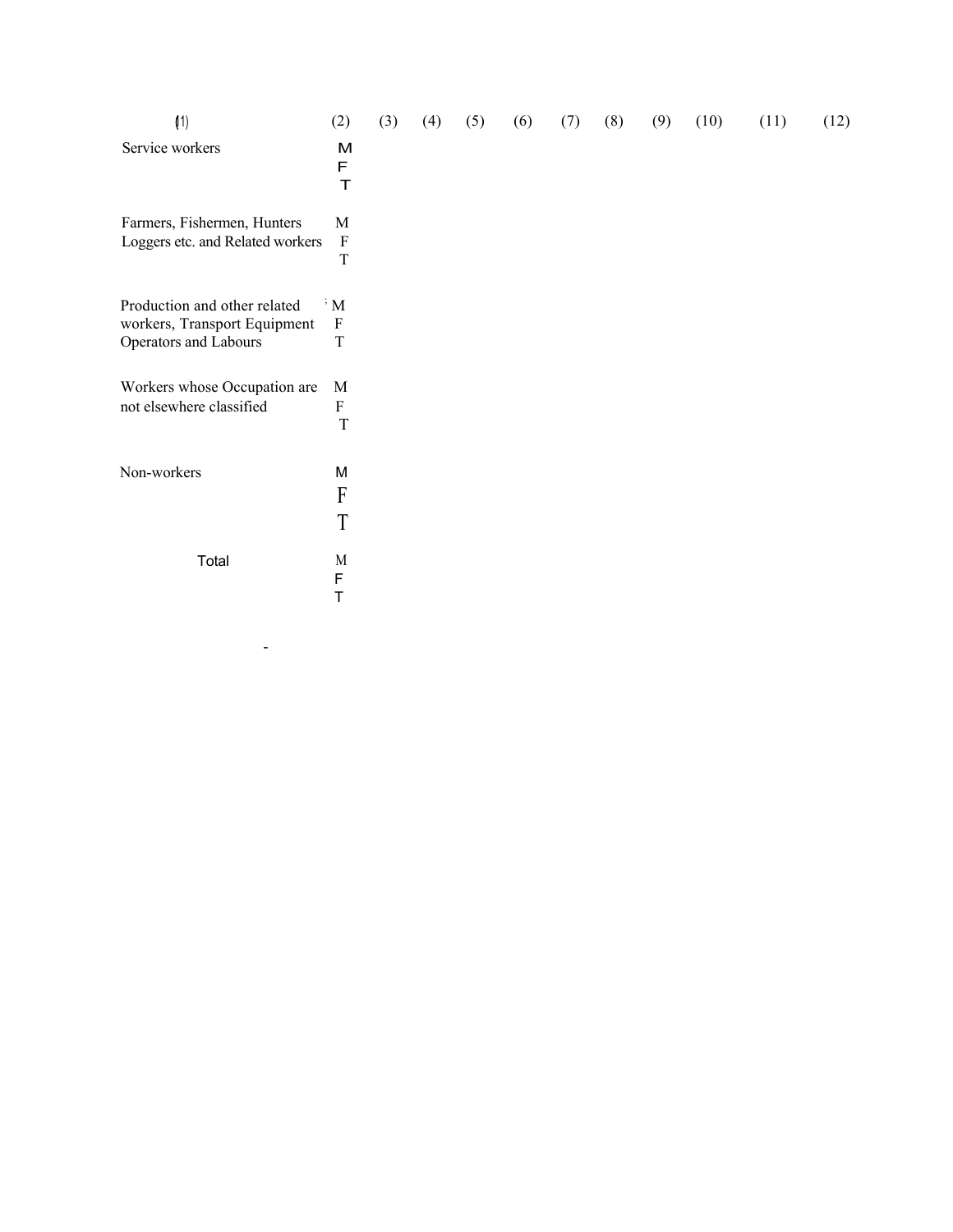|  | Table D-10 |  |  |
|--|------------|--|--|
|--|------------|--|--|

| death |     |     |                             | $5 - 14$         | $15 - 24$ | $25 - 34$ | 35-44 | $45 - 54$ | 55-64           |      |      |                                       |
|-------|-----|-----|-----------------------------|------------------|-----------|-----------|-------|-----------|-----------------|------|------|---------------------------------------|
| (2)   | (3) | (4) | (5)                         | (6)              | (7)       | (8)       | (9)   | (10)      | (11)            | (12) | (13) | $(14)$ $(15)$                         |
|       |     |     |                             |                  |           |           |       |           |                 |      |      |                                       |
|       |     |     |                             |                  |           |           |       |           |                 |      |      |                                       |
|       |     |     |                             |                  |           |           |       |           |                 |      |      |                                       |
|       |     |     | Cause of Sex<br>M<br>F<br>Τ | Below 1 year 1-4 |           |           |       |           | Age of Deceased |      |      | 65-69 70 Age Total<br>Above not state |

# **Deaths by Cause of Death, Age and Sex for all Deaths Medically Certified or Not**

#### Total

M

F

T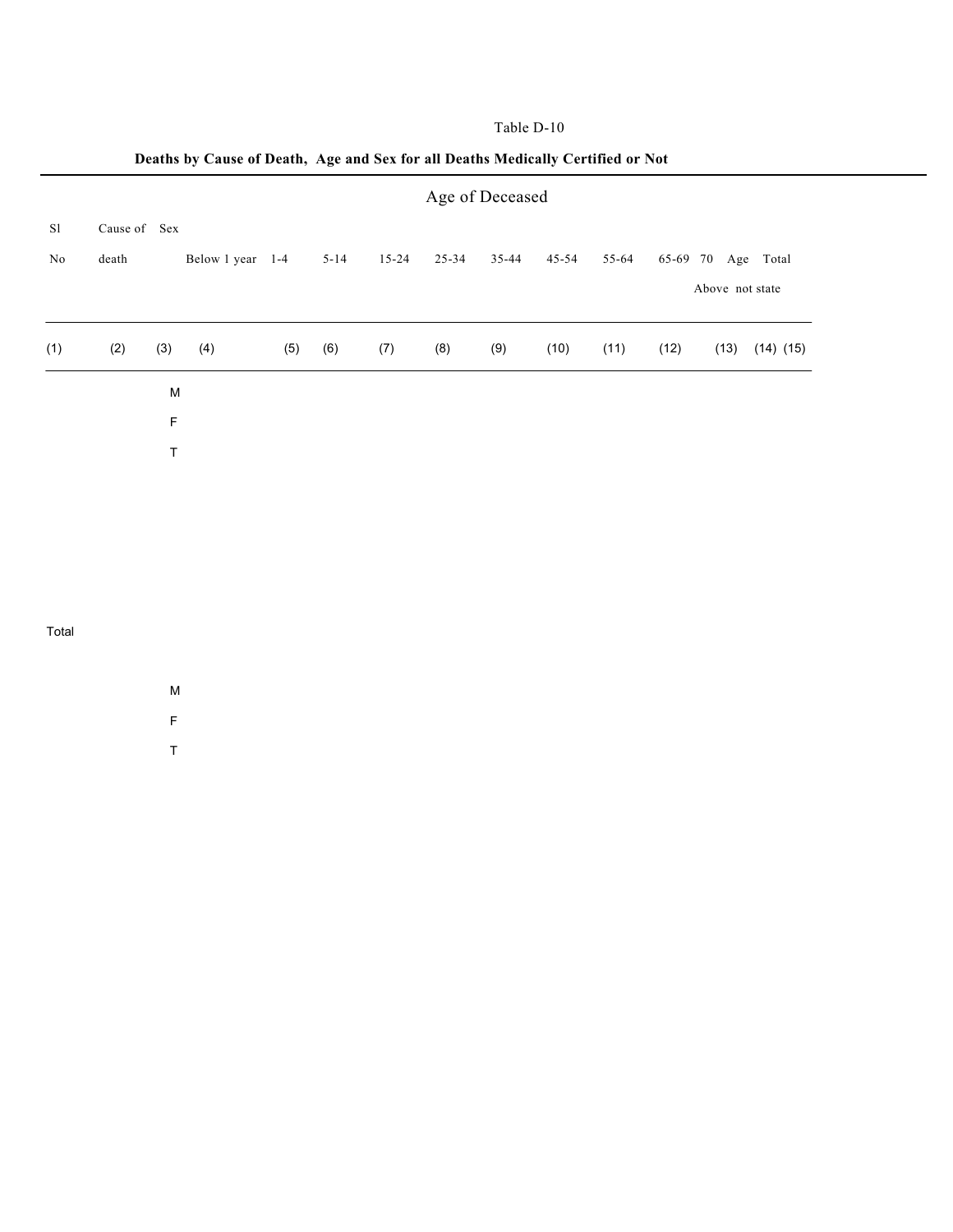# TABLE D-11

# **Deaths by Cause of Death, Age and Sex for Medically Certified Deaths**

|               |              |     |                  |     |          |           |           | Age of Deceased |       |       |      |                    |               |
|---------------|--------------|-----|------------------|-----|----------|-----------|-----------|-----------------|-------|-------|------|--------------------|---------------|
| <sub>S1</sub> | Cause of Sex |     |                  |     |          |           |           |                 |       |       |      |                    |               |
| No            | death        |     | Below 1 year 1-4 |     | $5 - 14$ | $15 - 24$ | $25 - 34$ | 35-44           | 45-54 | 55-64 |      | 65-69 70 Age Total |               |
|               |              |     |                  |     |          |           |           |                 |       |       |      | Above not state    |               |
| (1)           | (2)          | (3) | (4)              | (5) | (6)      | (7)       | (8)       | (9)             | (10)  | (11)  | (12) | (13)               | $(14)$ $(15)$ |
|               |              | M   |                  |     |          |           |           |                 |       |       |      |                    |               |
|               |              | F   |                  |     |          |           |           |                 |       |       |      |                    |               |
|               |              | Τ   |                  |     |          |           |           |                 |       |       |      |                    |               |

Total M

- F
- T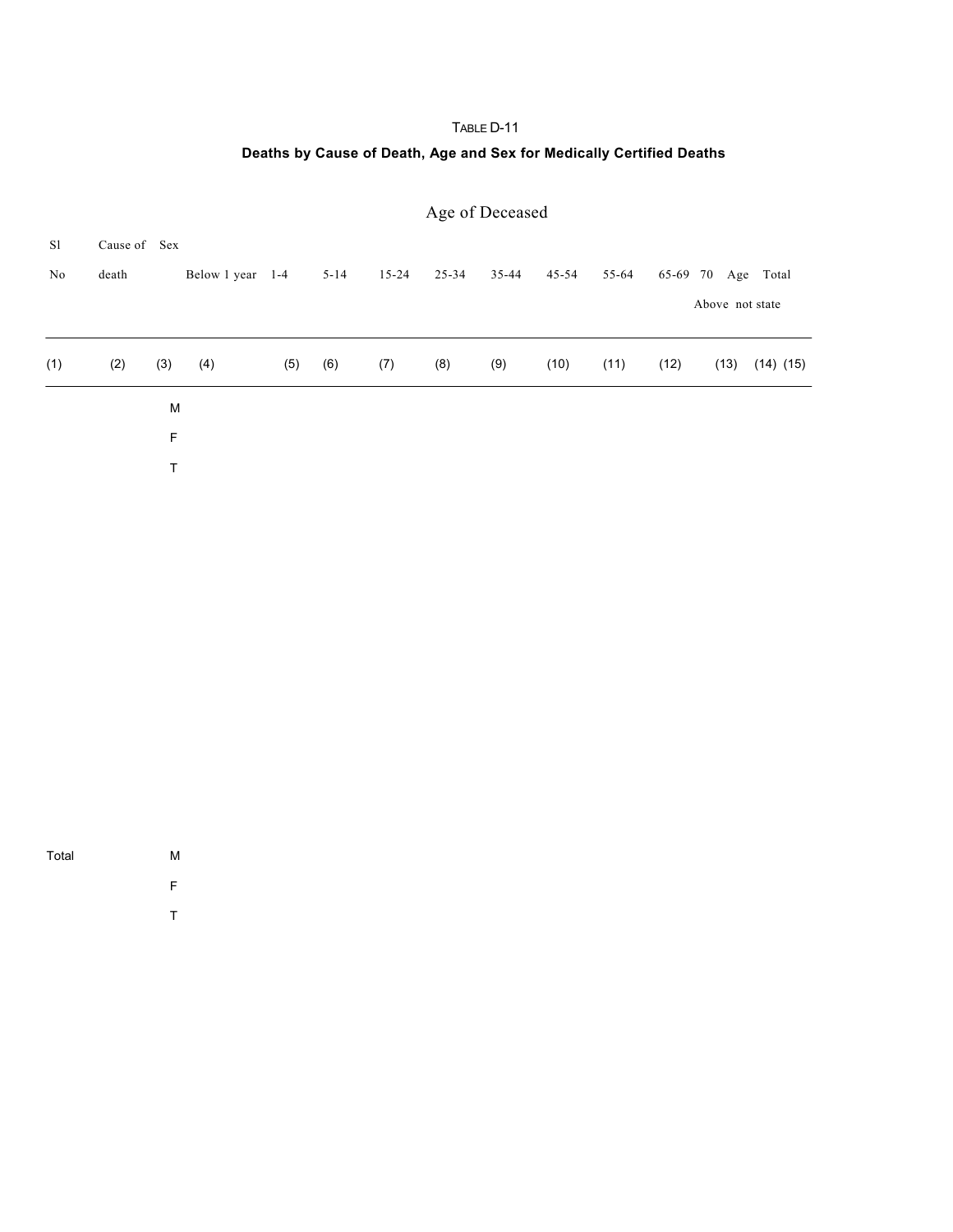#### TABLE D-12

| $SL_{N_0}$     | District                                |             | Deaths by Place of Occurrence |             |                    | Place of Residence of Mother | Place of Residence |
|----------------|-----------------------------------------|-------------|-------------------------------|-------------|--------------------|------------------------------|--------------------|
|                |                                         | $\mathbf M$ | $\boldsymbol{\mathrm{F}}$     | $\mathbf T$ | Within the<br>Area | Outside the<br>Area          | outside the State  |
| (i)            | (2)                                     | (3)         | (4)                           | (5)         | (6)                | (7)                          | (8)                |
| $\mathbf{1}$   | District-1<br>$\mathbf R$               |             |                               |             |                    |                              |                    |
|                | U                                       |             |                               |             |                    |                              |                    |
|                | T                                       |             |                               |             |                    |                              |                    |
|                | Town with Population one lakh and above |             |                               |             |                    |                              |                    |
|                | $Town-1$                                |             |                               |             |                    |                              |                    |
|                | $Town-2$                                |             |                               |             |                    |                              |                    |
| $\mathfrak{Z}$ | District-2                              |             |                               |             |                    |                              |                    |
|                | ${\bf R}$                               |             |                               |             |                    |                              |                    |
|                | $\mathbf U$                             |             |                               |             |                    |                              |                    |
|                | T                                       |             |                               |             |                    |                              |                    |
|                |                                         |             |                               |             |                    |                              |                    |
|                |                                         |             |                               |             |                    |                              |                    |
|                |                                         |             |                               |             |                    |                              |                    |
|                | State Total R                           |             |                               |             |                    |                              |                    |
|                | U                                       |             |                               |             |                    |                              |                    |
|                | $\mathbf T$                             |             |                               |             |                    |                              |                    |

#### **Infant Deaths by Place of Occurrence, Districts (Rural & Urban) and Towns with Population One Lakh and Above**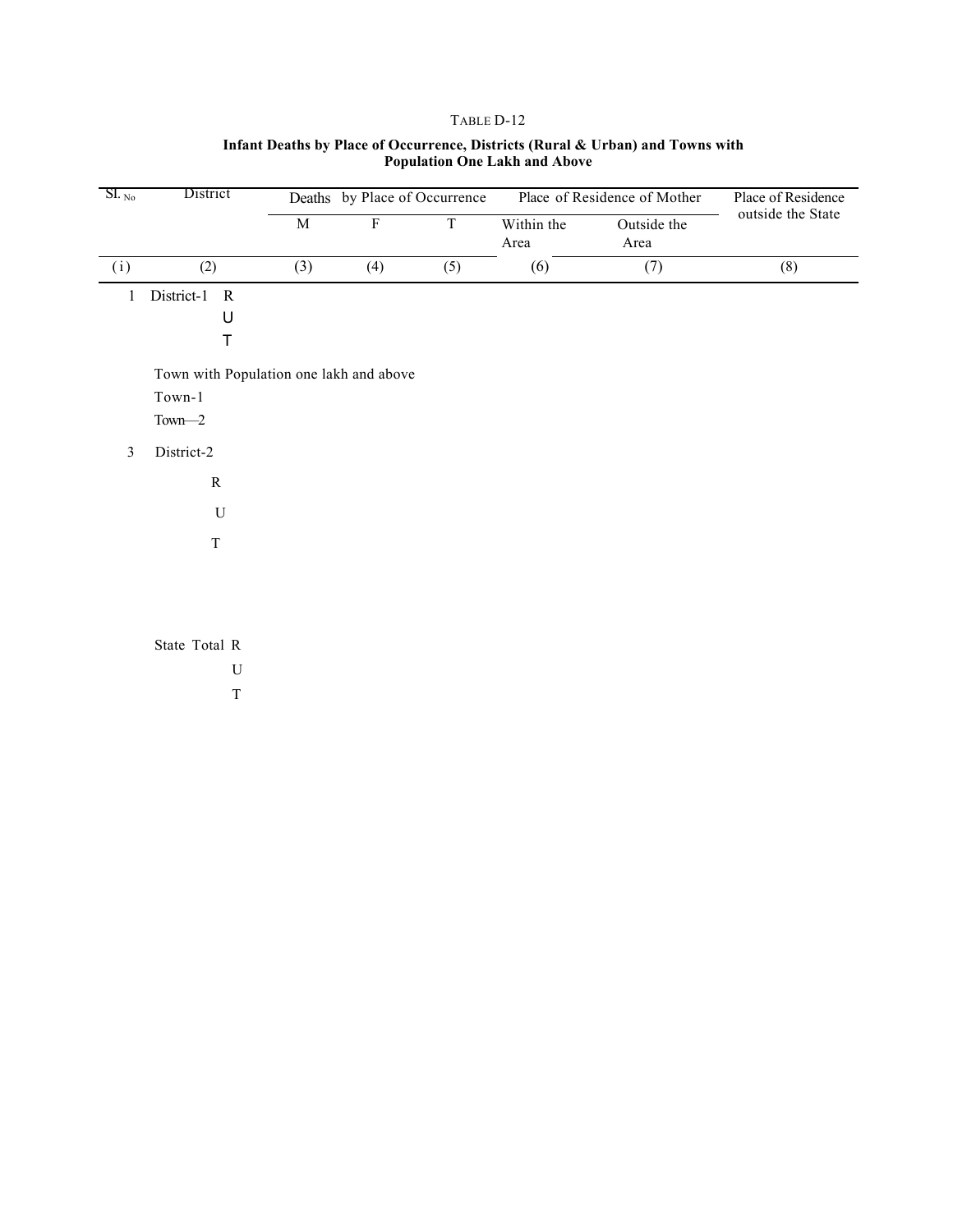| Si.<br>No. | District        |                  |                                         |             | Deaths by Place of Residence of Mother | Infant         | Place of Occurrence |                  |
|------------|-----------------|------------------|-----------------------------------------|-------------|----------------------------------------|----------------|---------------------|------------------|
|            |                 |                  | $\mathbf M$                             | $\mathbf F$ | $\mathbf T$                            | Mortality rate | Within the Area     | Outside the Area |
| (1)        |                 | (2)              | (3)                                     | (4)         | (5)                                    | (6)            | (7)                 | (8)              |
|            | District-1<br>Ι |                  |                                         |             |                                        |                |                     |                  |
|            |                 | ${\bf R}$        |                                         |             |                                        |                |                     |                  |
|            |                 | . $\,$ $\,$ $\,$ |                                         |             |                                        |                |                     |                  |
|            |                 | $\mathbf T$      |                                         |             |                                        |                |                     |                  |
|            |                 |                  | Town with Population one lakh and above |             |                                        |                |                     |                  |
|            | Town-1          |                  |                                         |             |                                        |                |                     |                  |
|            | Town-2          |                  |                                         |             |                                        |                |                     |                  |
| 2          | District~2      |                  |                                         |             |                                        |                |                     |                  |
|            |                 | $\mathbf R$      |                                         |             |                                        |                |                     |                  |
|            |                 | $\mathbf U$      |                                         |             |                                        |                |                     |                  |
|            |                 | $\mathbf T$ .    |                                         |             |                                        |                |                     |                  |
|            | State Total R   |                  |                                         |             |                                        |                |                     |                  |
|            |                 | U                |                                         |             |                                        |                |                     |                  |
|            |                 | $\top$           |                                         |             |                                        |                |                     |                  |
|            |                 |                  |                                         |             |                                        |                |                     |                  |

# TABLE-D-13 **Infant Deaths by Place of Residence, Districts (Rural & Urban) and Towns with Population One Lakh and above**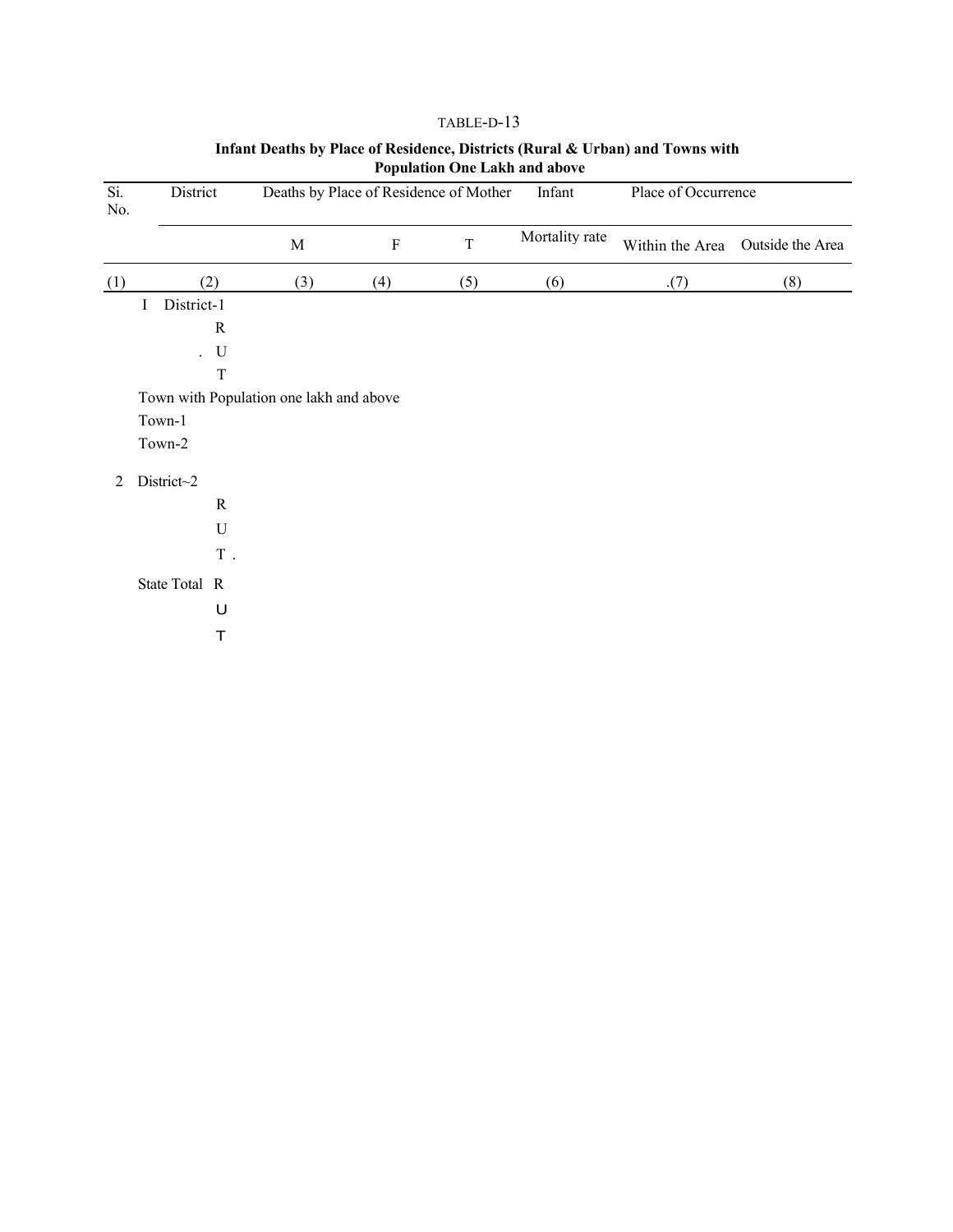#### TABLE D-14

# **Infant Deaths by Age and Sex (Rural & Urban)**

| S1<br>No. | Age    | Rural             |                                                       |            | Urban             | All-Areas     |               |  |  |
|-----------|--------|-------------------|-------------------------------------------------------|------------|-------------------|---------------|---------------|--|--|
|           |        |                   | Male Female Total Male Female Total Male Female Total |            |                   |               |               |  |  |
| (1)       | (2)    | (3)               | (4)                                                   |            | $(5)$ $(6)$ $(7)$ | $(8)$ - $(9)$ | $(10)$ $(11)$ |  |  |
| 1.        | 7 days |                   |                                                       |            |                   |               |               |  |  |
| 2.        |        | 7 days -28 days   |                                                       |            |                   |               |               |  |  |
| 3.        |        | 28 days -- 1 year |                                                       |            |                   |               |               |  |  |
| 4.        |        | Age not stated    |                                                       |            |                   |               |               |  |  |
|           |        | Total             |                                                       |            |                   |               |               |  |  |
|           |        |                   |                                                       | TABLE D-15 |                   |               |               |  |  |

# **Pregnancy Related Deaths by Age Croup of the deceased and Cause of**

| Caus<br>e of |     |     | Age |     | of the Deceased |     |     |                                                       |               | Н             |
|--------------|-----|-----|-----|-----|-----------------|-----|-----|-------------------------------------------------------|---------------|---------------|
|              |     |     |     |     |                 |     |     | Below 15 15-19 20-24 25-29 30-34 35-39 40-44 45&Above | Not<br>stated | Total         |
|              | (2) | (3) | (4) | (5) | (6)             | (7) | (8) | (9)                                                   |               | $(10)$ $(11)$ |

All Areas/Rural Areas/Urban Areas

Total

.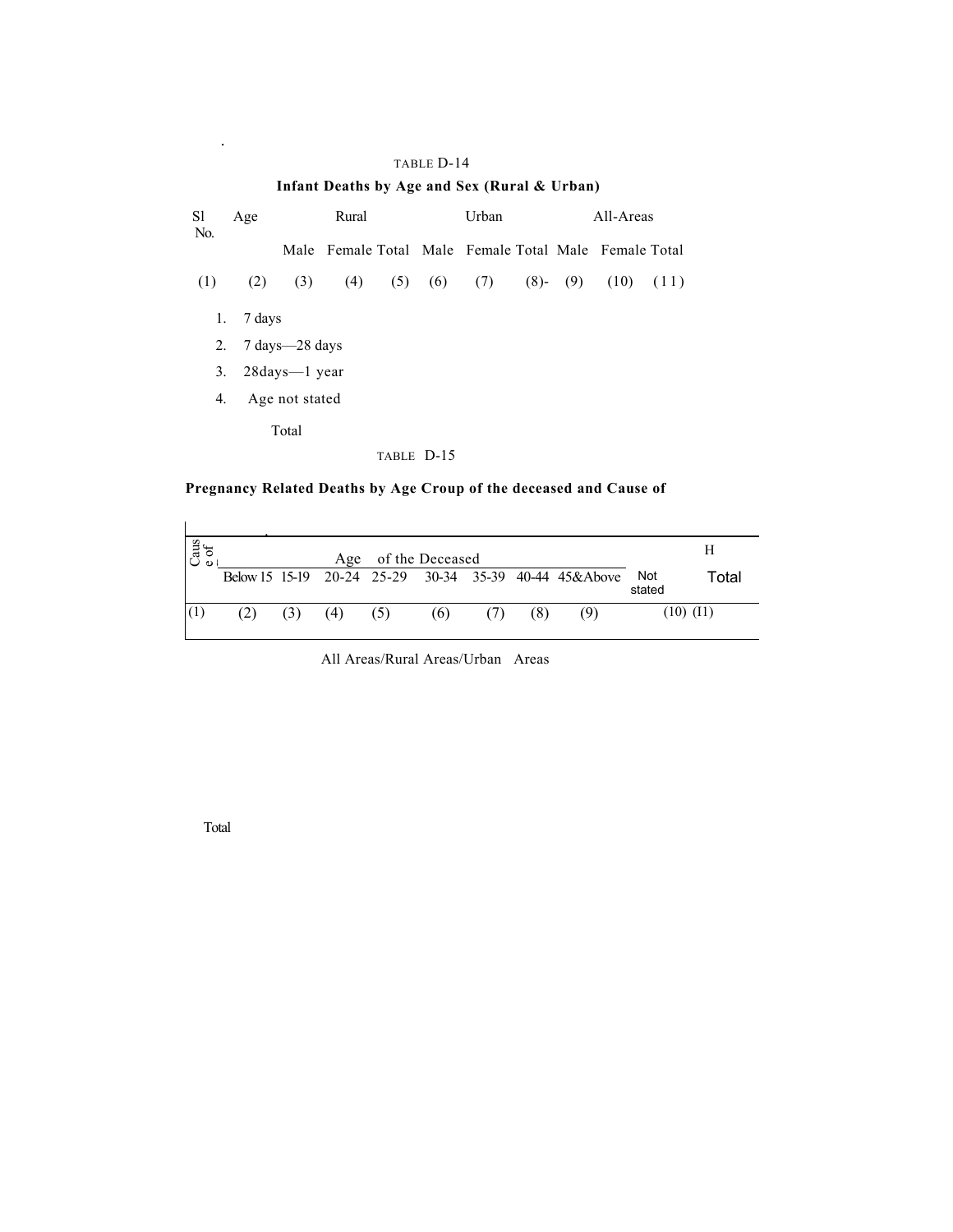#### Table D-16

# **Pregnancy Related Deaths by Age Group of the Deceased and Cause off** *Death* **for all Deaths Medically Certified or not (Rural & Urban)**

| Age of the Deceased |  |     |                                                           |     |     |     |     |      |                  |  |  |  |
|---------------------|--|-----|-----------------------------------------------------------|-----|-----|-----|-----|------|------------------|--|--|--|
|                     |  |     | Below 15 15-19 20-24. 25-29 30-34 35-39- 40-44 45&Above 2 |     |     |     |     |      | ie <sub>to</sub> |  |  |  |
|                     |  | (4) | (5)                                                       | (6) | (7) | (8) | (9) | (10) | (11)             |  |  |  |

All Areas/Rural/Areas/Urban Areas

Total

|                                                                                                             |              | Level of Education     |                                   |          |            |     |  |  |  |  |  |
|-------------------------------------------------------------------------------------------------------------|--------------|------------------------|-----------------------------------|----------|------------|-----|--|--|--|--|--|
| Illiterate<br>Age                                                                                           | Primary      | Primary                | Matric but                        | Graduate | <b>Not</b> |     |  |  |  |  |  |
|                                                                                                             | <b>Below</b> | but<br>below<br>Matric | Graduate                          |          |            |     |  |  |  |  |  |
| (2)<br>(1)                                                                                                  | (3)          | (4)                    | (5)                               | (6)      | (7)        | (8) |  |  |  |  |  |
| Below 15<br>15-19<br>$20 - 24$<br>25-29<br>30-34<br>35-39<br>$40 - 44$<br>45 & Above<br>Not stated<br>Total |              |                        | Rural Areas/Urban Areas/All Areas |          |            |     |  |  |  |  |  |

**TABLE D-17 Pregnancy Related Deaths by Age and Level of Education (Rural & Urban);**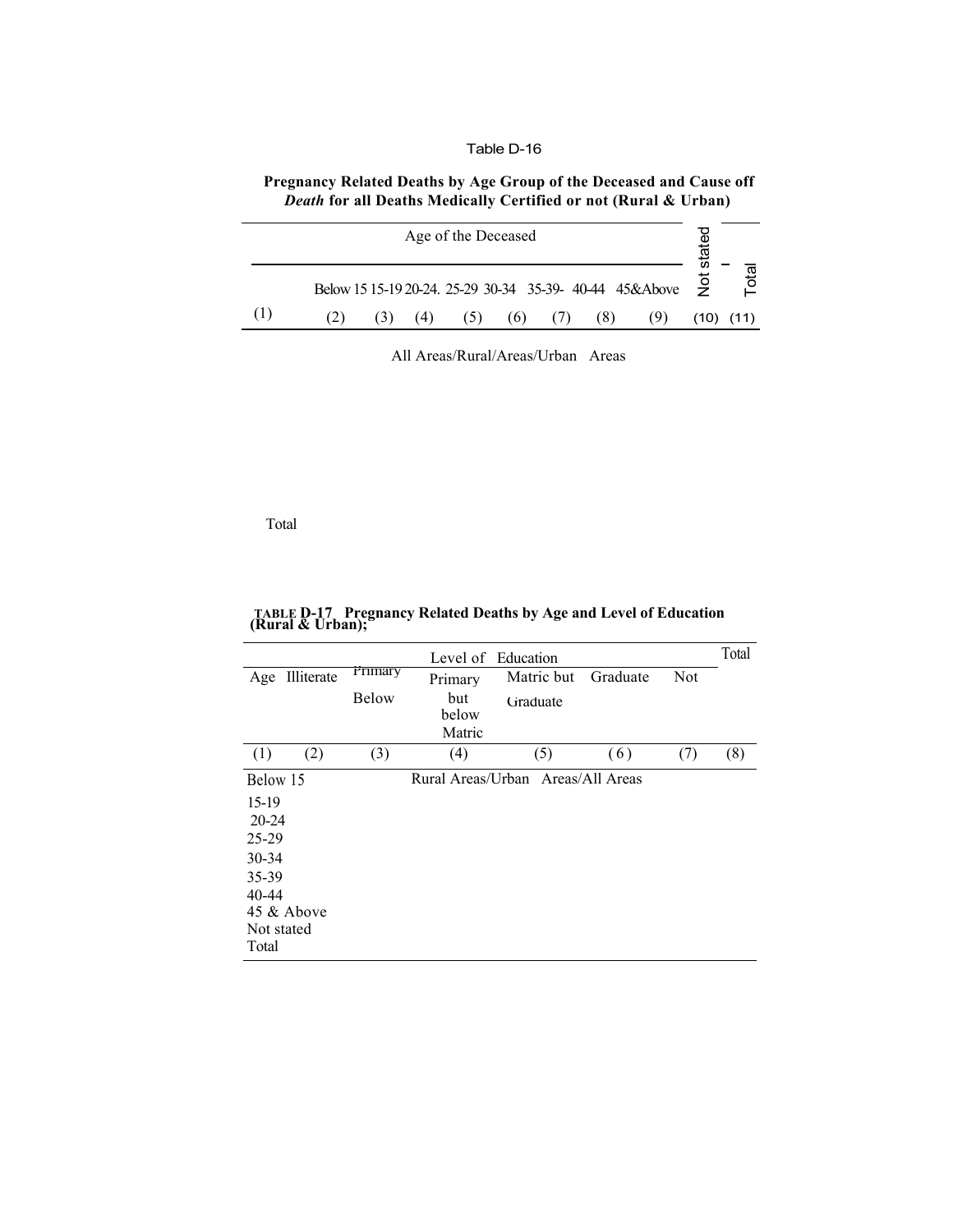#### **Pregnancy Related Deaths by Age and occupation (Rural** *&* **Urban) Table D-18**

| Occupation of the<br>Deceased | Age of the Deceased |  |  |  |   |                                |                 |               |       |
|-------------------------------|---------------------|--|--|--|---|--------------------------------|-----------------|---------------|-------|
|                               | Below<br>15         |  |  |  |   | 20-24 25-29 30-34 35-39 40-44. | 45 and<br>above | Not<br>Stated | Total |
|                               |                     |  |  |  | 6 | 7 8 9                          |                 | 10            |       |

All Areas/Rural Areas/Urban Areas

Professional. Technical. and

Related workers

Administrative Executive and Managerial workers

Clerical 1 ated workers Sales workers Service workers Clerical<sub>1</sub>

Fanners. Fishermen, Hunters. Loggers etc. and Related workers

Production and other related workers. Transport Equipment Operators and Labourers

Workers whose Occupation are not elsewhere classified

Non-workers

Total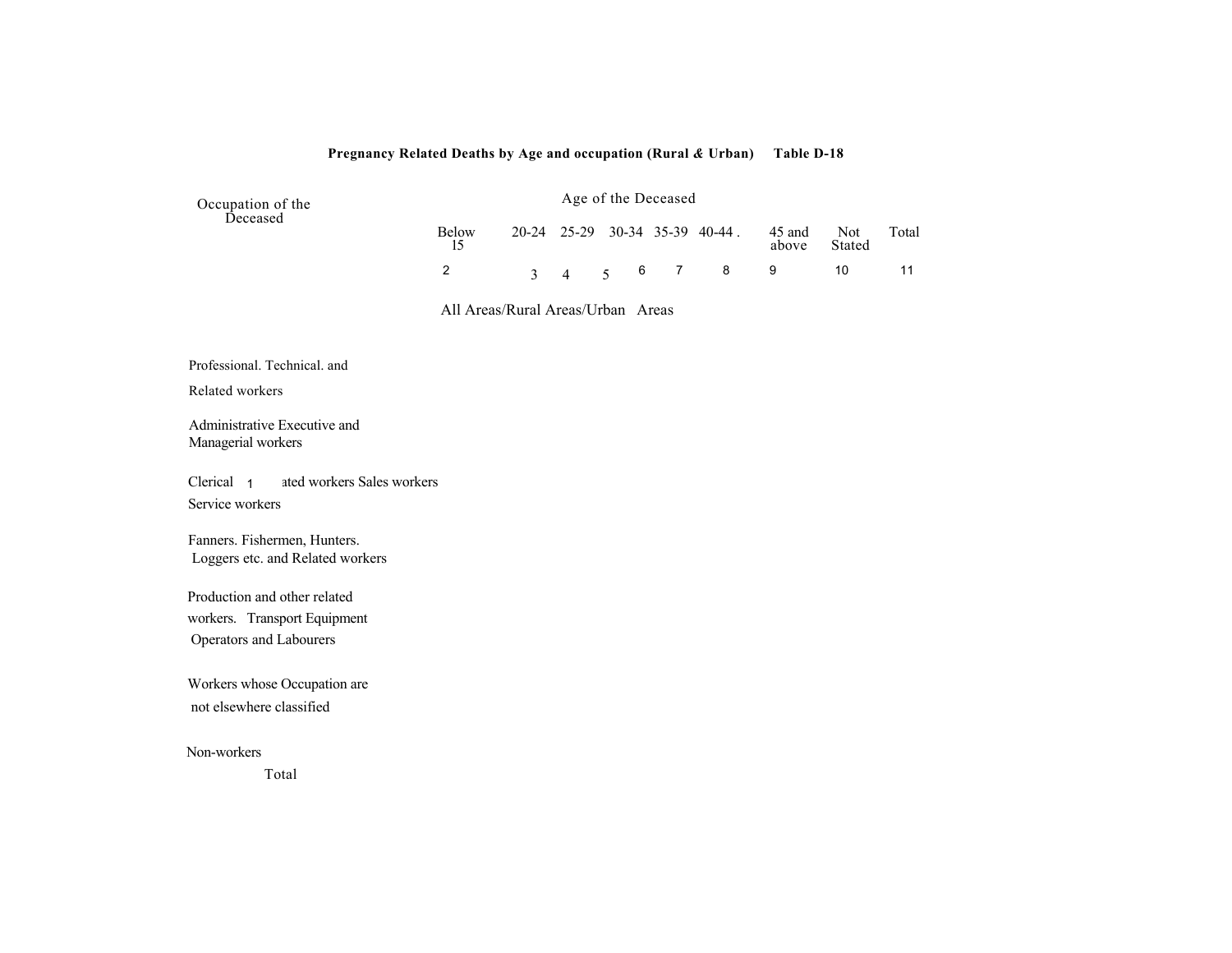| TARLE. | )-19 |
|--------|------|
|--------|------|

|       |                               |             |           |           |     | Age Group               |     |     | above  | Age not Stated |       |
|-------|-------------------------------|-------------|-----------|-----------|-----|-------------------------|-----|-----|--------|----------------|-------|
| SI.No | Selected<br>Cause of<br>death | below<br>15 | $15 - 24$ | $25 - 34$ |     | 35-44 45-54 55-64 65-69 |     |     | 70 and |                | Total |
| (1)   | (2)                           | (3)         | (4)       | (5)       | (6) | (7)                     | (8) | (9) | (10)   | (11)           | (12)  |

#### **Deaths by Selected Cause of Death, Age, Sex and Habit (Rural)**

M Only Smoking/Only Chewing Tobacco/Only Chewing Areca nut/Only Drinking Alcohol/Smoking and Chewing

F Tobacco/Smoking and Chewing Arecanut/Smoking aw Drinking Alcohol/Chewing Tobacco and Areca nut/Chewing

T Tobacco and Drinking Alcohol/Chewing Arecanut and Drinking Alcohol/Smoking, Chewing , Tobacco and Areca nut/Smoking Chewing Tobacco and Drinking Alcohol/Smoking , Chewing, Areca nut and Drinking Alcohol/Chewing Tobacco, Areca nut and Drinking Alcohol/All Habit/Habit Not Known .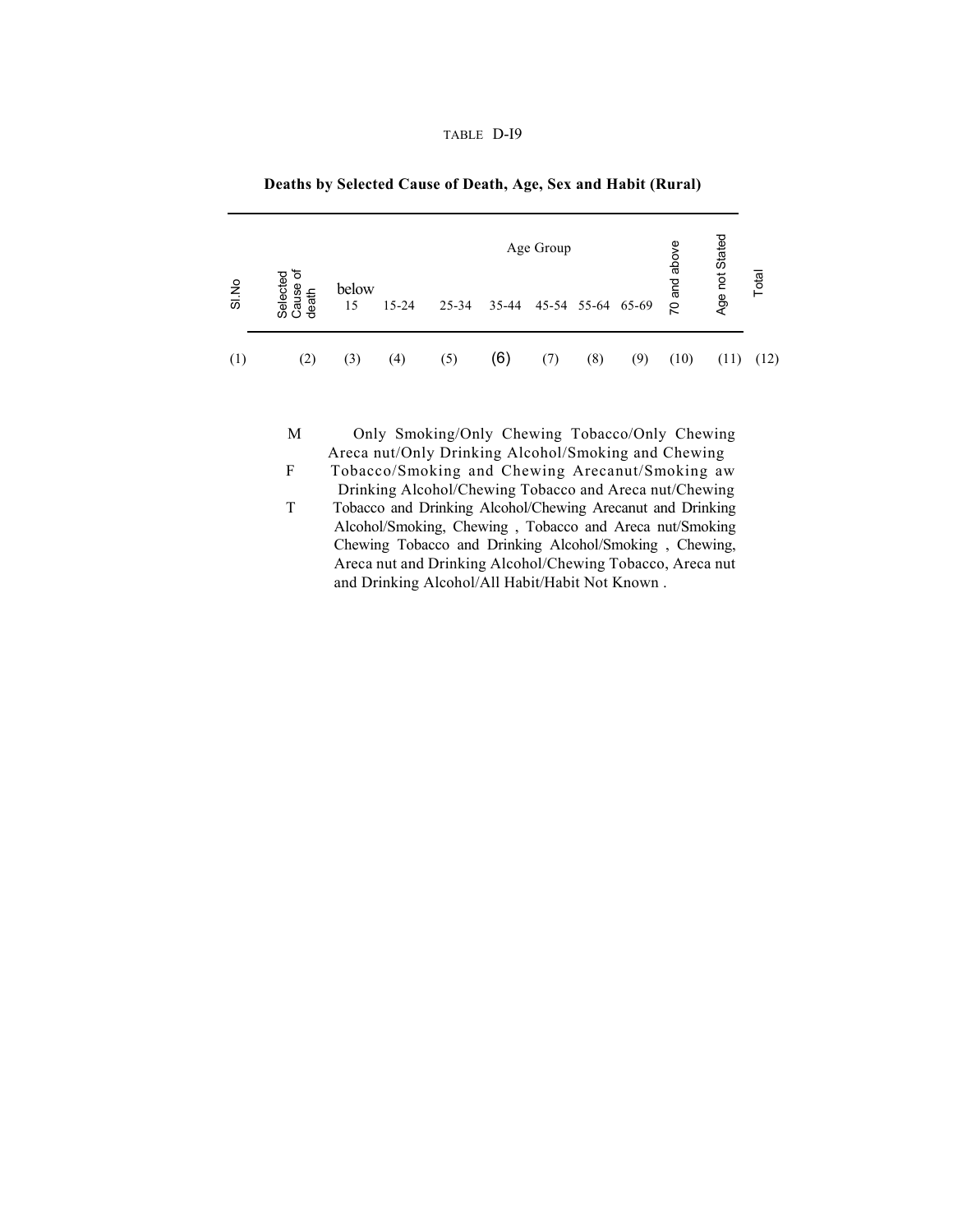# TABLTABLE D-20

|       | and above<br>Age Group                                                                                                                                                                                                                                                                                                                                                                                   |             |           |                                                                                                 |       |     |                   |     |      |                |       |
|-------|----------------------------------------------------------------------------------------------------------------------------------------------------------------------------------------------------------------------------------------------------------------------------------------------------------------------------------------------------------------------------------------------------------|-------------|-----------|-------------------------------------------------------------------------------------------------|-------|-----|-------------------|-----|------|----------------|-------|
| SI No | Cause of<br>Selected<br>death                                                                                                                                                                                                                                                                                                                                                                            | below<br>15 | $15 - 24$ | 25-34                                                                                           | 35-44 |     | 45-54 55-64 65-69 |     | S    | Age not Stated | Total |
| (1)   | (2)                                                                                                                                                                                                                                                                                                                                                                                                      | (3)         | (4)       | (5)                                                                                             | (6)   | (7) | (8)               | (9) | (10) | (11)           | (12)  |
| М     |                                                                                                                                                                                                                                                                                                                                                                                                          | Only        |           | Smoking/Only Chewing Tobacco/Only Chewing<br>Arecanut/Only Drinking Alcohol/Smoking and Chewing |       |     |                   |     |      |                |       |
| F     |                                                                                                                                                                                                                                                                                                                                                                                                          |             |           |                                                                                                 |       |     |                   |     |      |                |       |
| Т     | Tobacco/Smoking and Chewing Arecanut/Smoking and<br>Drinking Alcohol/Chewing Tobacco and Arecanut/Chewing<br>Tobacco and Drinking Alcohol/Chewing Arecanut and Drinking<br>Alcohol/Smoking, Chewing Tobacco and Arecanut/Smoking<br>Chewing Tobacco and Drinking Alcohol/ Smoking, Chewing<br>Arecanut and Drinking Alcohol/Chewing Tobacco, Arecanut and<br>Drinking Alcohol/All Habit/Habit Not Known. |             |           |                                                                                                 |       |     |                   |     |      |                |       |

# **Deaths by Selected Cause of Death, Age, Sex and Habit (Urban)**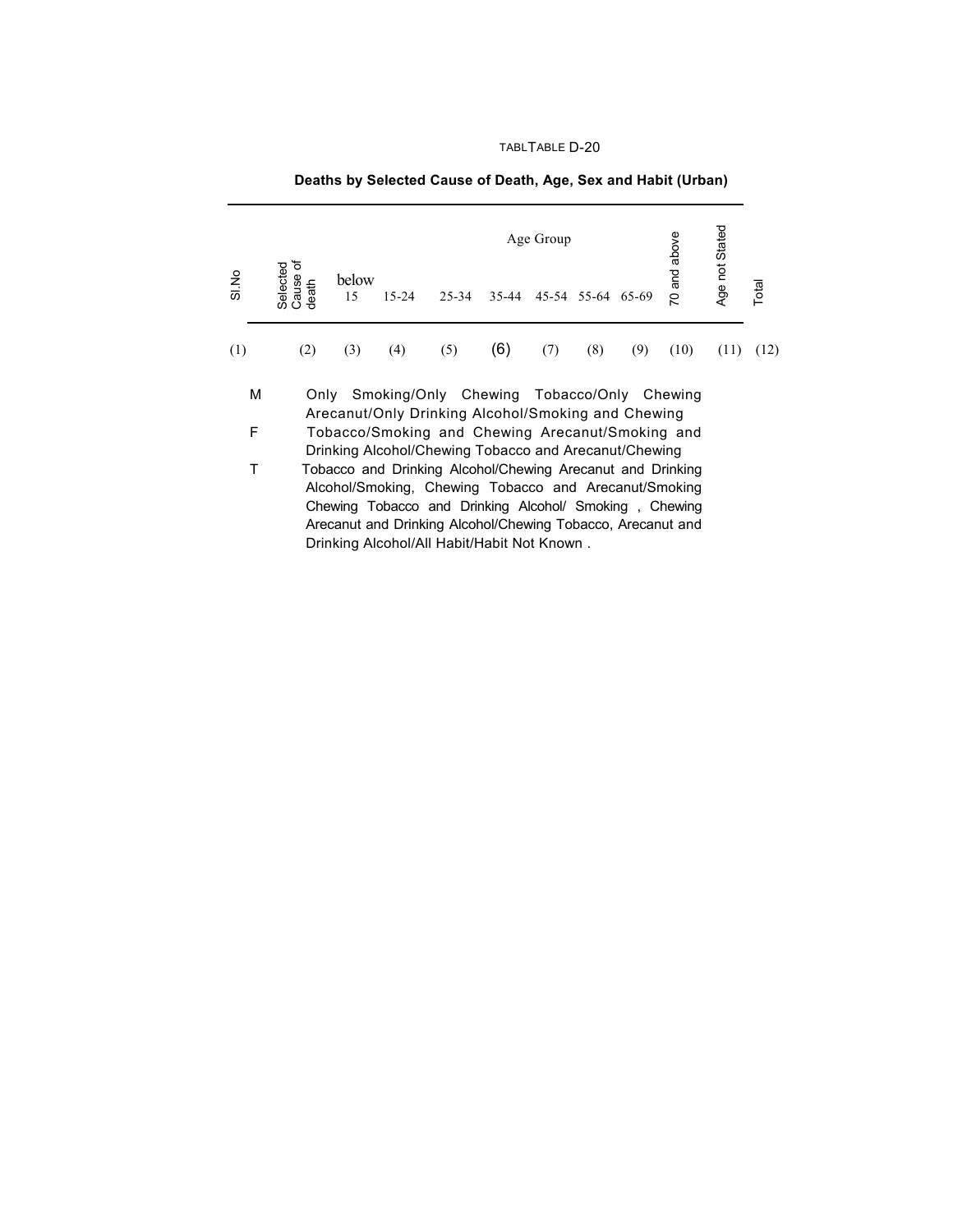|       | Deaths by Selected Cause of Death, Age, Sex and Habit (All Areas) |             |           |           |       |           |                   |     |        |                |       |
|-------|-------------------------------------------------------------------|-------------|-----------|-----------|-------|-----------|-------------------|-----|--------|----------------|-------|
|       | ৳                                                                 |             |           |           |       | Age Group |                   |     | above  | Age not Stated |       |
| SI.No | Selected<br>Cause of<br>death                                     | below<br>15 | $15 - 24$ | $25 - 34$ | 35-44 |           | 45-54 55-64 65-69 |     | 70 and |                | Total |
| (1)   | (2)                                                               | (3)         | (4)       | (5)       | (6    |           | (8)               | (9) | (10)   | (11)           | (12)  |

TABLF. D-21

M Only Smoking/Only Chewing Tobacco/Only Chewing<br>Arecanut/Only Drinking Alcohol/Smoking and Alcohol/Smoking and

- F Chewing Tobacco/Smoking and Chewing Arecanut/Smoking Drinking Alcohol/Chewing Tobacco and Arecanut/Chewing.
- T Tobacco and Drinking Alcohol/Chewing Arecanut and Drinking Alcohol/Smoking, Chewing Tobacco and<br>Arecanut/Smoking Chewing Tobacco and Drinking Arecanut/Smoking Chewing Tobacco and Alcohol/Smoking , Chewing Arecanut and Drinking Alcohol/Chewing Tobacco, Arecanut and Drinking Alcohol/All Habit/Habit Not Known .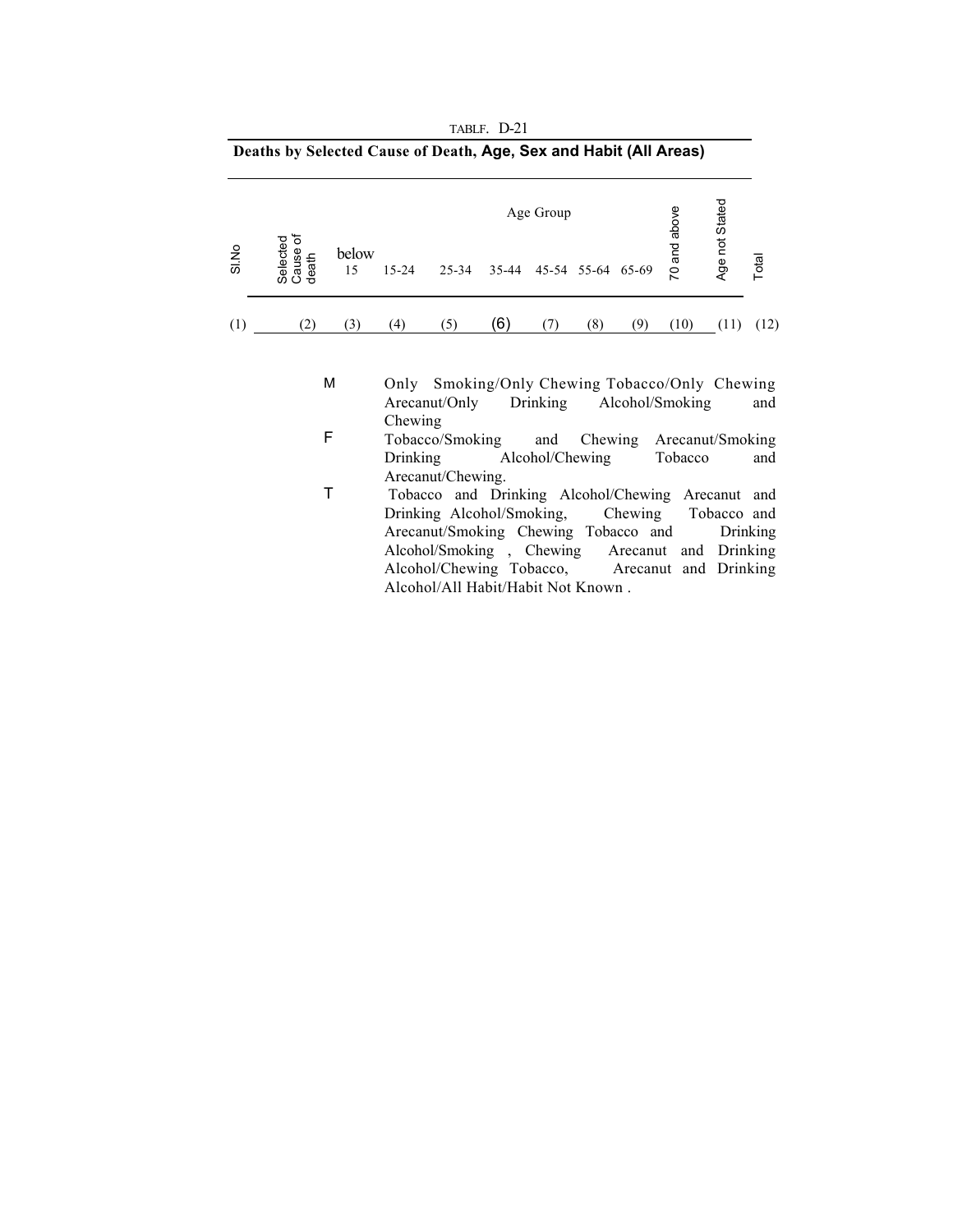## TABLE S-1

#### **Still Births by Place of Occurrence in Districts\*(Rural & Urban)** Sl No District Still Births by Place of **Occurrence**  M F T Place of Residence Place of of Mother Residence outside the State Within the area (1)  $\overline{(}$ (3) (4) (5) (6) (7) (8) Outside the area

Sub Total R U T

#### TABLE S-2

# **Still Births by Place of Residence in Districts (Rural & Uroan)**

| SL<br>No. |             | District Still Births by Place of<br>Residence of Mother | Still Birth<br>Rate | Place of Occurrence of<br>Still Births' |                     |  |  |
|-----------|-------------|----------------------------------------------------------|---------------------|-----------------------------------------|---------------------|--|--|
|           |             | M F T                                                    |                     | Within the<br>Area                      | Outside<br>the Area |  |  |
| (1)       | $(2)$ $(3)$ | $(4)$ $(5)$                                              | (6)                 | (7)                                     | (8)                 |  |  |

| <b>State Total</b> | R |
|--------------------|---|
|                    | Н |
|                    | T |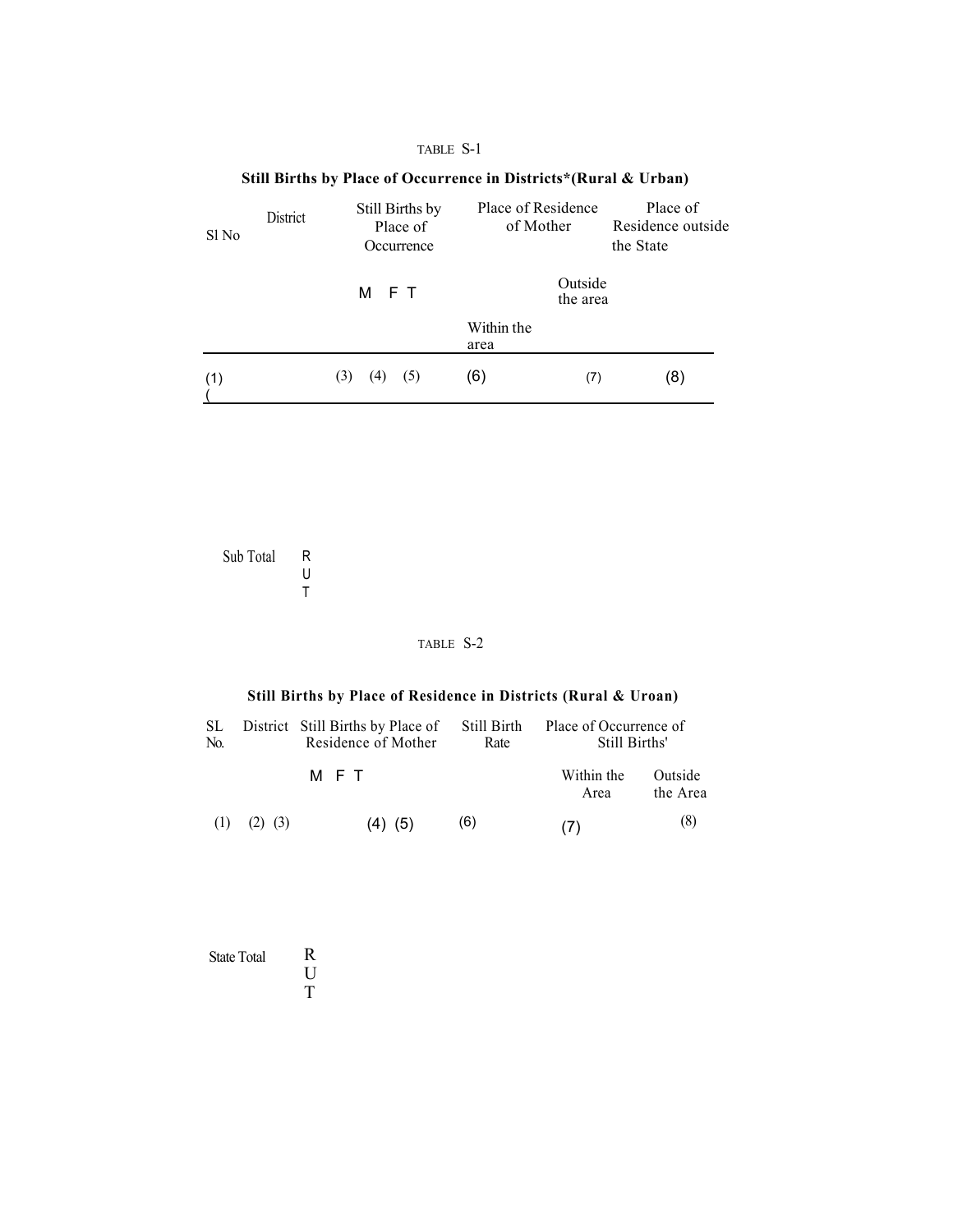## TABLE S-3

# **Still Births by Sex and Age of the Mother (Rural** *&* **Urban)**

|                  |     | <b>Still Births</b> |     |     |                                                       |     |     |           |      |  |
|------------------|-----|---------------------|-----|-----|-------------------------------------------------------|-----|-----|-----------|------|--|
| Age of<br>Mother |     | Rural Areas         |     |     | Urban Areas                                           |     |     | All Areas |      |  |
|                  |     |                     |     |     | Male Female Total Male Female Total Male Female Total |     |     |           |      |  |
| (1)              | (2) | (3)                 | (4) | (5) | (6)                                                   | (7) | (8) | (9)       | (10) |  |
|                  |     |                     |     |     |                                                       |     |     |           |      |  |
| Below 15 years   |     |                     |     |     |                                                       |     |     |           |      |  |
| $15-19$          |     |                     |     |     |                                                       |     |     |           |      |  |
| $20 - 24$        |     |                     |     |     |                                                       |     |     |           |      |  |
| 25-29            |     |                     |     |     |                                                       |     |     |           |      |  |
| 30-34            |     |                     |     |     |                                                       |     |     |           |      |  |
| 35-39            |     |                     |     |     |                                                       |     |     |           |      |  |
| 40-44            |     |                     |     |     |                                                       |     |     |           |      |  |
| 45 & above       |     |                     |     |     |                                                       |     |     |           |      |  |
| Age not stated   |     |                     |     |     |                                                       |     |     |           |      |  |
| Total            |     |                     |     |     |                                                       |     |     |           |      |  |

## **TABLE S-4**

# **Still Births by Sex and Duration 01 Pregnancy (Rural & Urban)**  Still Births

| Duration of |                                                       |     |     |     |     |     |          |      |
|-------------|-------------------------------------------------------|-----|-----|-----|-----|-----|----------|------|
| Pregnancy   |                                                       |     |     |     |     |     |          |      |
| (in weeks)  | Rural Area Urban Areas                                |     |     |     |     |     | All area |      |
|             | Male Female Total Male Female Total Male Female Total |     |     |     |     |     |          |      |
| (1)         | (3)                                                   | (4) | (5) | (6) | (7) | (8) | (9)      | (10) |
|             |                                                       |     |     |     |     |     |          |      |
|             |                                                       |     |     |     |     |     |          |      |
|             |                                                       |     |     |     |     |     |          |      |
| $<$ 32      |                                                       |     |     |     |     |     |          |      |
| $32 - 36$   |                                                       |     |     |     |     |     |          |      |
| 37-39       |                                                       |     |     |     |     |     |          |      |

40 41+ Not stated Total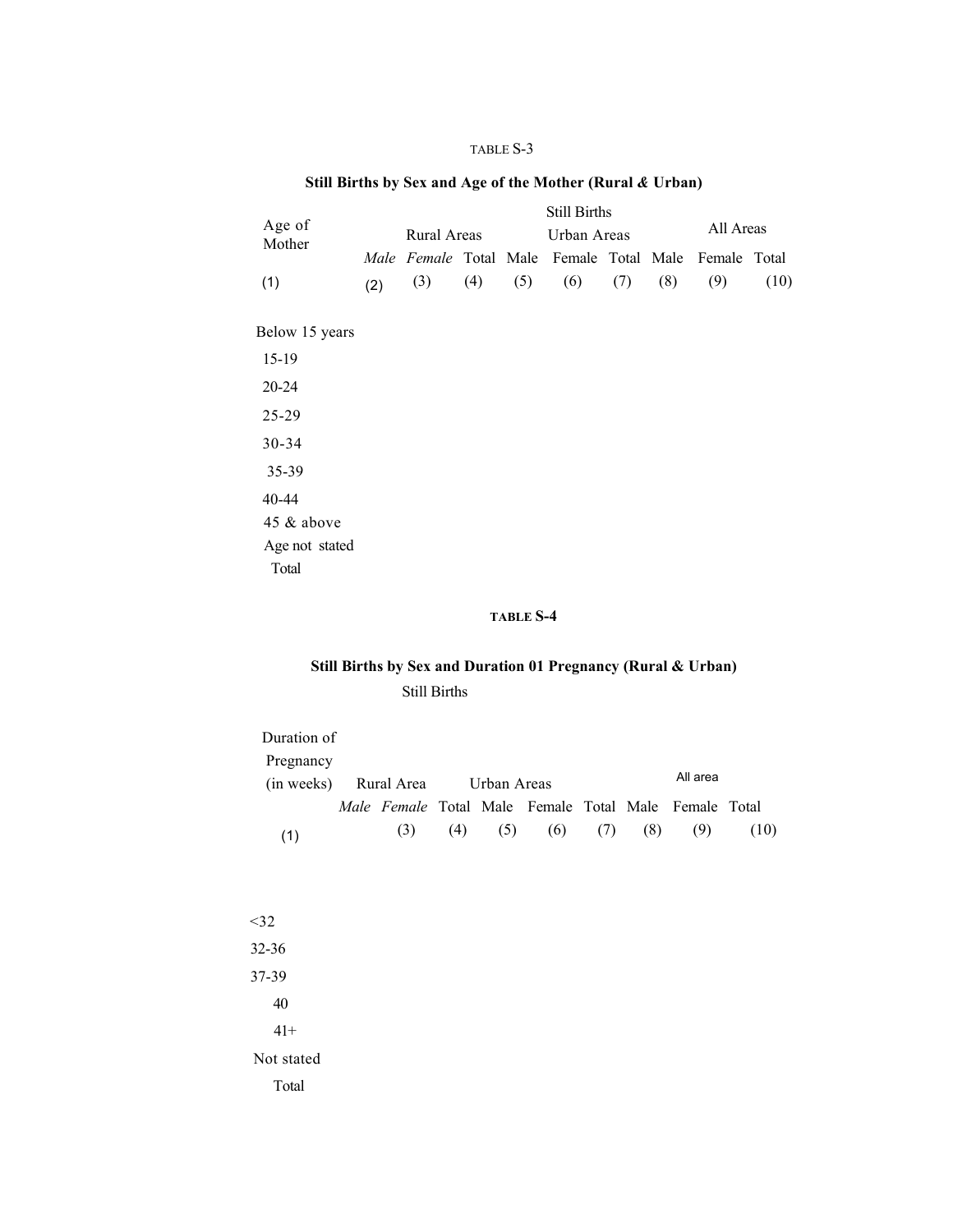# TABLE S-I

# **Still Births by Place of Occurrence in Districts (Rural** *&* **Urban).**

| -SI.<br>No. | District |     | Place of<br>Occurrence | Still Births by | Place of Residence of<br>Mother | Place of<br>Residence<br>outside the |       |
|-------------|----------|-----|------------------------|-----------------|---------------------------------|--------------------------------------|-------|
|             |          | М   | E                      |                 | Within<br>the area              | Outside the<br>area                  | State |
| (1)         | (2)      | (3) | 4)                     |                 | (6)                             |                                      | (8)   |

State Total R U T

# Table S-2

# **Still Births by Place of Residence in District (Rural & Urban)**

| SI.<br>N <sub>0</sub> | District Still Births by Place of Still Birth<br>Residence of Mother |     |                               | Rate | Place of Occurrence of<br>still Births |                     |  |  |
|-----------------------|----------------------------------------------------------------------|-----|-------------------------------|------|----------------------------------------|---------------------|--|--|
|                       |                                                                      | M F | and The                       |      | Within the<br>Area                     | Outside<br>the Area |  |  |
|                       |                                                                      |     | $(1)$ $(2)$ $(3)$ $(4)$ $(5)$ | (6)  | (7)                                    | (8)                 |  |  |

| <b>State Total</b> |   |
|--------------------|---|
|                    | R |
|                    | U |
|                    | т |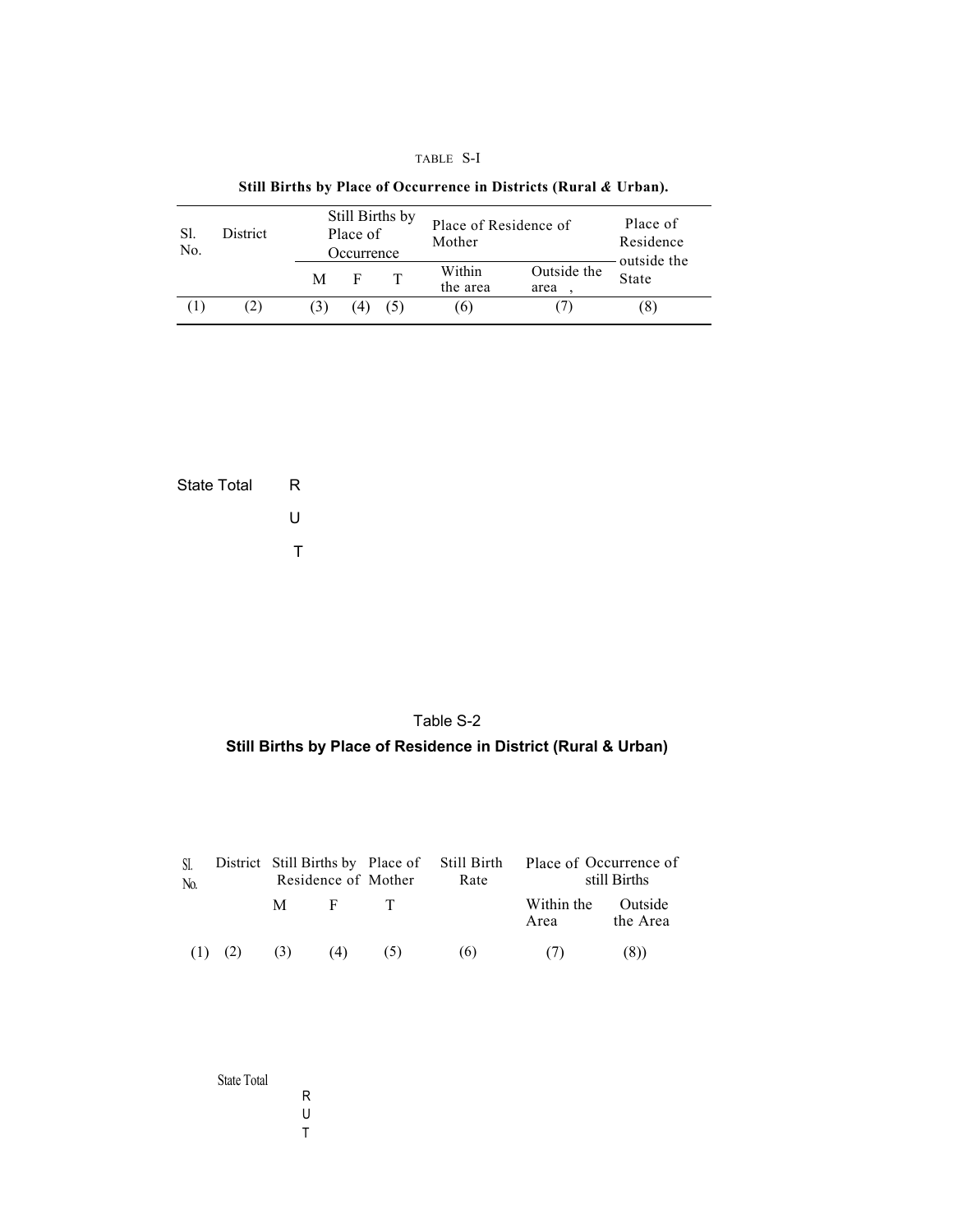#### TABLE S-3

# **Still Births by Sex and Age of (he Mother (Rural** *&* **Urban)**

Age of Mother (1) Still Births Urban Areas Mate Female Total Male Female Total Male Female Total  $(2)$   $(3)$   $(4)$ Below 15 years 15-19 70-24 25-29 30-34 35-39 40-44 45 & above Age not stated Total Rural Areas (5) (6) (7) (8) (9) (10

#### **TABLE S-4**

# **Still Births by Sex and Duration 01 Pregnancy (Rural & Urban)**

| Duration of |     | <b>Stillbirths</b>                   |     |             |     |     |           |                   |      |
|-------------|-----|--------------------------------------|-----|-------------|-----|-----|-----------|-------------------|------|
| Pregnancy   |     | Rural areas                          |     | Urban areas |     |     | All areas |                   |      |
| (in weeks)  |     | Male Female Total, Male Female Total |     |             |     |     |           | Male Female Total |      |
| (1)<br>< 32 | (2) | (3)                                  | (4) | (5)         | (6) | (7) | (8)       | (9)               | (10) |
| 32-36       |     |                                      |     |             |     |     |           |                   |      |
| 37-39       |     |                                      |     |             |     |     |           |                   |      |
| 40          |     |                                      |     |             |     |     |           |                   |      |
| $41 +$      |     |                                      |     |             |     |     |           |                   |      |
| Not stated  |     |                                      |     |             |     |     |           |                   |      |

Total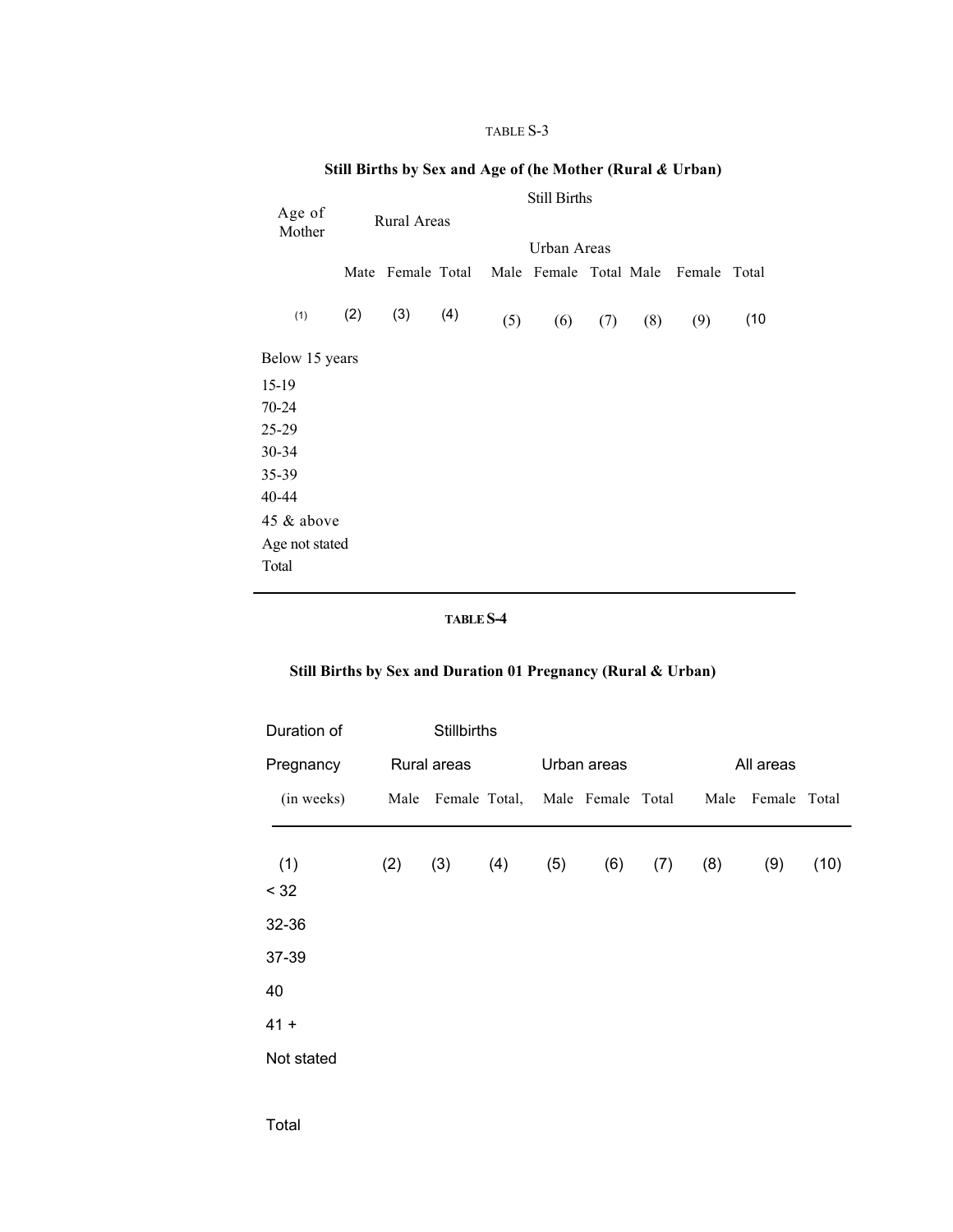|                  | <b>Still Births</b> |                |                   |                |                        |   |           |        |       |  |  |  |
|------------------|---------------------|----------------|-------------------|----------------|------------------------|---|-----------|--------|-------|--|--|--|
| Age of<br>Mother |                     | Rural areas    |                   |                | Urban Areas            |   | All Areas |        |       |  |  |  |
|                  |                     |                | Male Female Total |                | Male Female Total Male |   |           | Female | Total |  |  |  |
| $\mathbf{1}$     | $\overline{2}$      | 3 <sup>7</sup> | $\overline{4}$    | 5 <sup>5</sup> | 6                      | 7 | 8         | 9      | 10    |  |  |  |
| Below 15 years   |                     |                |                   |                |                        |   |           |        |       |  |  |  |
| 15-19            |                     |                |                   |                |                        |   |           |        |       |  |  |  |
| $20 - 24$        |                     |                |                   |                |                        |   |           |        |       |  |  |  |
| 25-29            |                     |                |                   |                |                        |   |           |        |       |  |  |  |
| 30-34            |                     |                |                   |                |                        |   |           |        |       |  |  |  |
| 35-39            |                     |                |                   |                |                        |   |           |        |       |  |  |  |
| 40-44            |                     |                |                   |                |                        |   |           |        |       |  |  |  |
| 45 & above Age   |                     |                |                   |                |                        |   |           |        |       |  |  |  |
| not stated       |                     |                |                   |                |                        |   |           |        |       |  |  |  |
| Total            |                     |                |                   |                |                        |   |           |        |       |  |  |  |

# **Still Births by Sex and Age of the Mother (Rural & Urban)**

TABLE S-3

TABLE S-4 **Still Births by Sex and Duration 01 Pregnancy (Rural** *&* **Urban)** 

| Duration of                  |     |                    |     |     | <b>Stilll Births</b> |     |     |                                     |      |  |
|------------------------------|-----|--------------------|-----|-----|----------------------|-----|-----|-------------------------------------|------|--|
| Pregnancy                    |     | <b>Rural Areas</b> |     |     | Urban Areas          |     |     | All Areas                           |      |  |
| (in weeks) Male Female Total |     |                    |     |     |                      |     |     | Male Female Total Male Female Total |      |  |
| (1)                          | (2) | (3)                | (4) | (5) | (6)                  | (7) | (8) | (9)                                 | (10) |  |
| $<$ 32                       |     |                    |     |     |                      |     |     |                                     |      |  |
| $32 - 36$                    |     |                    |     |     |                      |     |     |                                     |      |  |
| 37-39                        |     |                    |     |     |                      |     |     |                                     |      |  |
| 40                           |     |                    |     |     |                      |     |     |                                     |      |  |
| $41+$                        |     |                    |     |     |                      |     |     |                                     |      |  |
| Not stated                   |     |                    |     |     |                      |     |     |                                     |      |  |
| Total                        |     |                    |     |     |                      |     |     |                                     |      |  |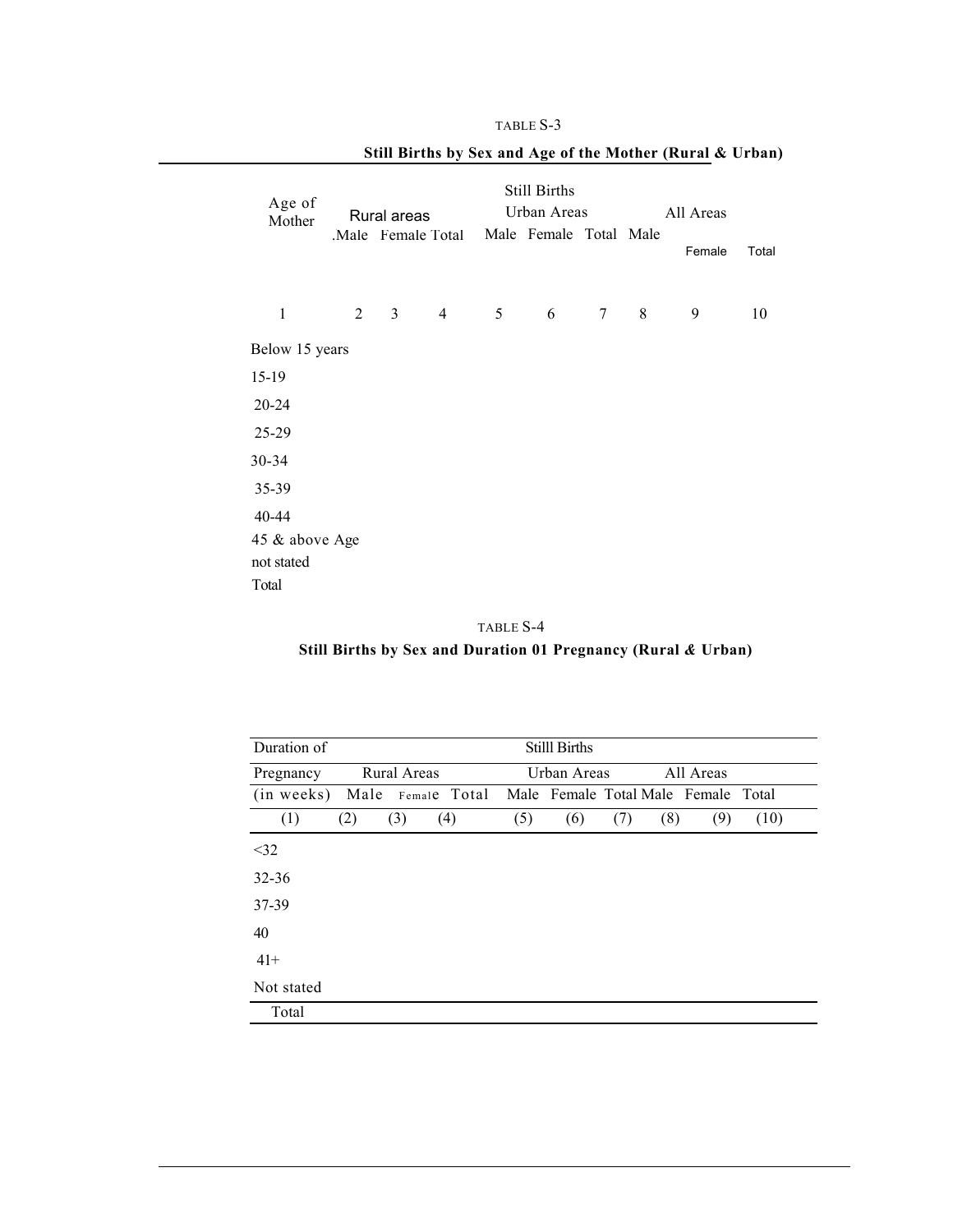# Table S-5 **Still Birth by Sex and Type of Medical Attention Received at Delivery (Rural & Urban )**

|              |                                              |                               | Type of attention at delivery |                           |
|--------------|----------------------------------------------|-------------------------------|-------------------------------|---------------------------|
|              |                                              | Institutional                 |                               | Doctor<br>Nurse & Trained |
| Rural/       | Traditional                                  | Relatives                     | Not stated                    | Total<br>midwife          |
|              | Birth Attendant & Others                     |                               |                               |                           |
|              | Urban Government                             | Private and<br>Non-Government |                               |                           |
| (1)          | (2)<br>(5)                                   | (3)<br>(6)                    | (7)                           | (4)<br>(8)                |
| <b>Rural</b> |                                              |                               |                               |                           |
| Urban        |                                              |                               |                               |                           |
|              | (i) Towns with population one lakh and above |                               |                               |                           |
|              | Town-1                                       |                               |                               |                           |
|              | Town-2                                       |                               |                               |                           |
|              |                                              |                               |                               |                           |
|              |                                              |                               |                               |                           |

(ii)All Other

Urban areas Urban Total State Total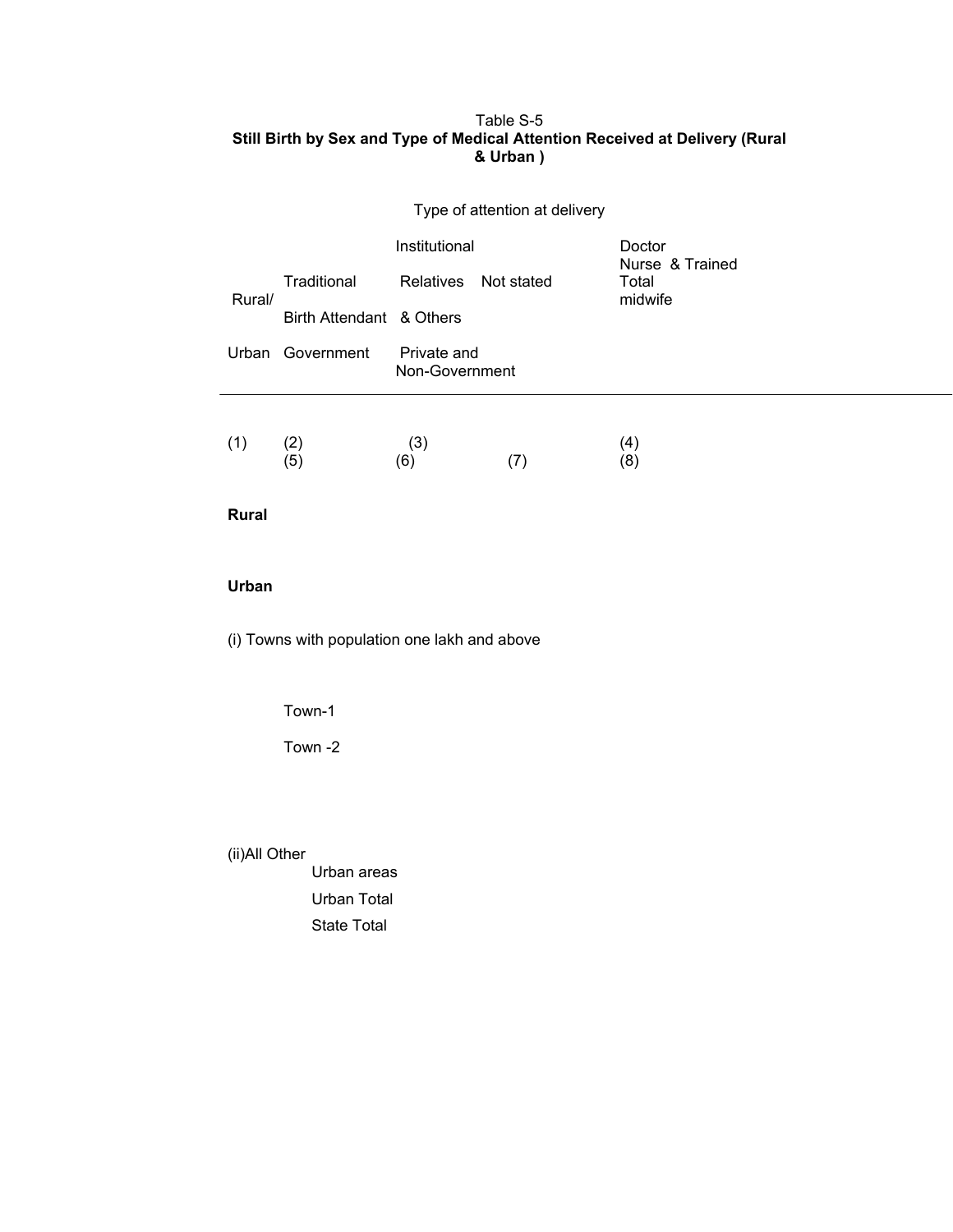#### Table S-5

## **Still Births by Cause of Still Births and age of the Mother (Rural** *&*  **Urban)**

| Sl  | Cause of<br><b>Still</b> |     | Age of Mother<br>$\overline{\phantom{a}}$ |                                           |     |     |     |     |      |                |      |
|-----|--------------------------|-----|-------------------------------------------|-------------------------------------------|-----|-----|-----|-----|------|----------------|------|
|     | births                   |     |                                           |                                           |     |     |     |     |      | Total          |      |
|     |                          |     |                                           | Below 15-19 20-24 25-29 30-34 35-39 40-44 |     |     |     |     |      | 45 and Age not |      |
|     |                          | 15  |                                           |                                           |     |     |     |     |      | Stated         |      |
| (1) | (2)                      | (3) | (4)                                       | (5)                                       | (6) | (7) | (8) | (9) | (10) | (11)           | (12) |

Rural Areas/Urban Areas/All Areas

Total

# TAB LE: S-7 **Still Births by Cause of Still Births and Age of the Mother (Rural & Urban)**

|             | SI. Age of | Duration of Pregnancy (in weeks) |     |     |  |             |                                                               |     |  |  |
|-------------|------------|----------------------------------|-----|-----|--|-------------|---------------------------------------------------------------|-----|--|--|
|             |            |                                  |     |     |  |             | No. Mother Below 32 $32-36$ $37-39$ 40 $41+$ Not Stated Total |     |  |  |
| $(1)$ $(2)$ |            | (3)                              | (4) | (5) |  | $(6)$ $(7)$ | (8)                                                           | (9) |  |  |

Rural Areas/Urban Areas/All Areas

Total

By order of the Governor,

S. M. VlJAYANAND. *Secretary to Government-*